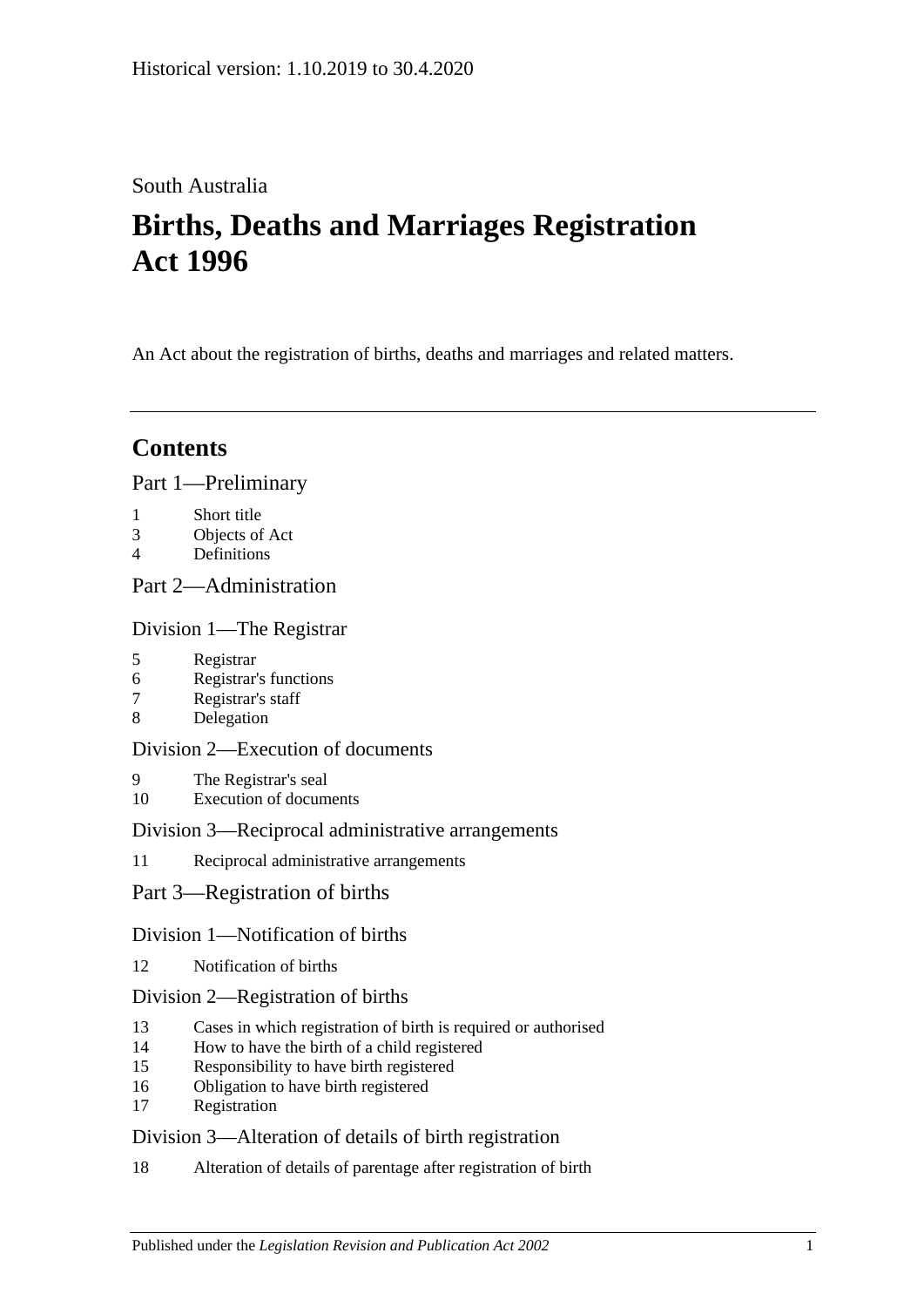#### [Division 4—Court orders relating to registration of birth](#page-10-0)

- 19 [Application to Court](#page-10-1)
- 20 [Power to direct registration of birth etc](#page-10-2)

[Division 5—Child's name](#page-10-3)

- 21 [Name of child](#page-10-4)
- 22 [Dispute about child's name](#page-11-0)

[Division 6—Surrogacy orders](#page-11-1)

- 22A [Surrogacy orders](#page-11-2)
- [Part 4—Change of name](#page-12-0)

### [Division 1—General requirements for change of name](#page-12-1)

- 23 [Change of name by registration](#page-12-2)
- 24 [Application to register change of adult's name](#page-12-3)
- 25 [Application to register change of child's name](#page-12-4)
- 25A [Change of name of child under guardianship](#page-13-0)
- 26 [Child's consent to change of name](#page-14-0)
- 27 [Registration of change of name](#page-14-1)
- 28 [Entries to be made in the Register](#page-15-0)
- 29 [Change of name may still be established by repute or usage](#page-15-1)
- 29A [Saving provision—surrogacy arrangements](#page-15-2)

#### [Division 2—Requirements for change of name of restricted persons](#page-15-3)

- 29B [Interpretation](#page-15-4)
- 29C [Application of Division](#page-16-0)
- 29D Application for change [of name by or on behalf of restricted person](#page-16-1)
- 29E [Approval by supervising authority for change of name of restricted person](#page-17-0)
- 29F [Additional requirements for registration of change of name of restricted person](#page-18-0)
- 29G [Information exchange between Registrar and supervising authority](#page-18-1)
- [Part 4A—Change of sex or gender identity](#page-18-2)
- Division [1—Preliminary](#page-18-3)
- 29H [Preliminary](#page-18-4)

Division [2—Applicants born in South Australia](#page-19-0)

- 29I [Application to change sex or gender identity](#page-19-1)
- 29J [Application to change child's sex or gender identity](#page-19-2)
- 29K [Material supporting application](#page-20-0)
- 29L [Change of sex or gender identity](#page-20-1)
- 29M [Special provision relating to access to Register and issue of extracts and certificates](#page-20-2)
- 29N [Use of old birth certificate to deceive](#page-21-0)

### Division [3—South Australian residents born outside Australia](#page-21-1)

- 29O [Application for identity acknowledgement certificate](#page-21-2)
- 29P [Application for identity acknowledgement certificate in respect of child](#page-21-3)
- 29Q [Issue of identity acknowledgement certificate](#page-22-0)<br>29R Effect of identity acknowledgement certificate
- [Effect of identity acknowledgement certificate](#page-22-1)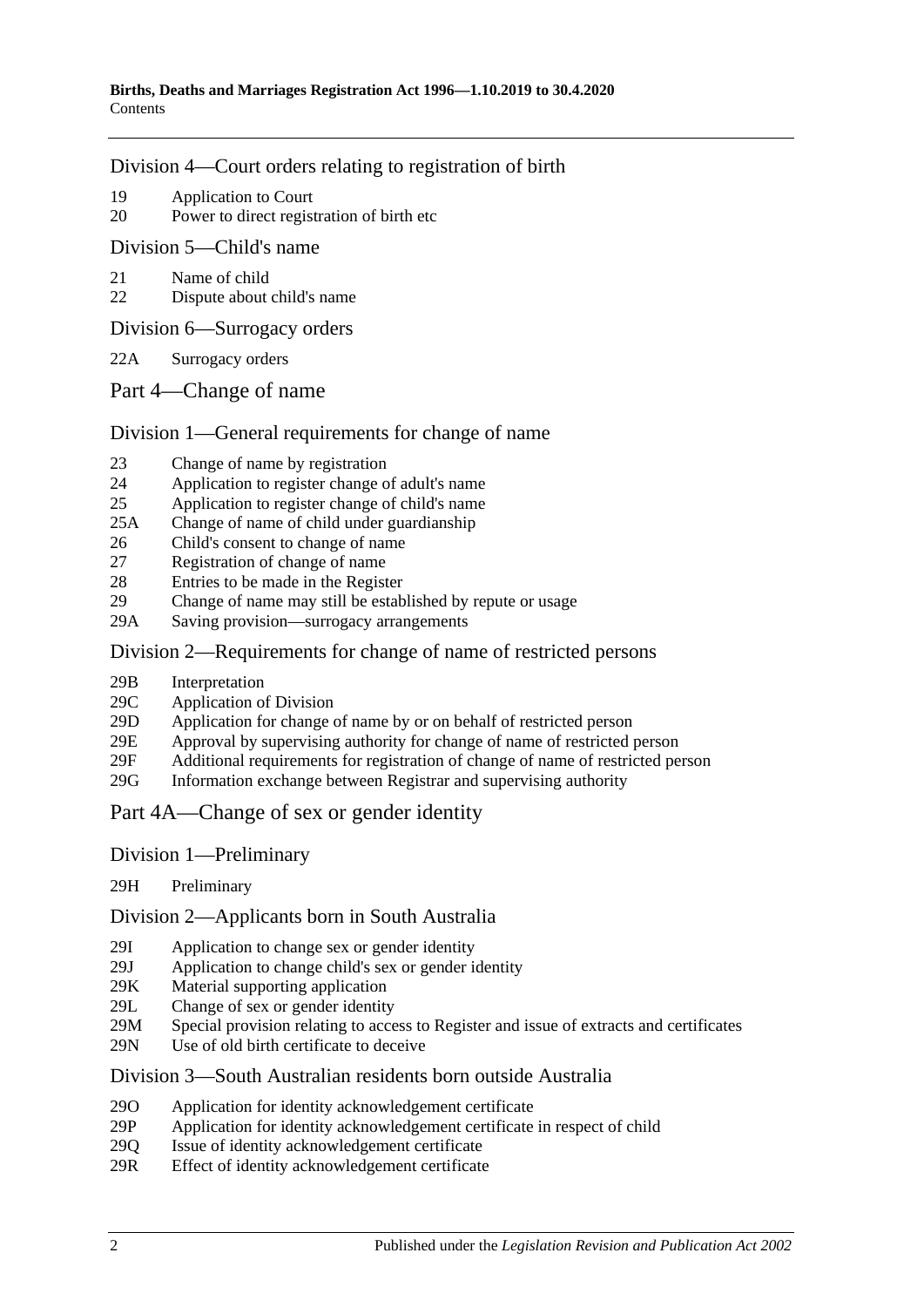#### Division [4—General provisions](#page-22-2)

- 29S [Registrar may limit number of applications](#page-22-3)<br>29T Entitlement not affected by change of sex of
- [Entitlement not affected by change of sex or gender identity](#page-23-0)
- 29U [Change of sex or gender identity—interaction with other laws](#page-23-1)

#### [Part 5—Registration of marriages](#page-23-2)

- 30 [Cases in which registration of marriage is required](#page-23-3)
- 31 [How to have marriage registered](#page-23-4)
- 32 [Registration of marriage](#page-24-0)

#### [Part 6—Registration of deaths](#page-24-1)

[Division 1—Cases where registration of death is required or authorised](#page-24-2)

33 [Deaths to be registered under this Act](#page-24-3)

#### [Division 2—Court or Tribunal orders relating to registration of death](#page-24-4)

- 34 [Application to Tribunal](#page-24-5)
- 35 [Power to direct registration of death etc](#page-24-6)

#### [Division 3—Notification of deaths](#page-25-0)

- 36 [Notification of deaths by doctors](#page-25-1)
- 37 [Notification by coroner](#page-25-2)
- 38 [Notification by funeral director etc](#page-26-0)

#### [Division 3A—Notification by court appointed guardians](#page-26-1)

38A [Notification by court appointed guardians](#page-26-2)

#### [Division 4—Registration of death](#page-27-0)

39 [Registration](#page-27-1)

[Part 7—The Register](#page-27-2)

#### [Division 1—Keeping the Register](#page-27-3)

40 [The Register](#page-27-4)

#### [Division 2—Registrar's powers of inquiry](#page-28-0)

41 [Registrar's powers of inquiry](#page-28-1)

#### [Division 3—Correction of Register](#page-28-2)

42 [Registrar's power to correct Register](#page-28-3)

#### [Division 4—Access to, and certification of, Register entries](#page-28-4)

- 43 [Access to Register](#page-28-5)
- 44 [Search of Register](#page-29-0)
- 45 [Protection of privacy](#page-29-1)
- 46 [Issue of certificate](#page-29-2)
- 47 [Access policies](#page-30-0)
- 48 [Fees](#page-30-1)
- 49 [Power to remit fees](#page-30-2)
- 49A [Saving provision—surrogacy arrangements](#page-30-3)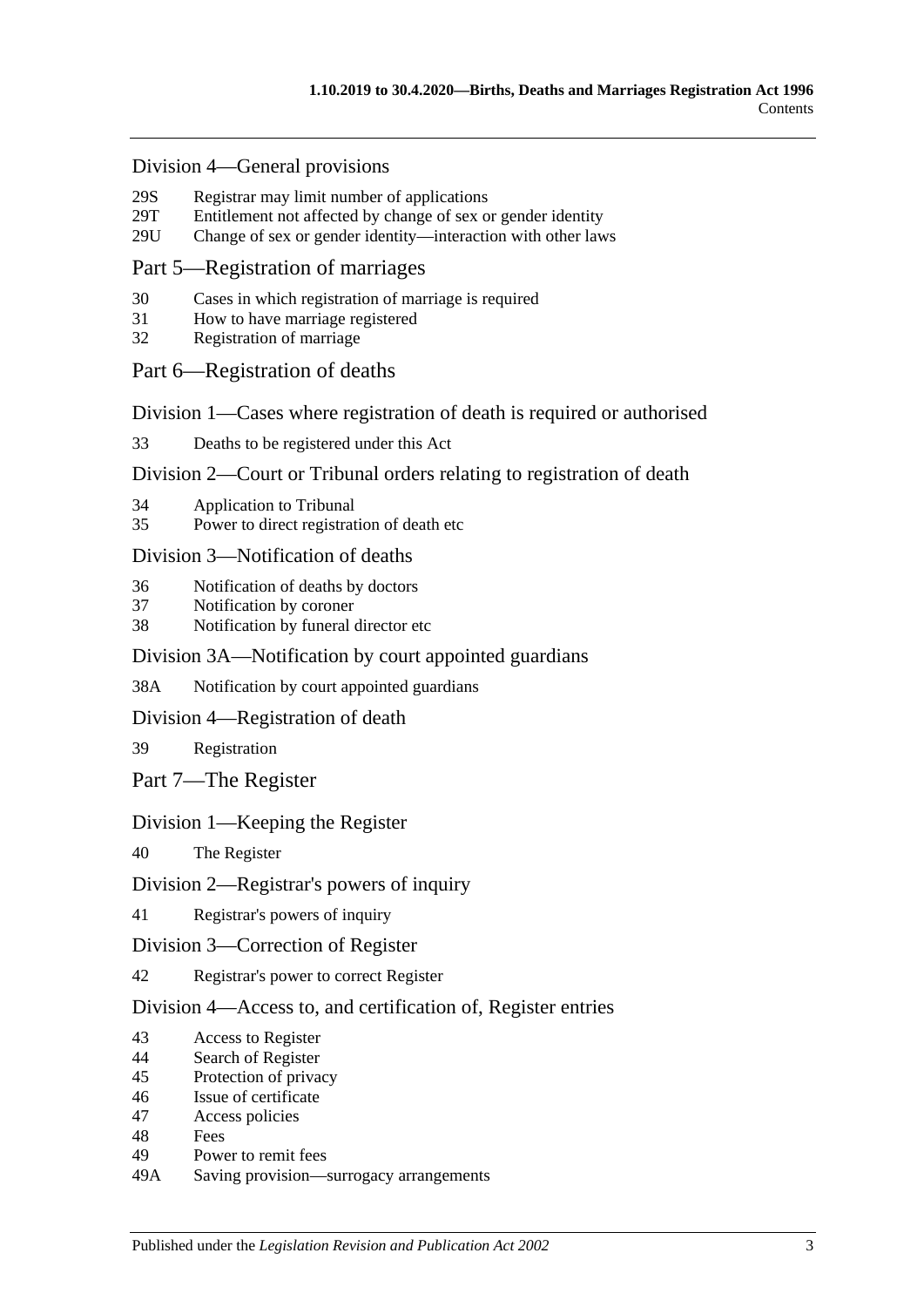#### [Part 8—General power of review](#page-30-4)

50 [Review](#page-30-5)

[Part 9—Miscellaneous](#page-31-0)

- 51 [False representation](#page-31-1)
- 52 [Unauthorised access to or interference with Register](#page-31-2)
- 53 [Falsification of certificate etc](#page-31-3)
- 55 [Regulations](#page-31-4)

#### [Schedule 1—Transitional](#page-31-5)

- 1 [Interpretation](#page-31-6)
- 3 [The Register](#page-32-0)
- 4 [The Registrar and Deputy Registrars](#page-32-1)

[Legislative history](#page-33-0)

## <span id="page-3-0"></span>**The Parliament of South Australia enacts as follows:**

## **Part 1—Preliminary**

#### <span id="page-3-1"></span>**1—Short title**

This Act may be cited as the *Births, Deaths and Marriages Registration Act 1996*.

### <span id="page-3-2"></span>**3—Objects of Act**

The objects of this Act are to provide for—

- (a) the registration of births, deaths and marriages in South Australia; and
- (b) the registration of changes of name; and
- (ba) the registration of changes in sex or gender identity; and
- (c) the keeping of registers for recording and preserving information about births, deaths, marriages and changes of name in perpetuity; and
- (d) access to the information in the registers in appropriate cases by government or private agencies and members of the public, from within and outside the State; and
- (e) the issue of certified information from the registers; and
- (f) the collection and dissemination of statistical information.

#### <span id="page-3-3"></span>**4—Definitions**

In this Act—

*adult* means a person who is 18 or above or, although under 18, is or has been married;

*authorised celebrant* means an authorised celebrant under the *Marriage Act 1961* (Cwth);

**birth** means the expulsion or extraction of a child from its mother;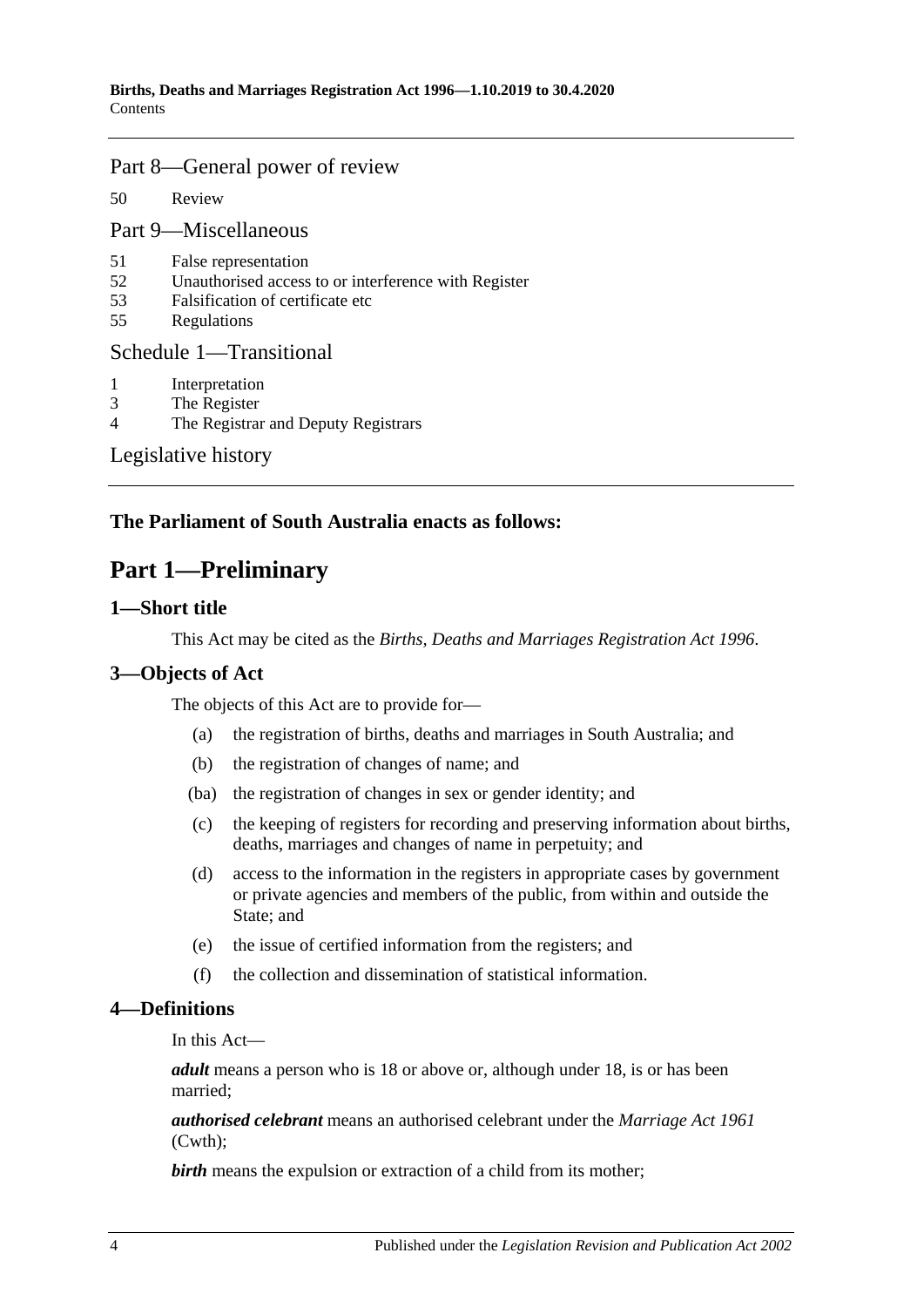*change* of name includes an addition, omission or substitution;

*child* includes a still-born child;

*corresponding law* means a law of another State that provides for the registration of births, deaths and marriages;

*Court* means the Magistrates Court;

*cremated remains* has the same meaning as in the *[Burial and Cremation Act](http://www.legislation.sa.gov.au/index.aspx?action=legref&type=act&legtitle=Burial%20and%20Cremation%20Act%202013) 2013*;

*death* includes still-birth;

*disposal* of human remains means—

- (a) cremation of the remains; or
- (b) burial of the remains (including burial at sea); or
- (c) placing the remains in a mausoleum or other permanent resting place; or
- (d) placing the remains in the custody of an educational or scientific institution for the purpose of medical education or research; or
- (e) removal of the remains from the State (but not if the remains have been cremated or are taken from the State by sea and buried at sea in the course of the voyage);

*doctor* means a person registered under the *Health Practitioner Regulation National Law* to practise in the medical profession (other than as a student);

*funeral director* means a person who carries on the business of arranging for the disposal of human remains;

*human remains* includes the remains of a still-born child;

*prohibited name* means a name that—

- (a) is obscene or offensive; or
- (b) could not practicably be established by repute or usage—
	- (i) because it is too long; or
	- (ii) because it consists of or includes symbols without phonetic significance; or
	- (iii) for some other reason; or
- (c) is contrary to the public interest for some other reason;

*registrable event* means a birth, change of name, change of sex or gender identity, death or marriage and includes the making or discharge of a surrogacy order;

*registrable information* means information that must or may be included in the Register<sup>1</sup>;

*Register*—See [section](#page-27-4) 40;

*registering authority* means an authority responsible under a corresponding law for the registration of births, deaths and marriages;

*Registrar* means the Registrar of Births, Deaths and Marriages;

*State* includes a Territory;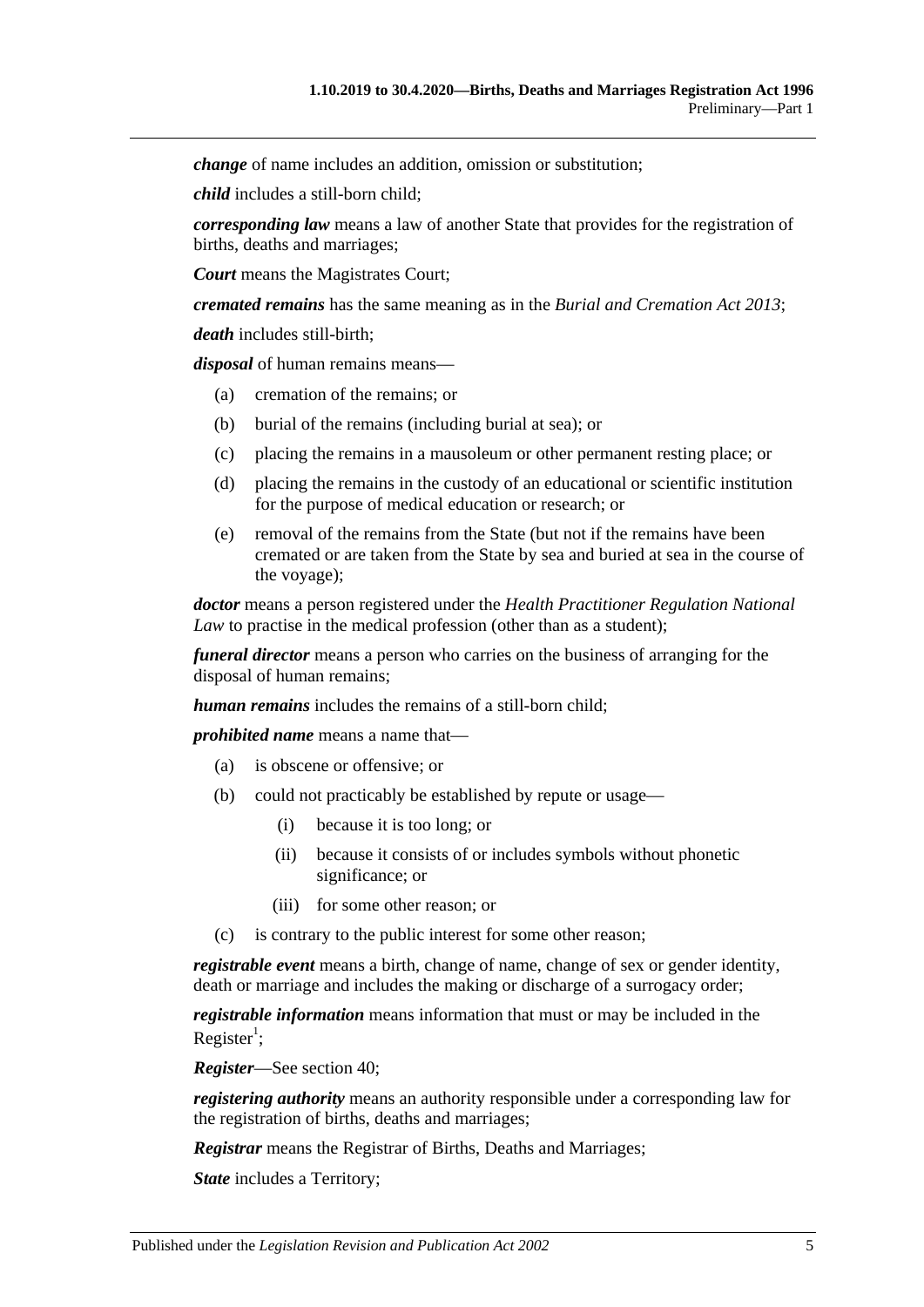*still-birth* means the birth of a still-born child;

*still-born child* means a child of at least 20 weeks' gestation or, if it cannot be reliably established whether the period of gestation is more or less than 20 weeks, with a body mass of at least 400 grams at birth, that exhibits no sign of respiration or heartbeat, or other sign of life, after birth but does not include the product of a procedure for the termination of pregnancy;

*surrogacy order* means an order under section 10HB of the *[Family Relationships](http://www.legislation.sa.gov.au/index.aspx?action=legref&type=act&legtitle=Family%20Relationships%20Act%201975)  Act [1975](http://www.legislation.sa.gov.au/index.aspx?action=legref&type=act&legtitle=Family%20Relationships%20Act%201975)*;

*Tribunal* means the South Australian Civil and Administrative Tribunal established under the *[South Australian Civil and Administrative Tribunal Act](http://www.legislation.sa.gov.au/index.aspx?action=legref&type=act&legtitle=South%20Australian%20Civil%20and%20Administrative%20Tribunal%20Act%202013) 2013*.

**Note—**

1 See [section](#page-27-5) 40(2).

## <span id="page-5-1"></span><span id="page-5-0"></span>**Part 2—Administration**

## **Division 1—The Registrar**

#### <span id="page-5-2"></span>**5—Registrar**

- (1) The Registrar of Births, Deaths and Marriages is responsible, subject to the Minister's control and direction, for the administration of this Act.
- (2) The Registrar is to be a Public Service employee.

#### <span id="page-5-5"></span><span id="page-5-3"></span>**6—Registrar's functions**

- (1) The Registrar's general functions are to—
	- (a) establish and maintain the registers<sup>1</sup> necessary for the purposes of this Act or any other Act; and
	- (b) administer the registration system established by this Act and ensure that it operates efficiently, effectively and economically; and
	- (c) ensure that this Act is administered in the way best calculated to achieve its objects.
- (2) In addition to the general functions referred to in [subsection](#page-5-5) (1), the Registrar—
	- (a) may carry out any other function conferred on the Registrar by or under this Act or any other Act; and
	- (b) may do anything necessary or expedient to be done for the purposes of a function referred to in this section.

#### **Note—**

1 The registers are collectively referred to as the *Register*—See [section](#page-27-4) 40.

#### <span id="page-5-4"></span>**7—Registrar's staff**

- (1) The Registrar's staff consists of—
	- (a) one or more Deputy Registrars of Births, Deaths and Marriages; and
	- (b) the other staff necessary for the proper administration of this Act.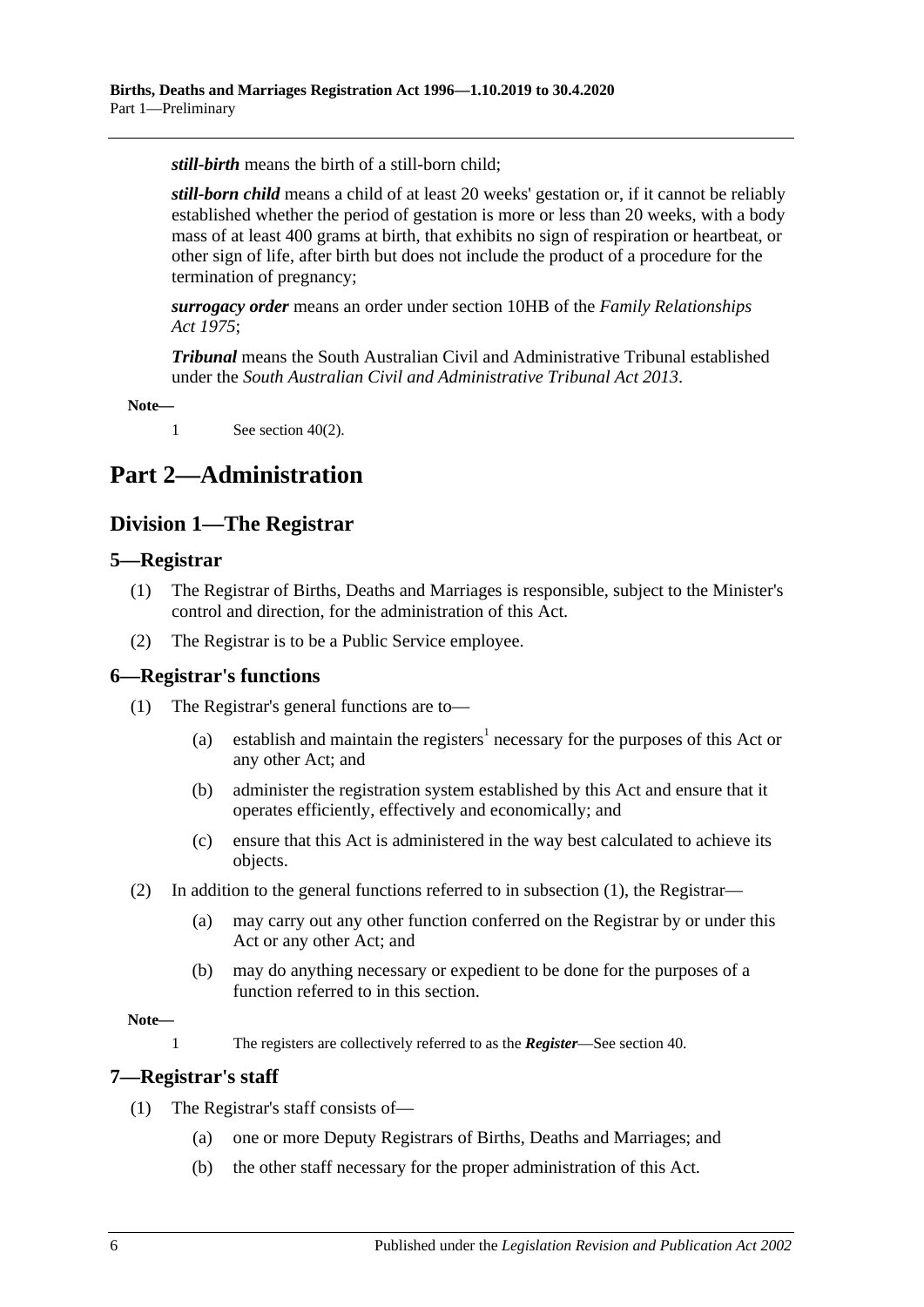- (2) A Deputy Registrar has the powers and functions of the Registrar but is subject to direction by the Registrar.
- (3) The staff are to be Public Service employees.

### <span id="page-6-0"></span>**8—Delegation**

- (1) The Registrar may delegate powers or functions under this or any other Act.
- (2) A power or function delegated under this section may, if the instrument of delegation so provides, be further delegated.
- (3) A delegation under this section—
	- (a) must be by instrument in writing; and
	- (b) may be absolute or conditional; and
	- (c) does not derogate from the power of the delegator to act in any matter; and
	- (d) is revocable at will by the delegator.

## <span id="page-6-1"></span>**Division 2—Execution of documents**

#### <span id="page-6-2"></span>**9—The Registrar's seal**

The Registrar has a seal.

#### <span id="page-6-3"></span>**10—Execution of documents**

- (1) The Registrar may issue a certificate or other document under the Registrar's signature and seal, or a facsimile of the Registrar's signature and seal produced by stamp, machine imprint or some other method authorised by regulation.
- (2) If a document produced before a court, tribunal or an administrative authority or official is apparently under—
	- (a) the Registrar's signature and seal; or
	- (b) a facsimile of the Registrar's signature and seal produced by stamp, machine imprint, or some other method authorised by regulation,

the court, tribunal, authority or official must presume, in the absence of evidence to the contrary, that the document was properly issued under the Registrar's authority.

### <span id="page-6-4"></span>**Division 3—Reciprocal administrative arrangements**

#### <span id="page-6-5"></span>**11—Reciprocal administrative arrangements**

- (1) The Minister may enter into an arrangement with the Minister responsible for the administration of a corresponding law providing for—
	- (a) the exercise by the Registrar of powers and functions of the registering authority under the corresponding law; and
	- (b) the exercise by the registering authority under the corresponding law of powers and functions of the Registrar under this Act.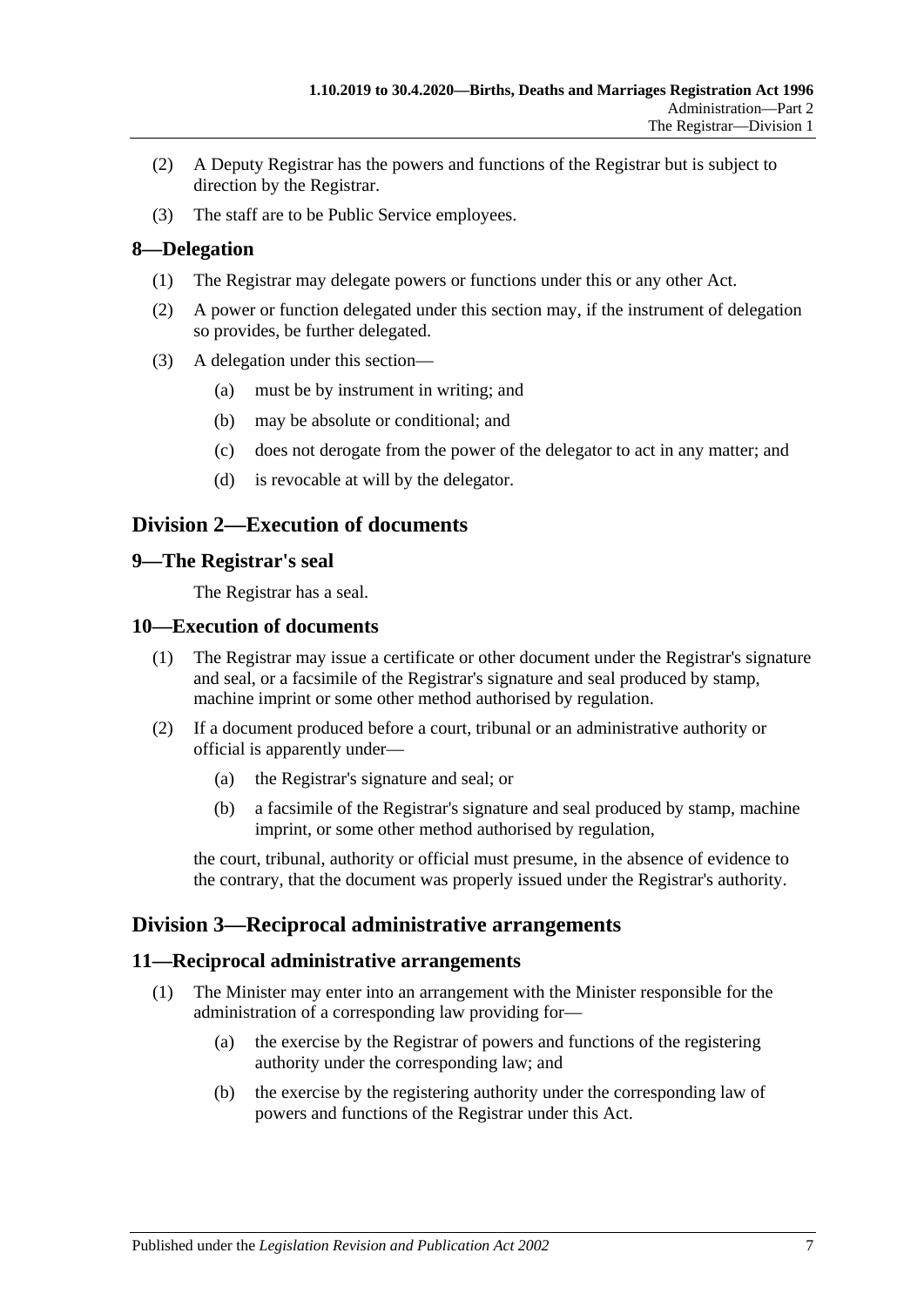- (2) When an arrangement is in force under this section—
	- (a) the Registrar may exercise, to the extent authorised by the arrangement (but subject to the conditions of the arrangement), the powers and functions of the registering authority under the corresponding law; and
	- (b) the registering authority under the corresponding law may exercise, to the extent authorised by the arrangement (but subject to the conditions of the arrangement), the powers and functions of the Registrar under this Act.
- (3) An arrangement under this section may—
	- (a) establish a data base in which information is recorded for the benefit of all the participants in the arrangement; and
	- (b) provide for access to information contained in the data base; and
	- (c) provide for payments by or to participants in the arrangement for services provided under the arrangement.

## <span id="page-7-0"></span>**Part 3—Registration of births**

## <span id="page-7-1"></span>**Division 1—Notification of births**

### <span id="page-7-2"></span>**12—Notification of births**

- (1) When a child is born in the State, the responsible person must give written notice of the birth to the Registrar including the particulars required by regulation. Maximum penalty: \$1 250.
- (2) The notice must be given—
	- (a) in the case of a child born alive—within 7 days after birth;
	- (b) in the case of a still-birth—within 48 hours after birth.
- (3) When notice of a still-birth is given, the responsible person must also give a doctor's certificate in a form approved by the Registrar, certifying the cause of foetal death, to—
	- (a) the Registrar; and
	- (b) the funeral director or other person who will be arranging for the disposal of the human remains.

Maximum penalty: \$1 250.

- (4) The certificate must be completed by the doctor responsible for the professional care of the mother at the birth or a doctor who examined the body of the still-born child after the birth.
- (5) In this section—

#### *responsible person* means—

- (a) in the case of a child born in a hospital or brought to a hospital within 24 hours after birth—the chief executive officer of the hospital; or
- (b) in other cases—the doctor or midwife responsible for the professional care of the mother at the birth.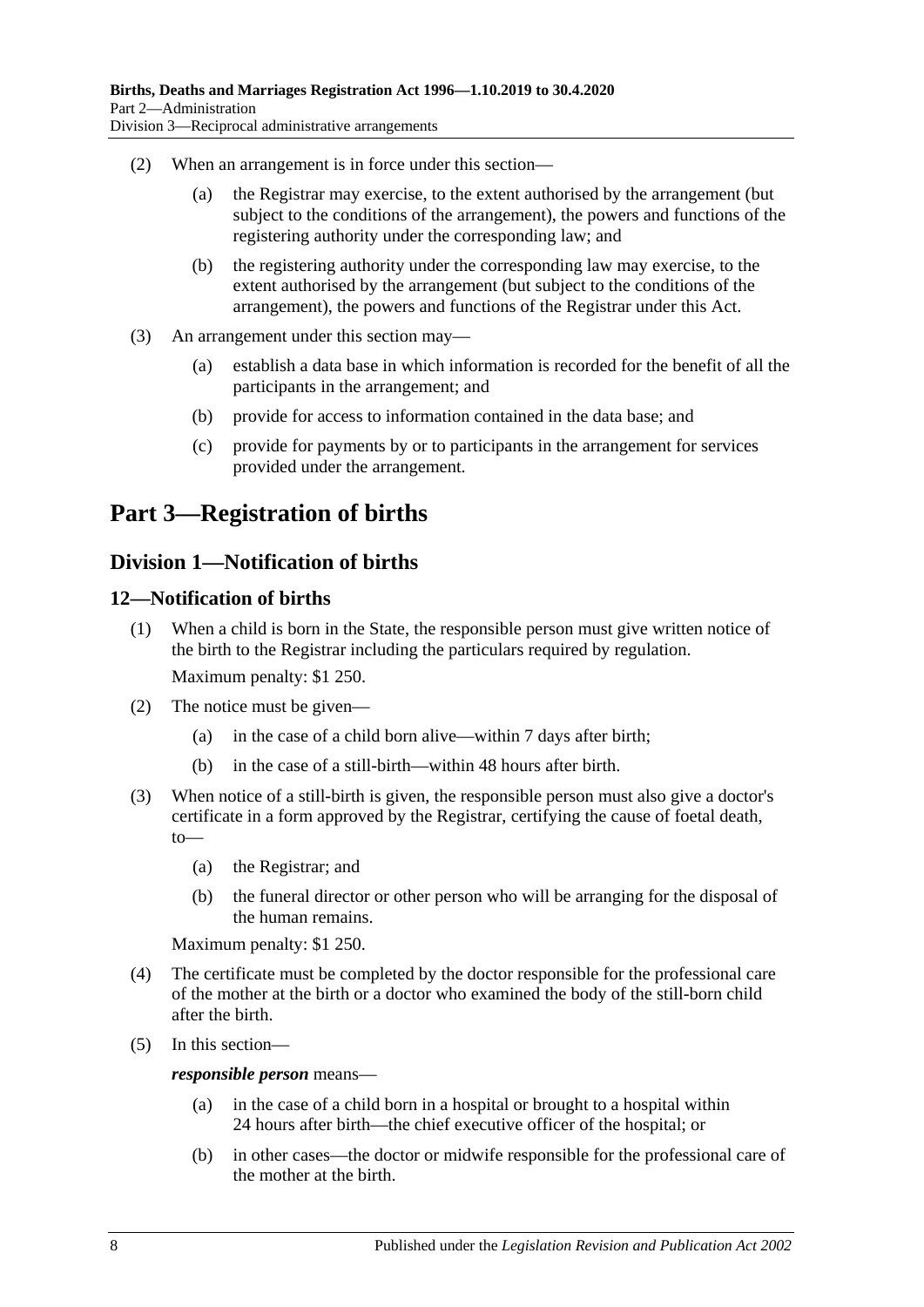## <span id="page-8-0"></span>**Division 2—Registration of births**

### <span id="page-8-1"></span>**13—Cases in which registration of birth is required or authorised**

- (1) If a child is born in the State, the birth must be registered under this Act.
- (2) If a court (whether of this or any other State or the Commonwealth) directs the registration of a birth, the birth must be registered under this Act.
- <span id="page-8-3"></span>(3) If a child is born in an aircraft during a flight or on a vessel during a voyage to a place of disembarkation in the State, the birth may be registered under this Act.
- <span id="page-8-4"></span>(4) If a child is born outside the Commonwealth, but—
	- (a) the child is to become a resident of the State; or
	- (b) in the case of a still-born child—a person responsible for having the birth of the child registered is or is to become a resident of the State,

the birth may be registered under this Act.

(5) However, the Registrar must not register a birth under [subsections](#page-8-3) (3) or [\(4\)](#page-8-4) if the birth is registered under a corresponding law.

### <span id="page-8-2"></span>**14—How to have the birth of a child registered**

- (1) A person has the birth of a child registered under this Act by lodging a statement (the *birth registration statement*) in a form approved by the Registrar containing the information required by regulation.
- <span id="page-8-5"></span>(2) The birth registration statement must include particulars of the identity (if known) of the biological parents of the child.
- <span id="page-8-6"></span>(3) The fact that a person is described as a biological parent of a child in a birth registration statement in accordance with [subsection](#page-8-5) (2), or in an entry about the birth in the Register—
	- (a) does not constitute an acknowledgement of parentage for the purposes of the *[Family Relationships Act](http://www.legislation.sa.gov.au/index.aspx?action=legref&type=act&legtitle=Family%20Relationships%20Act%201975) 1975* or any other law; and
	- (b) does not otherwise operate to make that person the mother or father of the child for the purposes of any other law.
- <span id="page-8-7"></span>(4) In this section—

*biological parents*, in relation to the birth of a child, means—

- (a) the person who provided semen resulting in the birth; and
- (b) the person who provided the ovum resulting in the birth.
- (5) [Subsections](#page-8-5) (2), [\(3\)](#page-8-6) and [\(4\)](#page-8-7) expire on the day on which the donor conception register is established under section 15 of the *[Assisted Reproductive Treatment Act](http://www.legislation.sa.gov.au/index.aspx?action=legref&type=act&legtitle=Assisted%20Reproductive%20Treatment%20Act%201988) 1988*.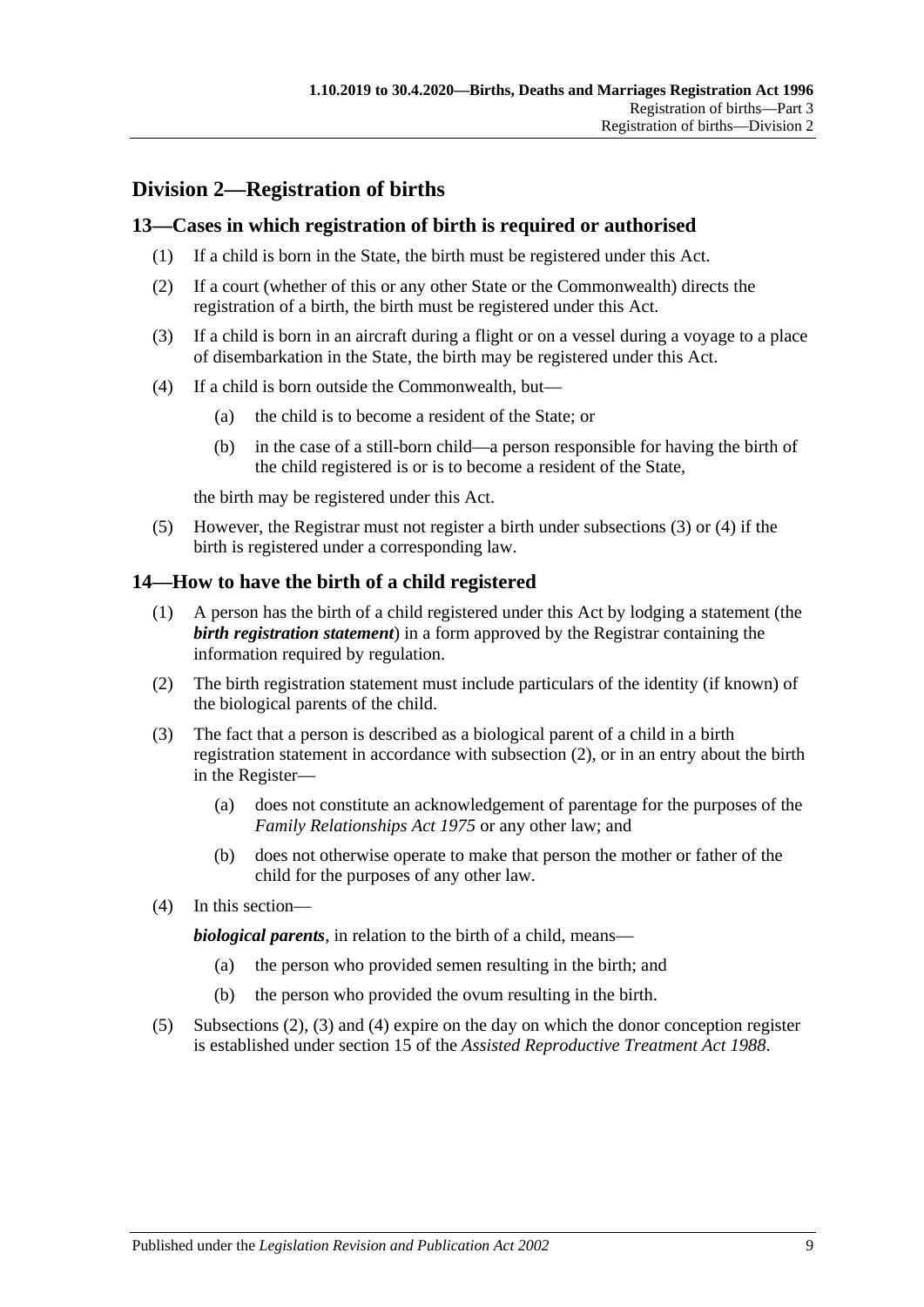## <span id="page-9-0"></span>**15—Responsibility to have birth registered**

- (1) The parents of a child are jointly responsible for having the child's birth registered under this Act (and must both sign the birth registration statement) but the Registrar may accept a birth registration statement from one of the parents if satisfied that it is impossible, impracticable or inappropriate for the other parent to join or be required to join in the application whether because of his or her death, disappearance, ill-health or unavailability or the need to avoid unwarranted distress or for some other reason.
- (2) If a child is a foundling, the person who has custody of the child is responsible for having the child's birth registered.
- (3) The Registrar may accept a birth registration statement from a person who is not responsible for having the child's birth registered if satisfied that—
	- (a) the person lodging the statement has knowledge of the relevant facts; and
	- (b) the child's parents are unable or unlikely to lodge a birth registration statement.

### <span id="page-9-1"></span>**16—Obligation to have birth registered**

(1) A person responsible for having the birth of a child registered must ensure that a birth registration statement is lodged with the Registrar within 60 days after the date of the birth.

Maximum penalty: \$1 250.

(2) However, the Registrar must accept a birth registration statement even though it is lodged after the end of the 60 day period.

#### <span id="page-9-2"></span>**17—Registration**

- (1) The Registrar registers a birth by making an entry about the birth in the Register including the particulars required by regulation.
- (2) However, if the particulars available to the Registrar are incomplete the Registrar may register a birth on the basis of incomplete particulars.

## <span id="page-9-3"></span>**Division 3—Alteration of details of birth registration**

#### <span id="page-9-4"></span>**18—Alteration of details of parentage after registration of birth**

- (1) The Registrar may include registrable information about a child's parents in the Register after registration of the child's birth if—
	- (a) the father and mother of the child make a joint application for the addition of the information; or
	- (b) one parent of the child makes an application for the addition of the information and the other parent cannot join in the application because he or she is dead or cannot be found, or for some other reason.
- (2) The Registrar must include or correct registrable information about a child's parents in the Register after registration of the child's birth if a court (whether of this or any other State or the Commonwealth) directs the inclusion or correction of the information in the Register or the Registrar is advised of a finding by a court that a particular person is a parent of the child.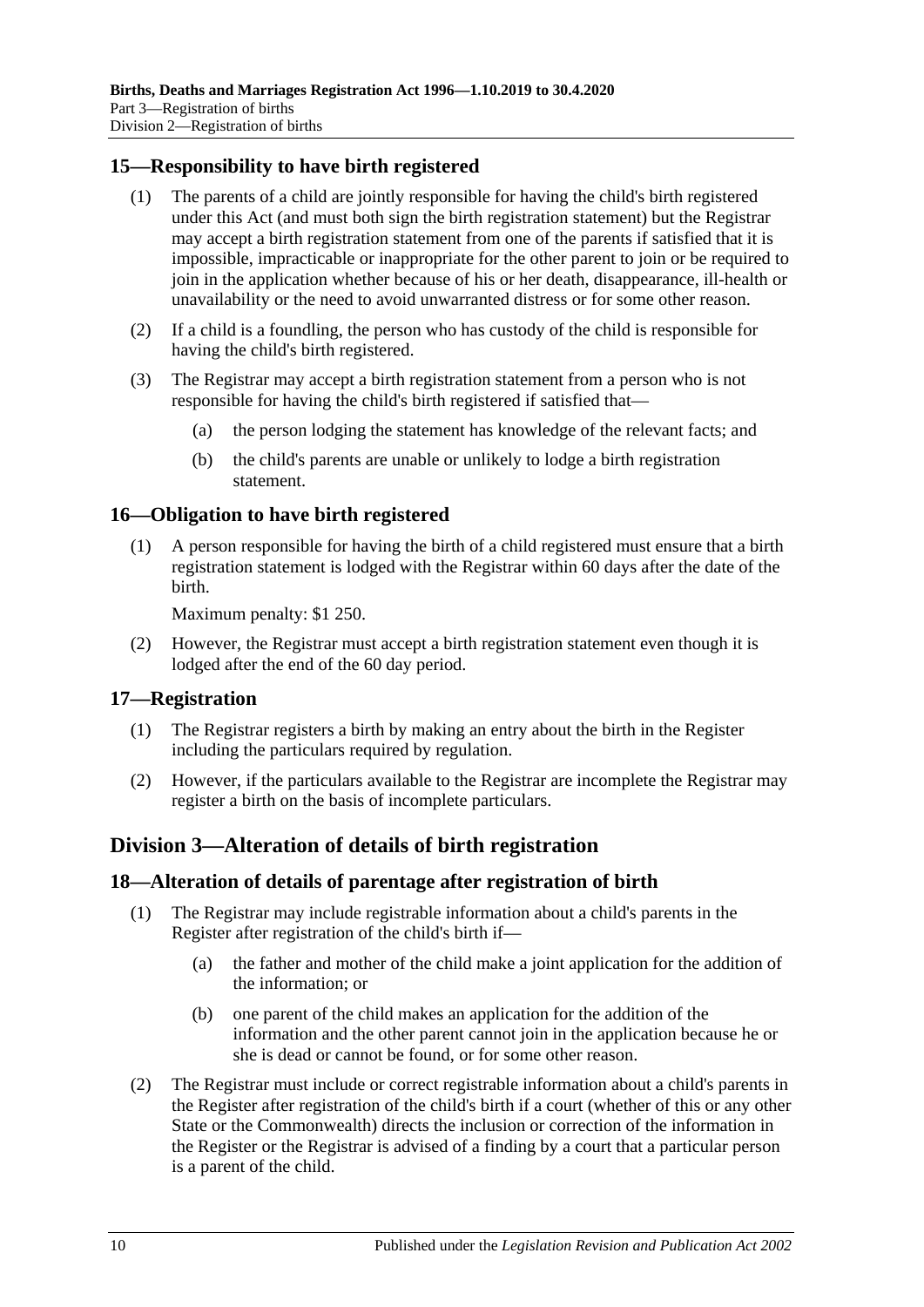- (3) An application to the Registrar for the inclusion of registrable information in the Register—
	- (a) must be made in writing; and
	- (b) must include the information required by the Registrar; and
	- (c) must, if the Registrar requires verification of the information contained in the application, be accompanied by a statutory declaration verifying the information contained in the application and other evidence the Registrar may require.

## <span id="page-10-0"></span>**Division 4—Court orders relating to registration of birth**

### <span id="page-10-1"></span>**19—Application to Court**

The Court may, on application by an interested person or on its own initiative, order—

- (a) the registration under this Act of a birth that has occurred in the State; or
- (b) the inclusion or correction of registrable information about a birth or a child's parents in the Register.

### <span id="page-10-2"></span>**20—Power to direct registration of birth etc**

If a court finds—

- (a) that the birth of a person is not registered as required under this Act or a corresponding law; or
- (b) that the registrable information contained in an entry about a birth in the Register under this Act or a corresponding law is incomplete or incorrect,

the court may direct registration of the birth, or the inclusion or correction of registrable information in the Register under this Act or the corresponding law (as the case may require).

## <span id="page-10-3"></span>**Division 5—Child's name**

### <span id="page-10-4"></span>**21—Name of child**

- (1) Subject to this section, the birth registration statement must state the name of the child.
- (2) The name is a matter of choice for the person or persons lodging the statement<sup>1</sup>, but the Registrar may assign a name to a child if—
	- (a) the name stated in the birth registration statement is a prohibited name; or
	- (b) the birth registration statement is lodged by both parents of the child and they satisfy the Registrar that they are unable to agree on the child's name.
- (3) A birth registration statement relating to a still-born child need not state the name of the child.

**Note—**

1 For example, there is no requirement that the name be made up of both a surname and a given name or given names.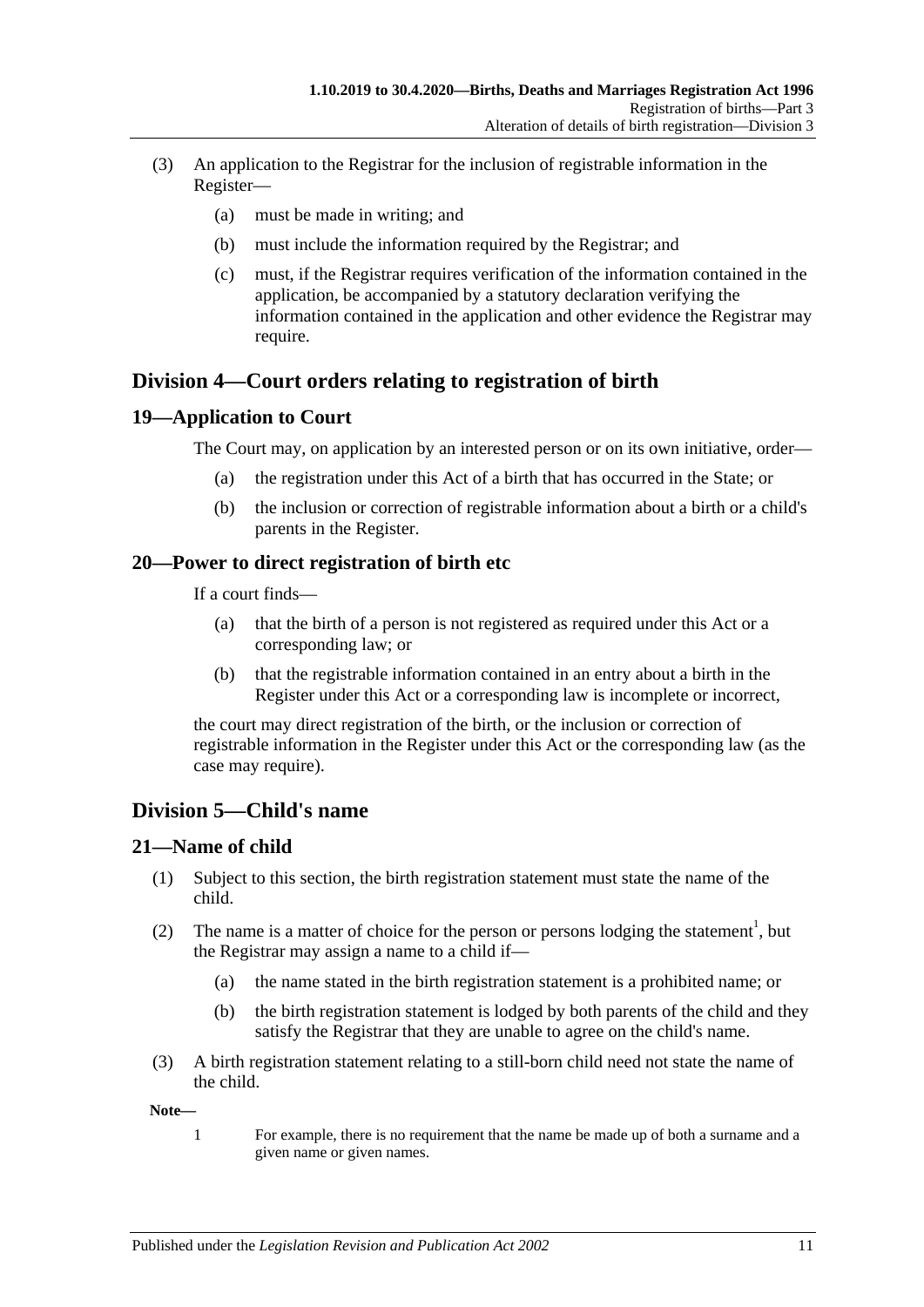#### <span id="page-11-3"></span><span id="page-11-0"></span>**22—Dispute about child's name**

- (1) If there is a dispute between parents about a child's name, either parent may apply to the Tribunal for a resolution of the dispute.
- (2) On an application under [subsection](#page-11-3) (1), the Tribunal may—
	- (a) resolve the dispute about the child's name as the Tribunal considers appropriate; and
	- (b) order the Registrar to register the child's name in a form specified in the order.

## <span id="page-11-1"></span>**Division 6—Surrogacy orders**

#### <span id="page-11-4"></span><span id="page-11-2"></span>**22A—Surrogacy orders**

- (1) On receipt of a notice under section 10HD of the *[Family Relationships Act](http://www.legislation.sa.gov.au/index.aspx?action=legref&type=act&legtitle=Family%20Relationships%20Act%201975) 1975* in relation to the making or discharge of a surrogacy order about a child whose birth is registered in this State, the particulars provided in the notice must be registered by the Registrar in relation to the registration of the child's birth and the child's name.
- (2) Without limiting [subsection](#page-11-4) (1), the Registrar must, in relation to the Register, make such entries and alterations as are necessary to give effect to the operation of section 10HB(13) or 10HC(10) (as the case requires) of the *[Family Relationships](http://www.legislation.sa.gov.au/index.aspx?action=legref&type=act&legtitle=Family%20Relationships%20Act%201975)  Act [1975](http://www.legislation.sa.gov.au/index.aspx?action=legref&type=act&legtitle=Family%20Relationships%20Act%201975)*.
- (3) Subject to [subsection](#page-11-5) (4), a certificate issued by the Registrar after the registration of the particulars provided in a notice under section 10HD of the *[Family Relationships](http://www.legislation.sa.gov.au/index.aspx?action=legref&type=act&legtitle=Family%20Relationships%20Act%201975)  Act [1975](http://www.legislation.sa.gov.au/index.aspx?action=legref&type=act&legtitle=Family%20Relationships%20Act%201975)*—
	- (a) must only disclose and certify up-to-date particulars contained in an entry; and
	- (b) must not provide any information disclosing a change in a parent or parents of the relevant child, or a change in the name of the child (including by disclosing the name of, or information about, any birth parent who is no longer considered as a parent of the child).
- <span id="page-11-5"></span>(4) A person—
	- (a) who is the subject of a surrogacy order and who has attained the age of 18 years; or
	- (b) who is a party to the surrogacy agreement that gave rise to a surrogacy order,

is entitled to a certificate certifying all relevant entries in the Register.

(5) On the receipt of a notice under section 10HD of the *[Family Relationships Act](http://www.legislation.sa.gov.au/index.aspx?action=legref&type=act&legtitle=Family%20Relationships%20Act%201975) 1975* in relation to the making or discharge of a surrogacy order about a child whose birth is registered in another State, the Registrar must send a copy of the notice to the relevant registering authority.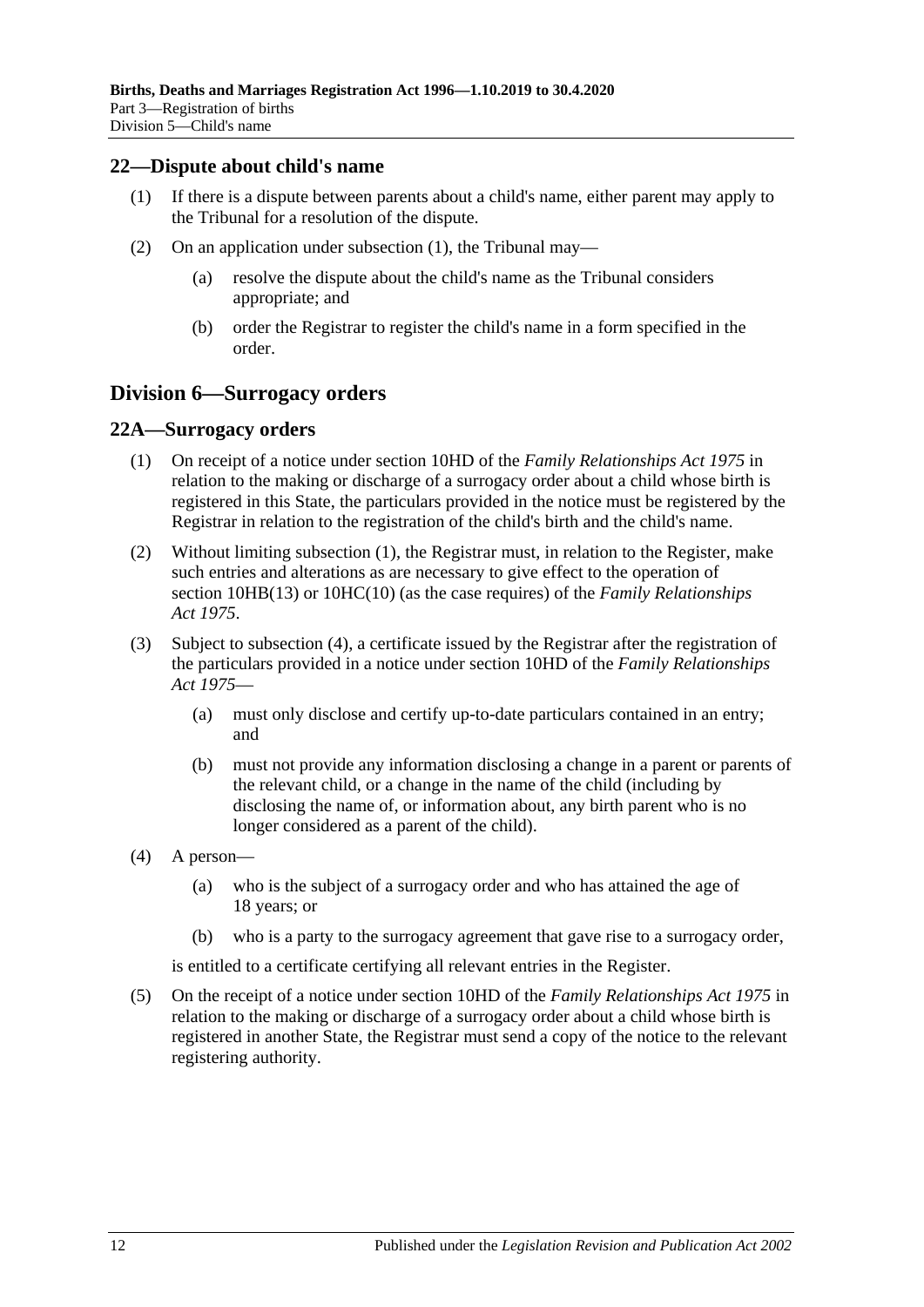# <span id="page-12-0"></span>**Part 4—Change of name**

## <span id="page-12-1"></span>**Division 1—General requirements for change of name**

## <span id="page-12-2"></span>**23—Change of name by registration**

A person's name may be changed by registration of the change under this Part.

## <span id="page-12-6"></span><span id="page-12-3"></span>**24—Application to register change of adult's name**

- (1) Subject to this Part, an adult person may apply to the Registrar, in a form approved by the Registrar, for registration of a change of the person's name if—
	- (a) the person's birth is registered in the State; or
	- $(b)$ 
		- (i) the person was born outside Australia; and
		- (ii) the person's birth is not registered in another State or Territory; and
		- (iii) the person has been resident in the State for at least 12 consecutive months immediately before the date of the application.
- <span id="page-12-5"></span>(2) The Registrar may waive the requirement under [subsection](#page-12-5)  $(1)(b)(iii)$  if the Registrar is satisfied that the change of name—
	- (a) is sought for the purpose of the protection of the applicant or a child of the applicant; or
	- (b) is related to a marriage or divorce of the applicant.
- (3) An application under [subsection](#page-12-6) (1) must contain a declaration by the person indicating whether he or she is, at the time of the making of the application—
	- (a) a restricted person as defined in [section](#page-15-4) 29B; or
	- (b) a registrable offender within the meaning of the *[Child Sex Offenders](http://www.legislation.sa.gov.au/index.aspx?action=legref&type=act&legtitle=Child%20Sex%20Offenders%20Registration%20Act%202006)  [Registration Act](http://www.legislation.sa.gov.au/index.aspx?action=legref&type=act&legtitle=Child%20Sex%20Offenders%20Registration%20Act%202006) 2006*.

### <span id="page-12-4"></span>**25—Application to register change of child's name**

- (1) The parents of a child may apply to the Registrar, in a form approved by the Registrar, for registration of a change of the child's name if—
	- (a) the child's birth is registered in the State; or

 $(b)$ 

- (i) the child was born outside Australia; and
- (ii) the child's birth is not registered in another State or Territory; and
- (iii) the child has been resident in the State for at least 12 consecutive months immediately before the date of the application.
- <span id="page-12-7"></span>(1a) The Registrar may waive the requirement under [subsection](#page-12-7)  $(1)(b)(iii)$  if the Registrar is satisfied that the change of name—
	- (a) is sought for the purpose of the protection of the child or the applicants; or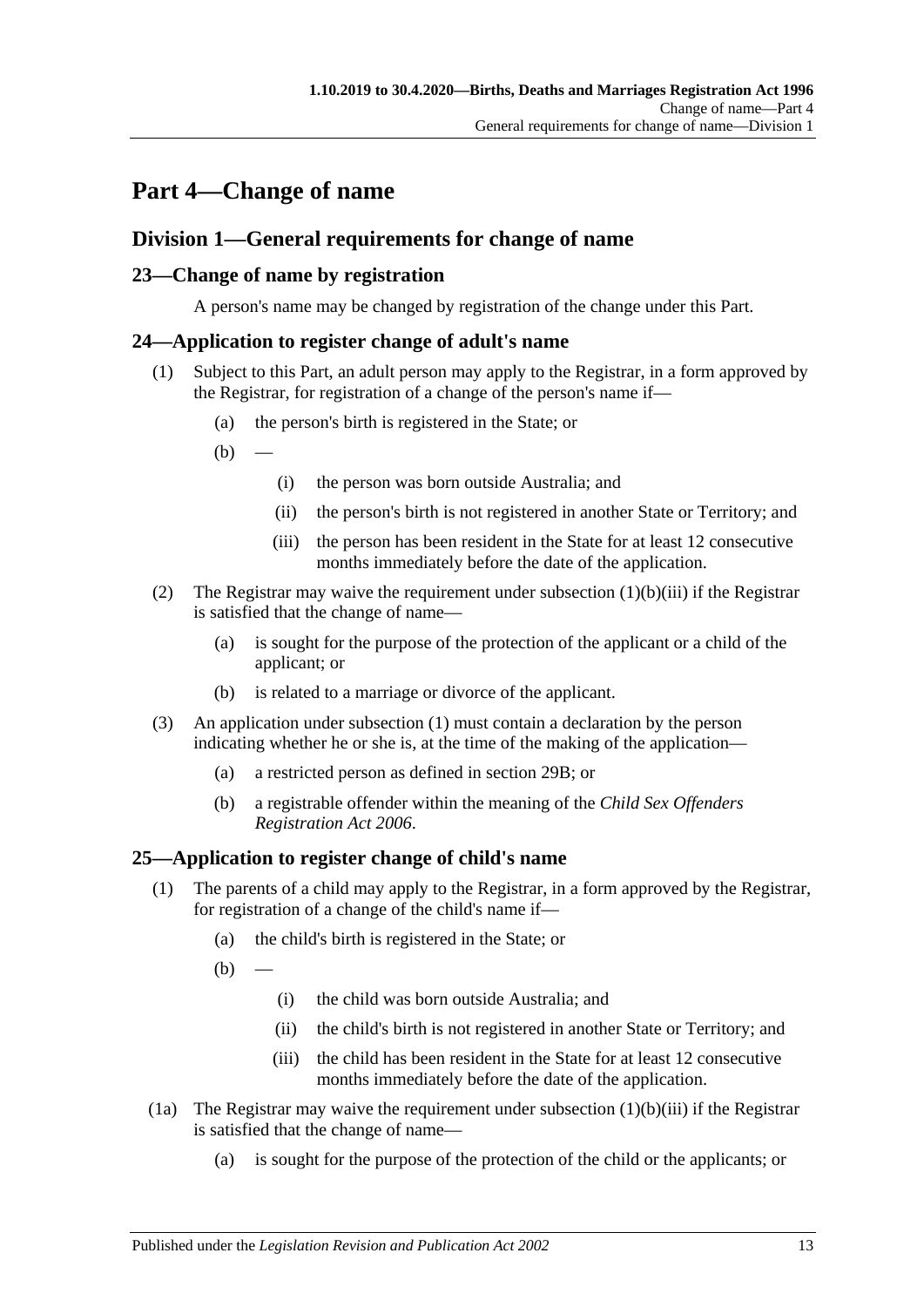- (b) the applicants have legally married and wish the child to change to the married name of both applicants.
- (1b) The requirement under [subsection](#page-12-7)  $(1)(b)(iii)$  does not apply if the Tribunal has approved the proposed change of a child's name under [subsection](#page-13-1) (2)(c).
- (2) An application for registration of a change of a child's name may be made by one parent if—
	- (a) the applicant is the sole parent named in the registration of the child's birth under this Act or any other law; or
	- (b) there is no other surviving parent of the child; or
	- (c) the Tribunal approves the proposed change of name.
- <span id="page-13-1"></span>(3) The Tribunal may, on application by a child's parent, approve a proposed change of name for the child if satisfied that the change is in the child's best interests.
- (4) If the parents of a child are dead, cannot be found, or for some other reason cannot exercise their parental responsibilities to a child, the child's guardian may apply for registration of a change of the child's name.
- (5) This section does not apply in relation to a child during any period that [section](#page-13-0) 25A applies in relation to the child.

### <span id="page-13-0"></span>**25A—Change of name of child under guardianship**

- (1) This section applies in relation to the following children during such time as the child is under the guardianship of the Chief Executive or the relevant person or persons (as the case requires):
	- (a) a child who, pursuant to an order of the Court under the *[Children and Young](http://www.legislation.sa.gov.au/index.aspx?action=legref&type=act&legtitle=Children%20and%20Young%20People%20(Safety)%20Act%202017)  [People \(Safety\) Act](http://www.legislation.sa.gov.au/index.aspx?action=legref&type=act&legtitle=Children%20and%20Young%20People%20(Safety)%20Act%202017) 2017*, is under the guardianship of the Chief Executive, or a specified person or persons, until the child attains 18 years of age;
	- (b) a child who, pursuant to orders of the Court under the *[Children and Young](http://www.legislation.sa.gov.au/index.aspx?action=legref&type=act&legtitle=Children%20and%20Young%20People%20(Safety)%20Act%202017)  [People \(Safety\) Act](http://www.legislation.sa.gov.au/index.aspx?action=legref&type=act&legtitle=Children%20and%20Young%20People%20(Safety)%20Act%202017) 2017* or the repealed Act, is under the guardianship of the Chief Executive, or a specified person or persons, and has been under such guardianship for a period of at least 24 continuous months.
- <span id="page-13-2"></span>(2) The Chief Executive may, by notice in writing—
	- (a) in the case of a child who is under the guardianship of the Chief Executive—on the Chief Executive's own motion; or
	- (b) in the case of a child who is under the guardianship of a person or persons pursuant to an order of the Court under the *[Children and Young People](http://www.legislation.sa.gov.au/index.aspx?action=legref&type=act&legtitle=Children%20and%20Young%20People%20(Safety)%20Act%202017)  [\(Safety\) Act](http://www.legislation.sa.gov.au/index.aspx?action=legref&type=act&legtitle=Children%20and%20Young%20People%20(Safety)%20Act%202017) 2017*—on the application of the guardian or guardians (as the case requires),

direct the Registrar to register a change of the name of a child in relation to whom this section applies.

- (3) Before giving a direction under [subsection](#page-13-2) (2), the Chief Executive must, unless the Chief Executive is of the opinion that it is not appropriate to do so—
	- (a) ascertain, and have regard to, the views of the child (if any) in respect of the proposed change of name; and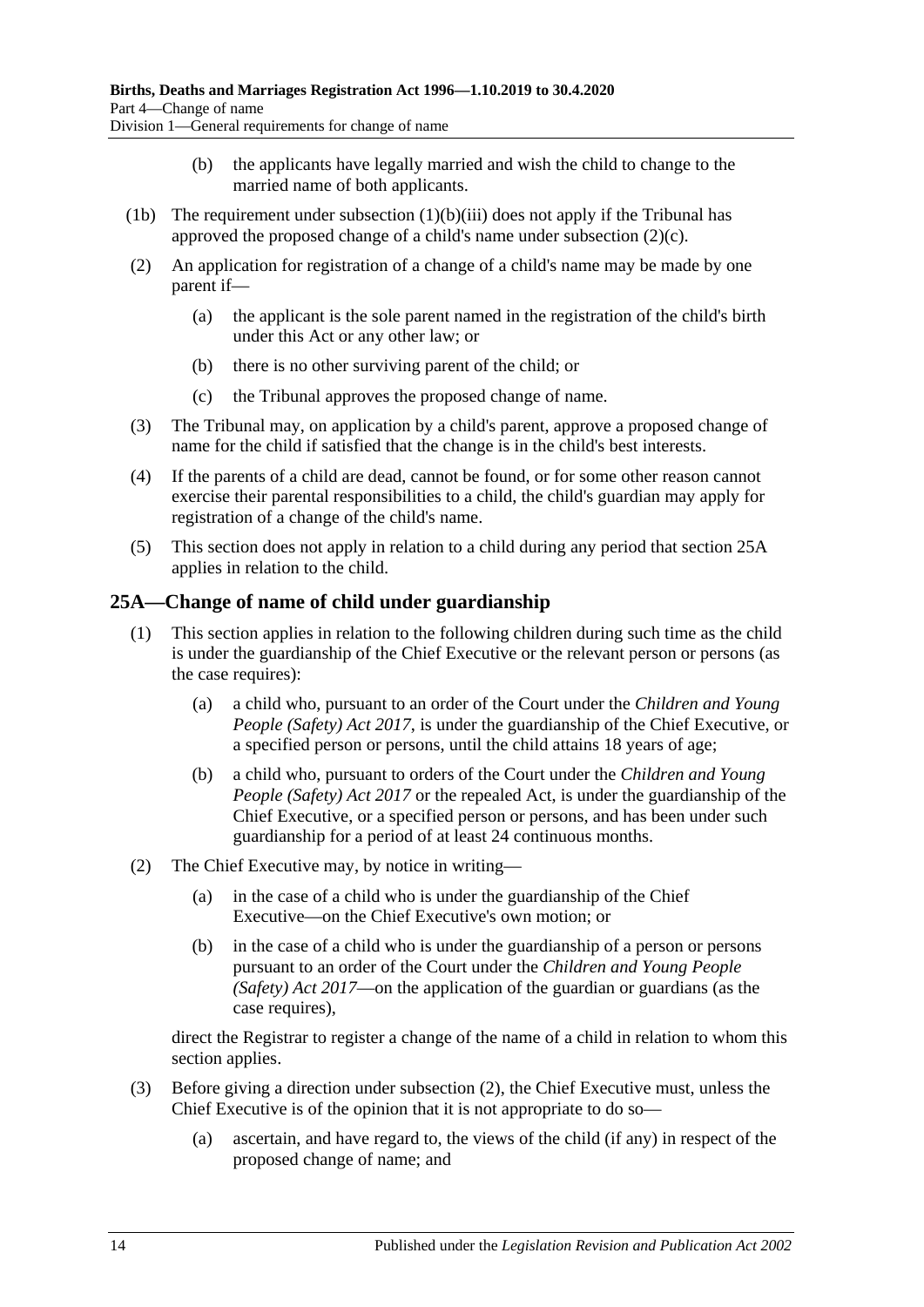- $(b)$  —
- (i) take reasonable steps to notify the parents of the child of the proposed change of name; and
- (ii) have regard to any submission made by a parent of the child in respect of the proposed change of name during the period specified by the Chief Executive.
- (4) The Chief Executive may only give a direction under [subsection](#page-13-2) (2) if the Chief Executive is of the opinion that it is in the best interests of the child to do so.
- (5) [Sections](#page-14-0) 26, [27](#page-14-1) and [28\(2\)](#page-15-5) and [\(3\)](#page-15-6) do not apply in relation to a change of name under this section.
- (6) The Registrar must, as soon as is reasonably practicable after receiving a direction under [subsection](#page-13-2) (2), register the change of name under [section](#page-15-7) 28(1).
- (7) Nothing in this section prevents the name of a child being later changed in accordance with the law of the State.
- (8) A person who is aggrieved by a decision of the Chief Executive under this section is entitled to a review of the decision under section 157 of the *[Children and Young](http://www.legislation.sa.gov.au/index.aspx?action=legref&type=act&legtitle=Children%20and%20Young%20People%20(Safety)%20Act%202017)  [People \(Safety\) Act](http://www.legislation.sa.gov.au/index.aspx?action=legref&type=act&legtitle=Children%20and%20Young%20People%20(Safety)%20Act%202017) 2017* (and for the purposes of that section the decision will be taken to be a decision under that Act).
- (9) The regulations may make provision conferring on the South Australian Civil and Administrative Tribunal jurisdiction to deal with matters consisting of the review of a decision of the Chief Executive under this section.
- (10) In this section—

*Chief Executive* means the Chief Executive under the *[Children and Young People](http://www.legislation.sa.gov.au/index.aspx?action=legref&type=act&legtitle=Children%20and%20Young%20People%20(Safety)%20Act%202017)  [\(Safety\) Act](http://www.legislation.sa.gov.au/index.aspx?action=legref&type=act&legtitle=Children%20and%20Young%20People%20(Safety)%20Act%202017) 2017*;

*repealed Act* means the *[Children's Protection Act](http://www.legislation.sa.gov.au/index.aspx?action=legref&type=act&legtitle=Childrens%20Protection%20Act%201993) 1993*.

### <span id="page-14-0"></span>**26—Child's consent to change of name**

A change of a child's name must not be registered unless—

- (a) the child consents to the change of name; or
- (b) the child is unable to understand the meaning and implications of the change of name.

### <span id="page-14-1"></span>**27—Registration of change of name**

- (1) Before registering a change of name under this Part, the Registrar may require the applicant to provide evidence to establish to the Registrar's satisfaction—
	- (a) the identity and age of the person whose name is to be changed; and
	- (b) that the change of name is not sought for a fraudulent or other improper purpose; and
	- (c) if the person whose name is to be changed is a child—that the child consents to the change of name or is unable to understand the meaning and implications of the change of name.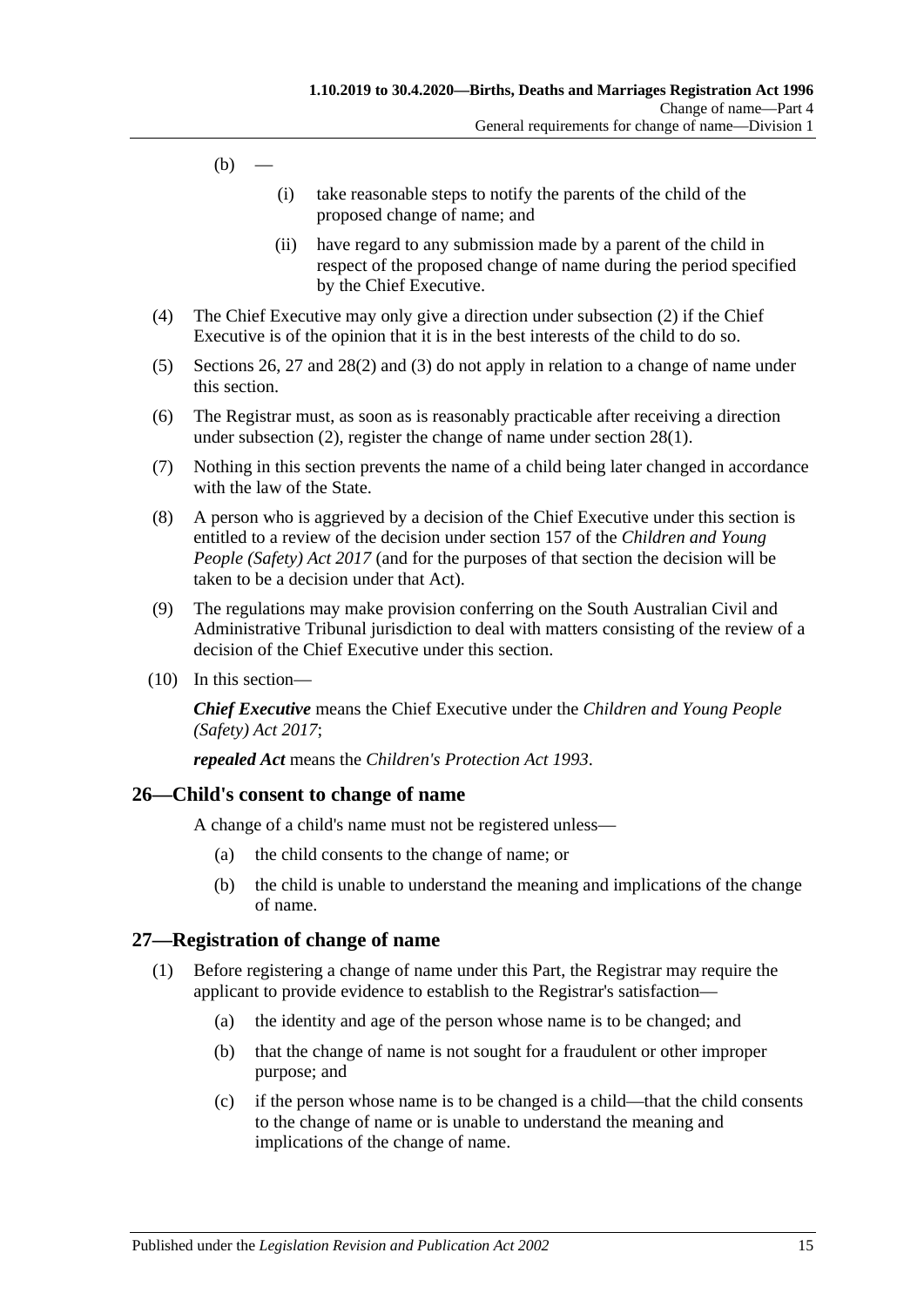- (2) If the Registrar is satisfied that the name of a person whose birth is registered in the State has been changed under another law or by order of a court or tribunal, the change of name may be registered under this Act.
- (3) The Registrar may refuse to register a change of name if, as a result of the change, the name would become a prohibited name.

### <span id="page-15-7"></span><span id="page-15-0"></span>**28—Entries to be made in the Register**

- (1) The Registrar registers a change of name by making an entry about the change of name in the Register including the particulars required by regulation.
- <span id="page-15-5"></span>(2) If the applicant for registration of the change of name asks the Registrar to arrange for noting the change of name in the particulars of the person's birth, and the person's birth is registered under this Act or a corresponding law, the Registrar must—
	- (a) if the birth is registered under this Act—note the change of name in the entry relating to the birth; or
	- (b) if the birth is registered under a corresponding law—notify the relevant registering authority of the change of name.
- <span id="page-15-6"></span>(3) If the change of name is noted in the Register under [subsection](#page-15-5) (2), a birth certificate issued by the Registrar for the person must show the person's name as changed under this Part.

### <span id="page-15-1"></span>**29—Change of name may still be established by repute or usage**

This Part does not prevent a change of name by repute or usage.

### <span id="page-15-2"></span>**29A—Saving provision—surrogacy arrangements**

This Part does not limit the operation of [Division 6](#page-11-1) of [Part 3.](#page-7-0)

## <span id="page-15-3"></span>**Division 2—Requirements for change of name of restricted persons**

### <span id="page-15-4"></span>**29B—Interpretation**

In this Division—

*domestic partner* means a person who is a domestic partner within the meaning of the *[Family Relationships Act](http://www.legislation.sa.gov.au/index.aspx?action=legref&type=act&legtitle=Family%20Relationships%20Act%201975) 1975*, whether declared as such under that Act or not;

*immediate family* of a person means any 1 or more of the following:

- (a) a spouse or domestic partner;
- (b) a parent (including a person who stands in the position, and undertakes the responsibilities, of a parent);
- (c) a grandparent;
- (d) a child (including an adult child);
- (e) a grandchild (including an adult grandchild);
- (f) a brother or sister;

*restricted person* means—

(a) a prisoner; or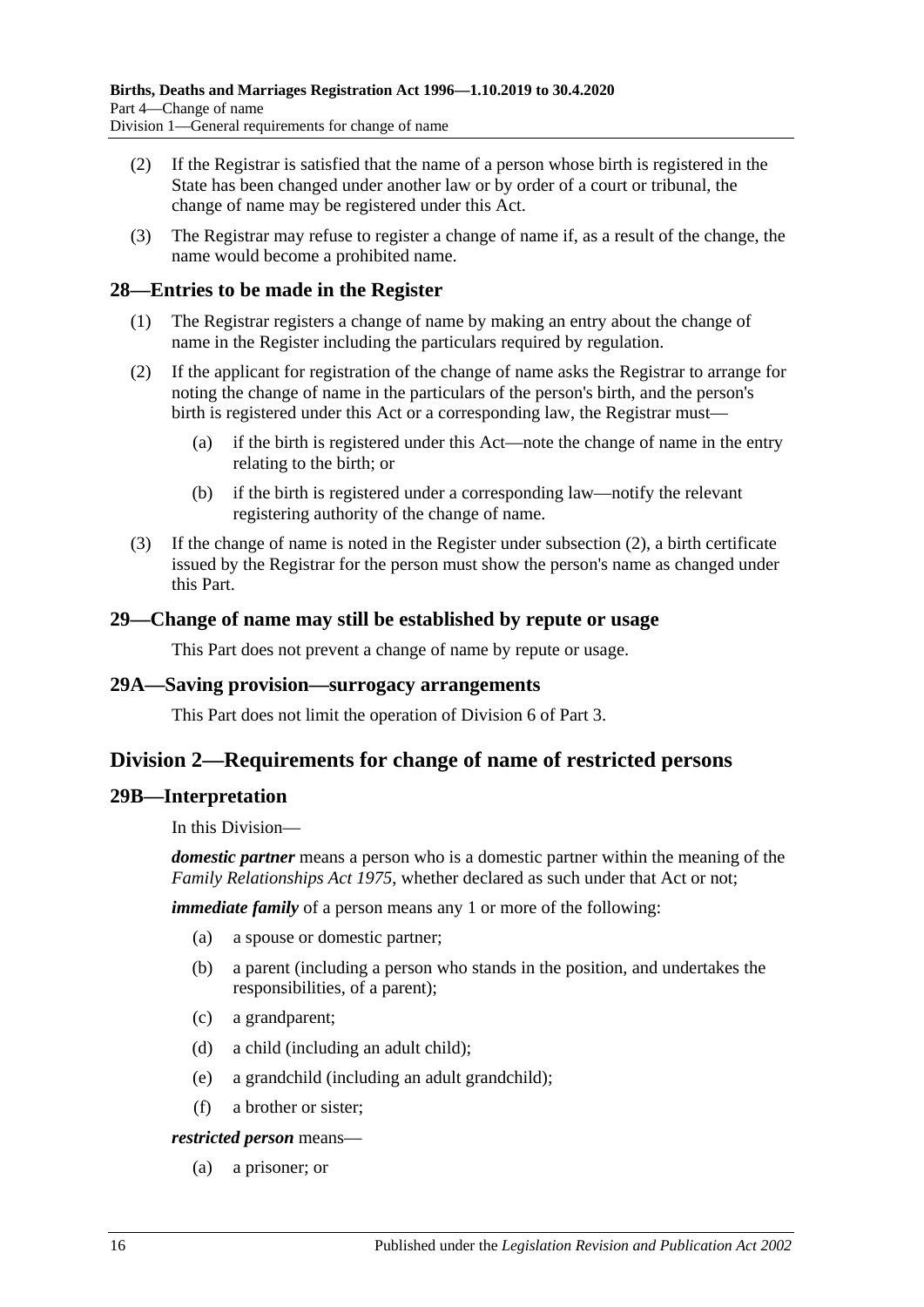- (b) a prisoner released on parole or home detention under the *[Correctional](http://www.legislation.sa.gov.au/index.aspx?action=legref&type=act&legtitle=Correctional%20Services%20Act%201982)  [Services Act](http://www.legislation.sa.gov.au/index.aspx?action=legref&type=act&legtitle=Correctional%20Services%20Act%201982) 1982*; or
- (c) a person subject to an extended supervision order under the *[Criminal Law](http://www.legislation.sa.gov.au/index.aspx?action=legref&type=act&legtitle=Criminal%20Law%20(High%20Risk%20Offenders)%20Act%202015)  [\(High Risk Offenders\) Act](http://www.legislation.sa.gov.au/index.aspx?action=legref&type=act&legtitle=Criminal%20Law%20(High%20Risk%20Offenders)%20Act%202015) 2015*; or
- (d) a person released on licence under the *[Sentencing Act](http://www.legislation.sa.gov.au/index.aspx?action=legref&type=act&legtitle=Sentencing%20Act%202017) 2017*; or
- (e) a person or a class of persons declared by the regulations to be a restricted person;

*prisoner* has the same meaning as in the *[Correctional Services Act](http://www.legislation.sa.gov.au/index.aspx?action=legref&type=act&legtitle=Correctional%20Services%20Act%201982) 1982*;

*spouse*—a person is the spouse of another if they are legally married;

*supervising authority* means—

- (a) the person holding or acting in the position of Chief Executive of the administrative unit of the Public Service that is, under a Minister, responsible for the administration of the *[Correctional Services Act](http://www.legislation.sa.gov.au/index.aspx?action=legref&type=act&legtitle=Correctional%20Services%20Act%201982) 1982*; or
- (b) a person declared by the regulations to be a supervising authority in respect of a restricted person or a class of restricted person.

## <span id="page-16-0"></span>**29C—Application of Division**

- (1) The requirements and restrictions in this Division are in addition to the requirements and restrictions contained in [Division 1.](#page-12-1)
- (2) This Division does not apply to a change of name of a restricted person who is a registrable offender within the meaning of the *[Child Sex Offenders Registration](http://www.legislation.sa.gov.au/index.aspx?action=legref&type=act&legtitle=Child%20Sex%20Offenders%20Registration%20Act%202006)  Act [2006](http://www.legislation.sa.gov.au/index.aspx?action=legref&type=act&legtitle=Child%20Sex%20Offenders%20Registration%20Act%202006)*.

**Note—**

The *[Child Sex Offenders Registration Act](http://www.legislation.sa.gov.au/index.aspx?action=legref&type=act&legtitle=Child%20Sex%20Offenders%20Registration%20Act%202006) 2006* provides for the requirements in relation to changing, or applying to change, the name of a registrable offender.

### <span id="page-16-2"></span><span id="page-16-1"></span>**29D—Application for change of name by or on behalf of restricted person**

- (1) A restricted person must not—
	- (a) apply to the Registrar to register a change of his or her name under this Act; or
	- (b) apply to a registering authority to register a change of his or her name under a corresponding law,

without the written approval of the supervising authority.

Maximum penalty: \$10 000 or imprisonment for 2 years.

- <span id="page-16-3"></span>(2) A person must not, on behalf of a restricted person—
	- (a) apply to the Registrar to register a change of his or her name under this Act; or
	- (b) apply to a registering authority to register a change of his or her name under a corresponding law,

without the written approval of the supervising authority.

Maximum penalty: \$10 000 or imprisonment for 2 years.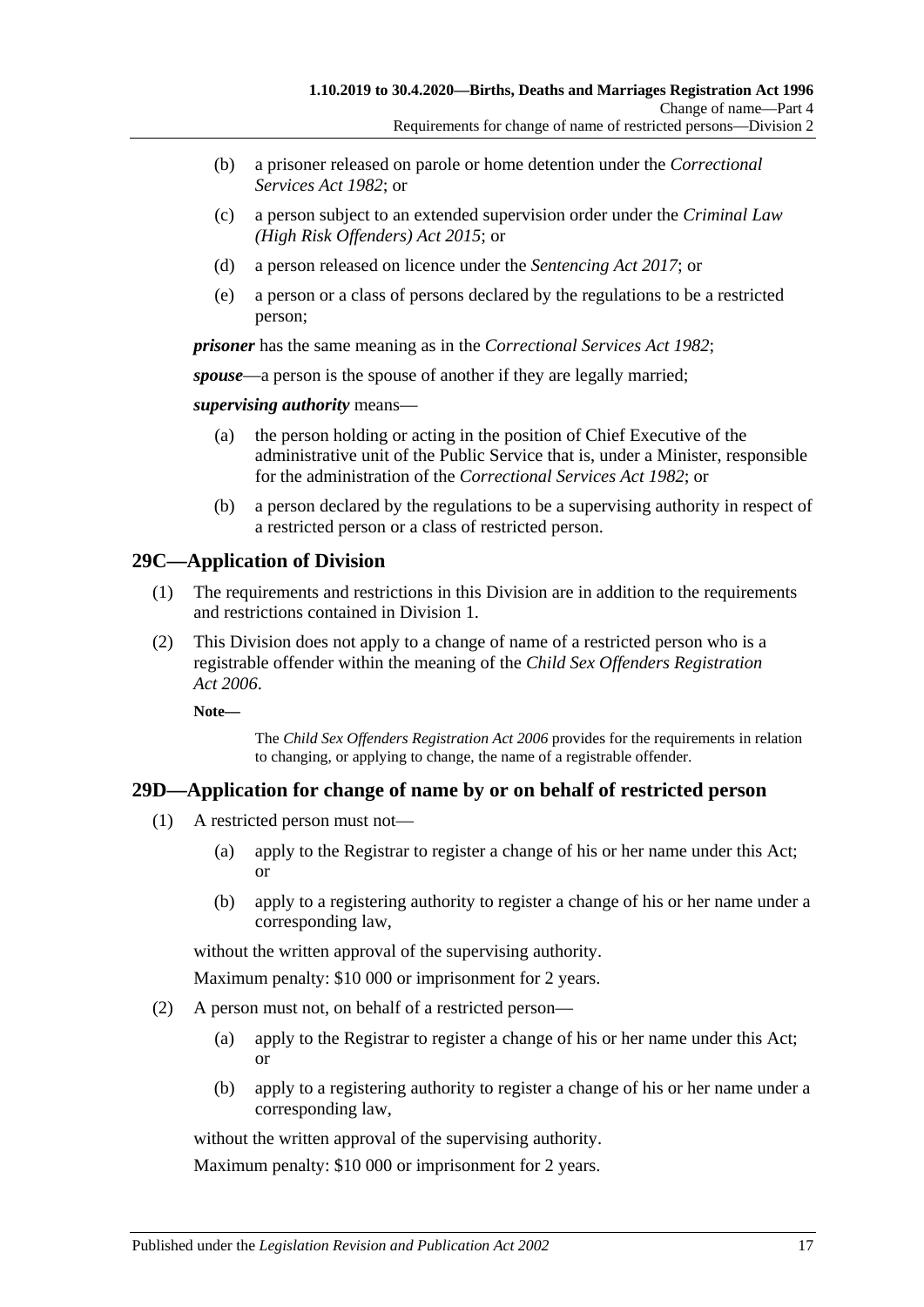(3) If a court convicts a person of an offence under [subsection \(1\)](#page-16-2) or [\(2\),](#page-16-3) the court may, on application by the prosecution, declare a change of name registered in relation to the person to be void and the Registrar must, on being notified of that declaration, correct the Register.

## <span id="page-17-0"></span>**29E—Approval by supervising authority for change of name of restricted person**

- <span id="page-17-1"></span>(1) The supervising authority may approve the making of an application to the Registrar or a registering authority for registration for a change of name of a restricted person.
- (2) In determining whether to grant an approval under [subsection](#page-17-1) (1), the supervising authority must have regard to the following:
	- (a) the safety of the restricted person and other persons;
	- (b) the rehabilitation, care or treatment of the restricted person;
	- (c) whether the proposed change of name—
		- (i) could be used to further an unlawful activity or purpose; or
		- (ii) could be used to evade or hinder the supervision of the restricted person; or
		- (iii) could be considered offensive to a victim of crime or the immediate family of a deceased victim of crime.
- (3) The supervising authority must not approve the making of an application to the Registrar or a registering authority for registration of a change of name of a restricted person unless the supervising authority is satisfied that the change is necessary or reasonable.
- (4) The supervising authority must, on approving the making of an application under [subsection](#page-17-1) (1)—
	- (a) as soon as practicable, give written notice of the approval to the person who intends to make the application; and
	- (b) give a copy of the written notice of approval to the Registrar or the registering authority (as the case requires).
- <span id="page-17-2"></span>(5) The supervising authority may, by instrument in writing, delegate to a person (including a person for the time being holding or acting in a particular position) a function or power of the supervising authority under this section.
- (6) A delegation under [subsection](#page-17-2) (5)—
	- (a) may be unconditional or subject to conditions specified by the delegator; and
	- (b) does not derogate from the power of the delegator to act personally in any matter; and
	- (c) may be further delegated; and
	- (d) is revocable at will by the delegator.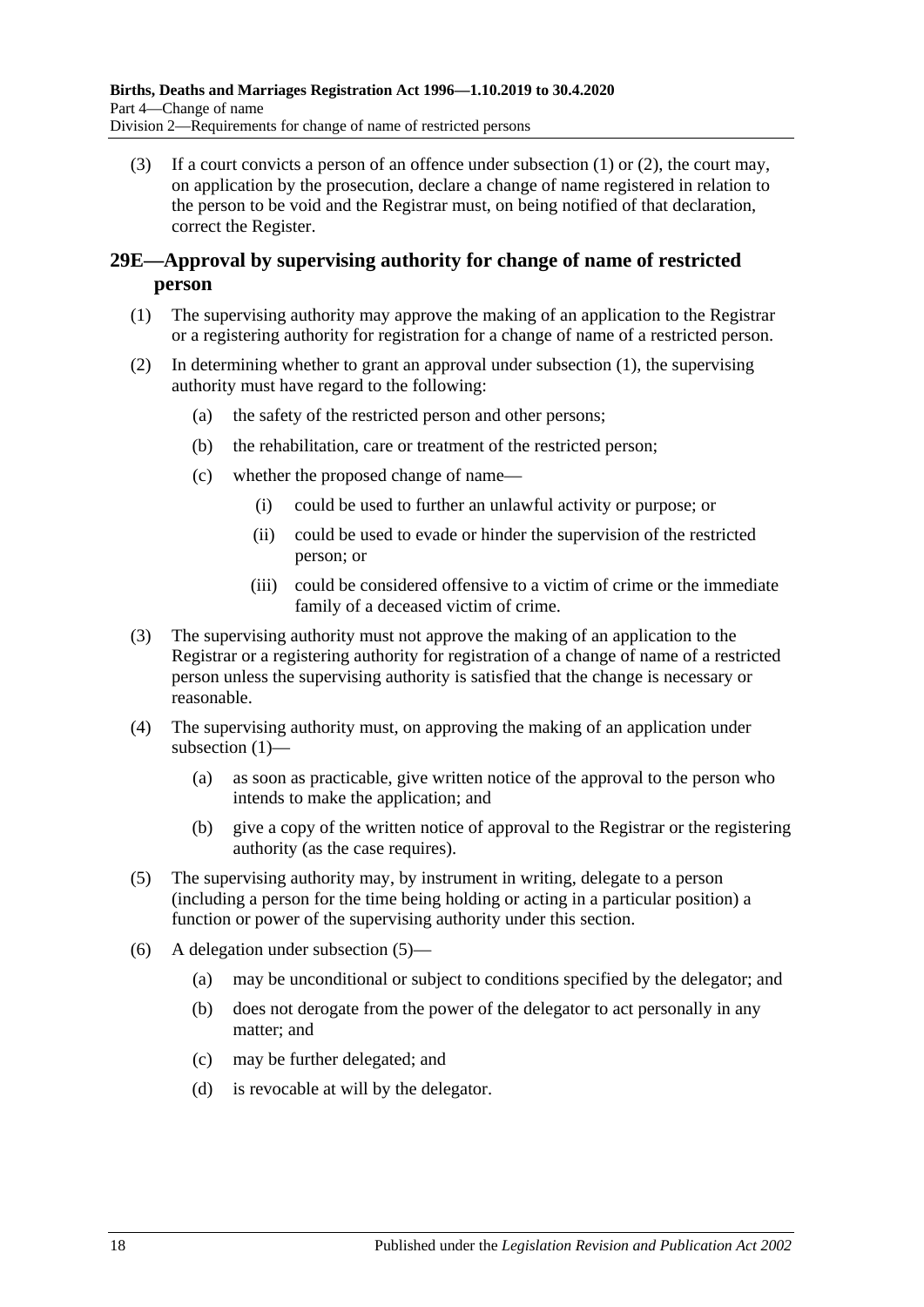## <span id="page-18-0"></span>**29F—Additional requirements for registration of change of name of restricted person**

- (1) The Registrar must not register a change of name of a restricted person unless the Registrar has received a copy of the notice of approval of the supervising authority to the application for registration of a change of name.
- (2) The Registrar must notify the supervising authority of a change of name of a restricted person.
- (3) The Registrar may correct the Register if a change of name of a person has been registered in contravention of this Division.

## <span id="page-18-1"></span>**29G—Information exchange between Registrar and supervising authority**

- (1) The Registrar and the supervising authority may enter into an arrangement for the provision or exchange of information for the purposes of this Division.
- (2) Information may be provided or exchanged in accordance with an arrangement under this section despite any other Act or law.

# <span id="page-18-2"></span>**Part 4A—Change of sex or gender identity**

## <span id="page-18-3"></span>**Division 1—Preliminary**

## <span id="page-18-4"></span>**29H—Preliminary**

(1) In this Part—

*clinical treatment*—clinical treatment need not involve invasive medical treatment (and may include or be constituted by counselling);

*designated certificate* means a certificate relating to the recognition of sex or gender identity issued under the law of another jurisdiction and recognised by the Registrar for the purposes of this Part;

*identity acknowledgement certificate* means a certificate issued under [section](#page-22-0) 29Q;

*medical practitioner* means a person registered under the *Health Practitioner Regulation National Law* to practise in the medical profession (other than as a student);

*prescribed notification* means a notification issued by another registering authority and recognised by the Registrar for the purposes of this Part;

*psychologist* means a person registered under the *Health Practitioner Regulation National Law* to practise in the psychology profession (other than as a student).

- (2) For the purposes of this Part, a reference to a change of a person's sex or gender identity includes, in the case of a person whose sex or gender identity has not been determined, a reference to the determination of the person's sex or gender identity.
- (3) For the purposes of this Part, clinical treatment constituted by counselling only cannot be regarded as a *sufficient amount of appropriate clinical treatment* unless the period of the counselling is equal to or greater than the prescribed period.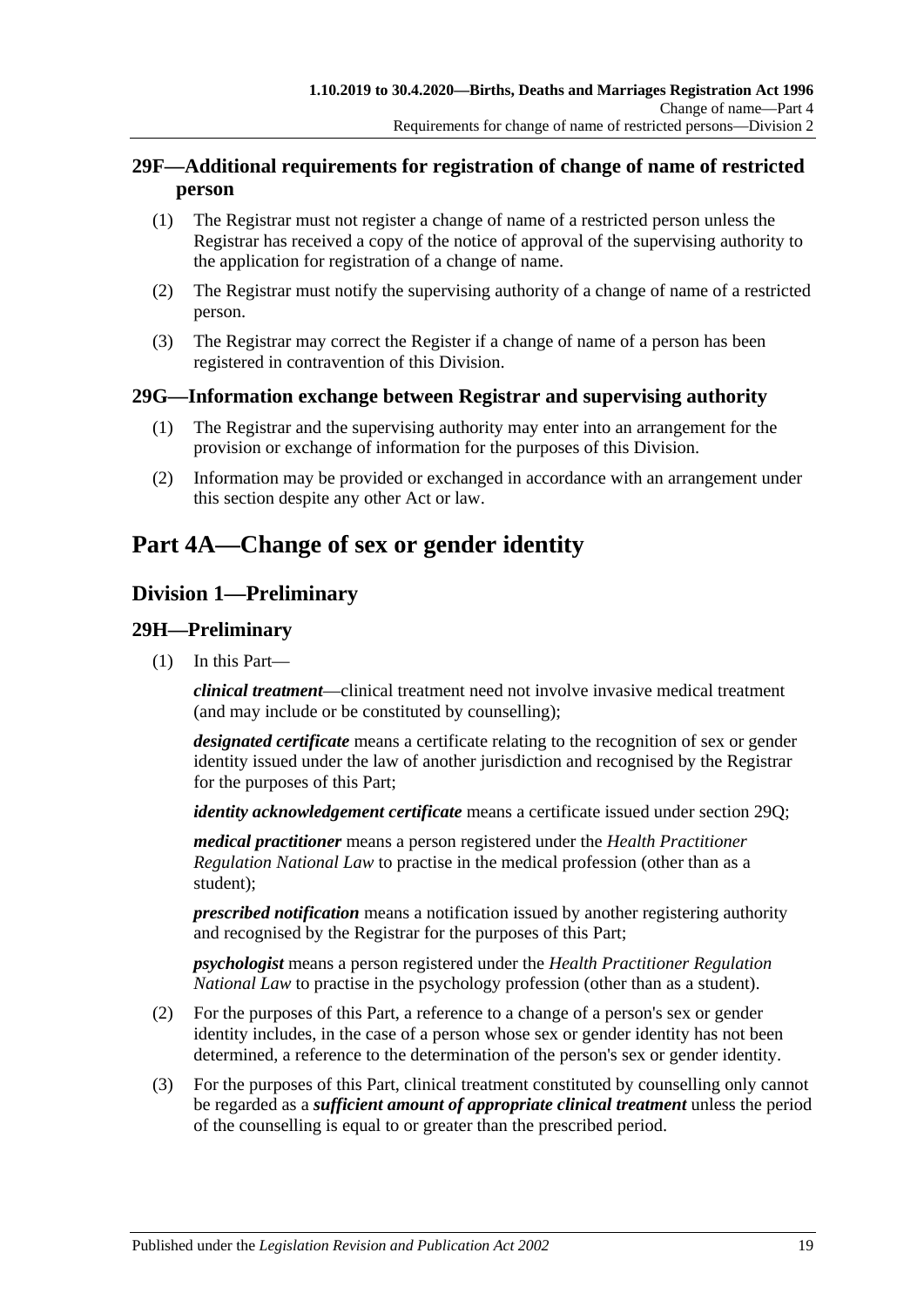## <span id="page-19-0"></span>**Division 2—Applicants born in South Australia**

#### <span id="page-19-1"></span>**29I—Application to change sex or gender identity**

- (1) Subject to this Part, a person of or above the age of 18 years whose birth is registered in the State may apply to the Registrar, in a form approved by the Registrar, for registration of a change of the person's sex or gender identity.
- (2) An application under this section must—
	- (a) specify a sex or gender identity of a kind recognised by the regulations that the person is seeking to have registered; and
	- (b) include the material required under [section](#page-20-0) 29K.
- (3) An application may be made under this section even if the person is married.

#### <span id="page-19-3"></span><span id="page-19-2"></span>**29J—Application to change child's sex or gender identity**

- (1) Subject to this Part, a child under the age of 18 years, or a parent or guardian of a child under the age of 18 years, may apply to the Registrar, in a form approved by the Registrar, for registration of a change of the child's sex or gender identity.
- (2) However, an application under [subsection](#page-19-3) (1) may only be made if—
	- (a) the child's birth is registered in the State; and
	- (b) the Tribunal approves the making of the application.
- <span id="page-19-4"></span>(3) An application under [subsection](#page-19-3) (1) must—
	- (a) specify a sex or gender identity of a kind recognised by the regulations that the person is seeking to have registered; and
	- (b) include the material required under [section](#page-20-0) 29K.
- (4) The Tribunal may, on application by the person who made the application under [subsection](#page-19-3) (1), grant an approval for the purposes of [subsection](#page-19-4)  $(2)(b)$  if the Tribunal is satisfied that it is in the best interests of the child that the approval be granted.
- (5) In determining whether or not to grant an approval, the Tribunal must take into account—
	- (a) whether the child understands the meaning and implications of the making of an application to the Registrar; and
	- (b) whether the child has the capacity to consent to the application and, if so, the child's position in relation to the making of the application; and
	- (c) whether the child has undertaken a sufficient amount of appropriate clinical treatment in relation to the child's sex or gender identity; and
	- (d) whether a designated certificate or a prescribed notification has been provided.
- (7) A child is to be taken to have the capacity to make an application under this section.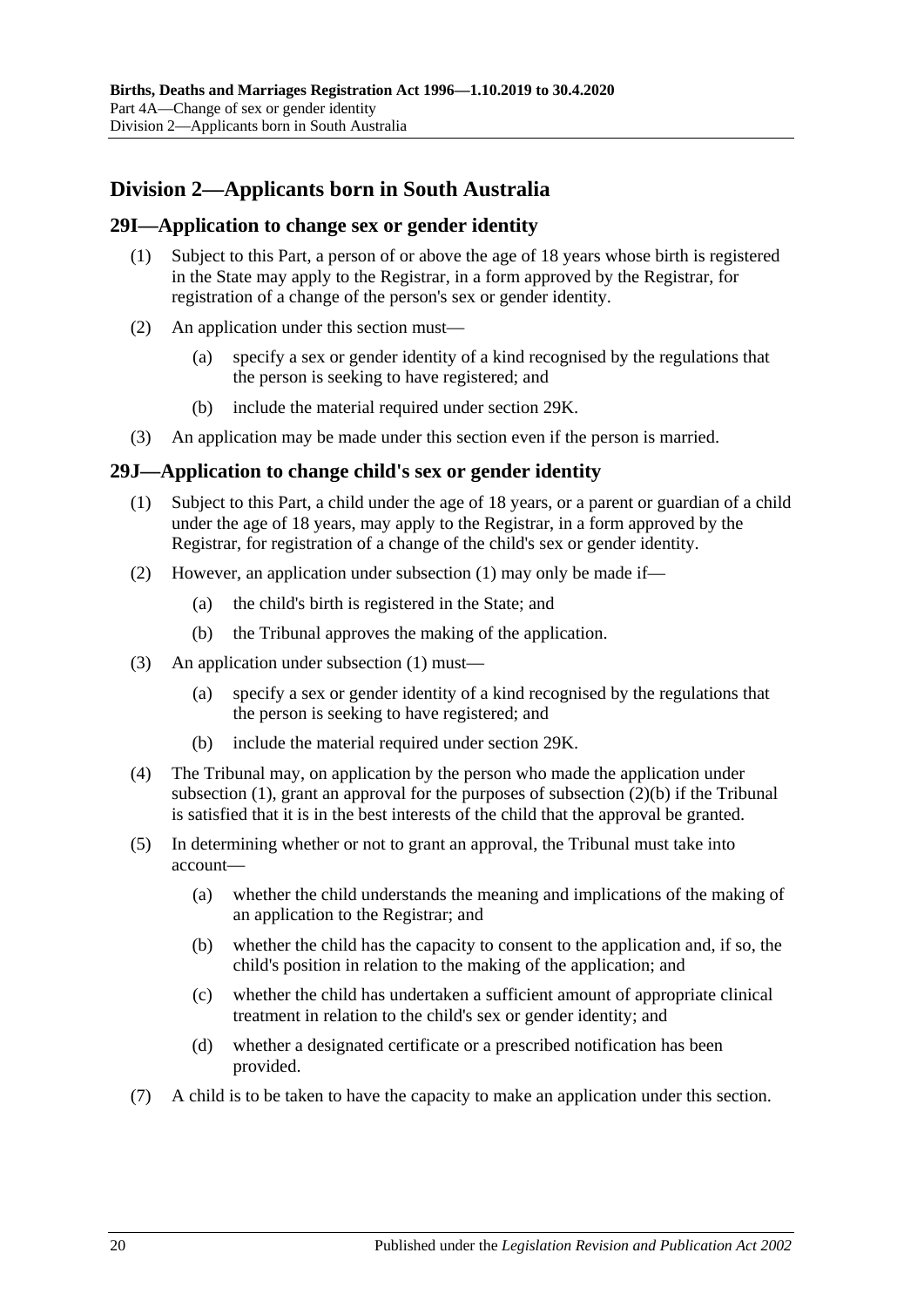### <span id="page-20-3"></span><span id="page-20-0"></span>**29K—Material supporting application**

An application under this Division must be accompanied by—

- (a) a statement by a medical practitioner or psychologist certifying that the person has undertaken a sufficient amount of appropriate clinical treatment in relation to the person's sex or gender identity (including in the case of a person whose sex or gender identity has now become determinate); or
- (b) in the case of an applicant in relation to whom a designated certificate or a prescribed notification has been issued—
	- (i) a copy of the designated certificate or prescribed notification (as the case may be); and
	- (ii) a statement—
		- (A) of a kind described in [paragraph](#page-20-3) (a); or
		- (B) by a medical practitioner or psychologist certifying that the person has undertaken a sufficient amount of appropriate clinical treatment in the jurisdiction that issued the designated certificate or prescribed notification.

### <span id="page-20-1"></span>**29L—Change of sex or gender identity**

If, on an application under this Division, the Registrar is satisfied that the applicant has undertaken a sufficient amount of appropriate clinical treatment in relation to their sex or gender identity, the Registrar may make an entry about the change of the person's sex or gender identity in the Register, including the particulars required by regulation.

## <span id="page-20-2"></span>**29M—Special provision relating to access to Register and issue of extracts and certificates**

- (1) Subject to this section, an extract or certificate issued by the Registrar in relation to a person after the registration of a change in the person's sex or gender identity under this Part must only disclose and certify up-to-date particulars contained in the relevant entry.
- <span id="page-20-4"></span>(2) Where registration of a change in a person's sex or gender identity has occurred under this Part, the Registrar—
	- (a) must retain on the Register the particulars contained in the entry in the Register relating to the person's sex or gender identity before the registration of the change; but
	- (b) must not—
		- (i) allow access to the particulars referred to in [paragraph](#page-20-4) (a); or
		- (ii) issue an extract or certificate from the Register showing the person's sex or gender identity before the registration of the change,

unless application for access to the information or issue of the extract or certificate is made by—

- (iii) the person; or
- (iv) a child of the person; or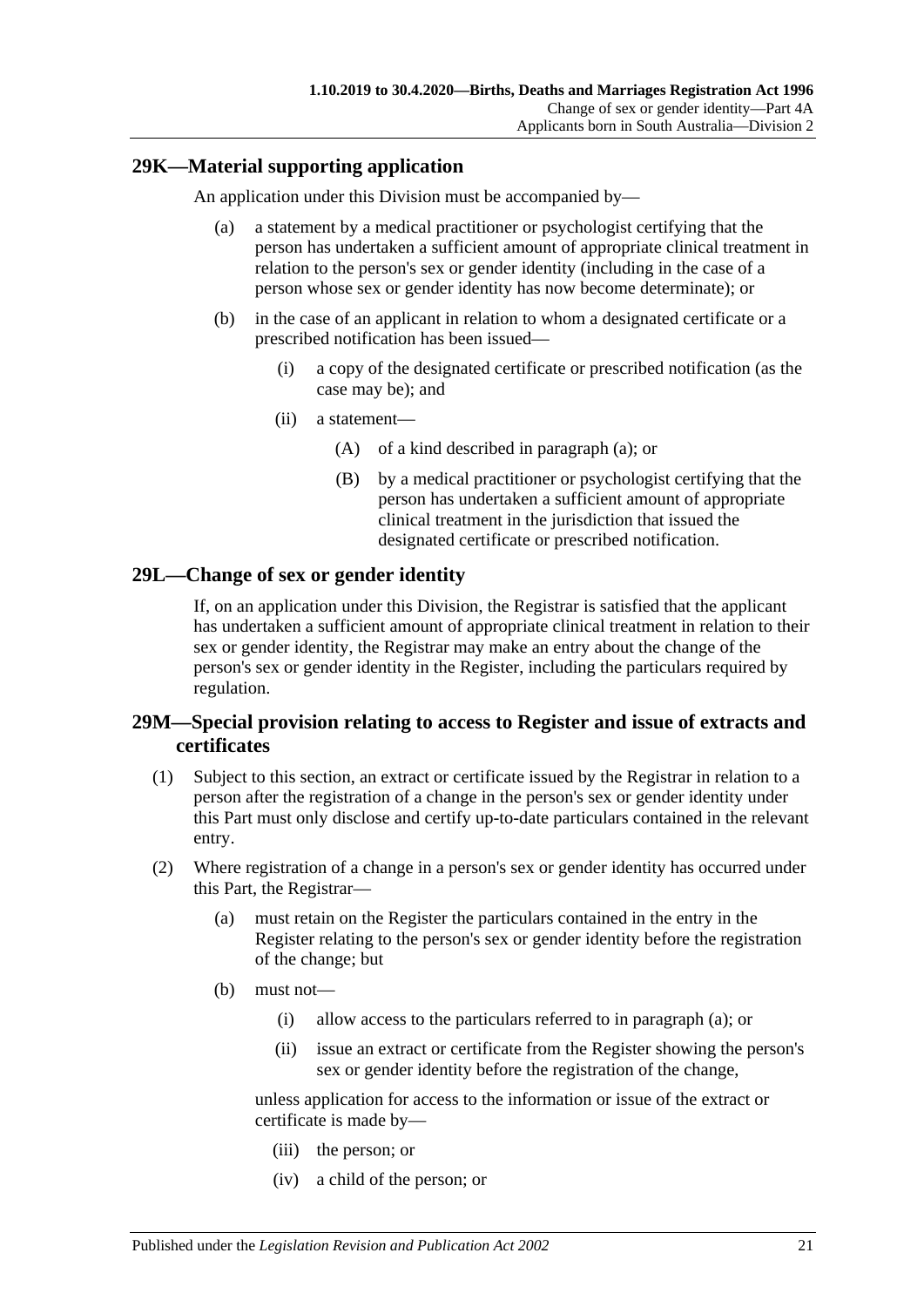(v) a person or body specified by regulation.

#### <span id="page-21-0"></span>**29N—Use of old birth certificate to deceive**

- (1) A person who—
	- (a) produces a birth certificate to someone else that shows a person's sex or gender identity before the registration of a change in the person's sex or gender identity under this Part; and
	- (b) produces the certificate with intent to deceive,

is guilty of an offence.

Maximum penalty: \$10 000 or imprisonment for 2 years.

- (2) It is not a defence to a prosecution for an offence against this section that the document in relation to which the prosecution is brought refers to the defendant.
- (3) In this section—

*birth certificate* includes—

- (a) a copy of a birth certificate; and
- (b) an extract from a birth certificate.

## <span id="page-21-1"></span>**Division 3—South Australian residents born outside Australia**

#### <span id="page-21-2"></span>**29O—Application for identity acknowledgement certificate**

- (1) Subject to this Part, a person—
	- (a) who is of or above the age of 18 years; and
	- (b) who was born outside Australia; and
	- (c) whose birth is not registered in another State or Territory; and
	- (d) who has been resident in the State for at least 12 consecutive months immediately before the date of the application,

may apply to the Registrar, in a form approved by the Registrar, for an identity acknowledgement certificate.

- (2) An application under this section must—
	- (a) specify a sex or gender identity of a kind recognised by the regulations that the applicant is seeking to have specified on the identity acknowledgement certificate; and
	- (b) include a statement by a medical practitioner or psychologist certifying that the person has undertaken a sufficient amount of appropriate clinical treatment in relation to the person's gender identity.
- (3) An application may be made under this section even if the person is married.

### <span id="page-21-4"></span><span id="page-21-3"></span>**29P—Application for identity acknowledgement certificate in respect of child**

(1) Subject to this Part, a child under the age of 18 years, or a parent or guardian of a child under the age of 18 years, may apply to the Registrar, in a form approved by the Registrar, for an identity acknowledgement certificate.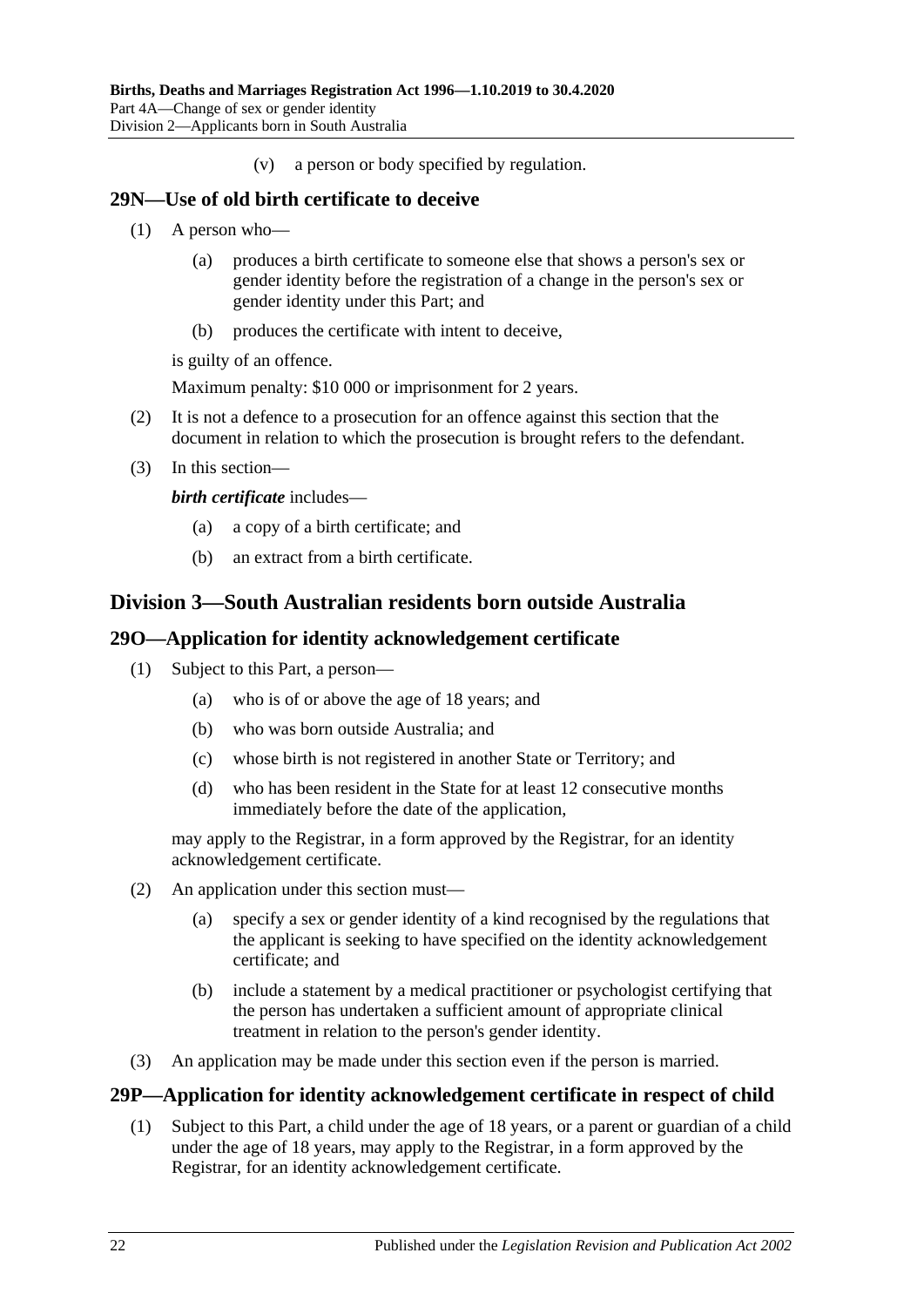- (2) However, an application under [subsection](#page-21-4) (1) may only be made if—
	- (a) the child was born outside Australia; and
	- (b) the child's birth is not registered in another State or Territory; and
	- (c) the child has been resident in the State for at least 12 consecutive months immediately before the date of the application; and
	- (d) the Tribunal approves the making of the application.
- <span id="page-22-4"></span>(3) An application under this section must—
	- (a) specify a sex or gender identity of a kind recognised by the regulations that the applicant is seeking to have recorded specified on the identity acknowledgement certificate; and
	- (b) include a statement by a medical practitioner or psychologist certifying that the child has undertaken a sufficient amount of appropriate clinical treatment in relation to the child's gender identity.
- (4) The Tribunal may, on application by the person who made the application under [subsection](#page-19-3)  $(1)$ , grant an approval for the purposes of [subsection](#page-22-4)  $(2)(d)$  if the Tribunal is satisfied that it is in the best interests of the child that the approval be granted.
- (5) In determining whether or not to grant an approval, the Tribunal must take into account—
	- (a) whether the child understands the meaning and implications of the making of an application to the Registrar; and
	- (b) whether the child has the capacity to consent to the application and, if so, the child's position in relation to the making of the application; and
	- (c) whether the child has undertaken a sufficient amount of appropriate clinical treatment in relation to the child's sex or gender identity.
- (7) A child is to be taken to have the capacity to make an application under this section.

#### <span id="page-22-0"></span>**29Q—Issue of identity acknowledgement certificate**

If, on an application for an identity acknowledgement certificate, the Registrar is satisfied that the person has undertaken a sufficient amount of appropriate clinical treatment in relation to the person's sex or gender identity, the Registrar may issue a certificate that acknowledges the person's sex or gender identity.

#### <span id="page-22-1"></span>**29R—Effect of identity acknowledgement certificate**

If an identity acknowledgement certificate is issued to a person under this Division, the person is of the sex or gender identity specified in the identity acknowledgement certificate.

### <span id="page-22-2"></span>**Division 4—General provisions**

#### <span id="page-22-3"></span>**29S—Registrar may limit number of applications**

(1) The Registrar may determine and publish on a website determined by the Registrar a limit on the number of applications that may be made under this Part in respect of a person.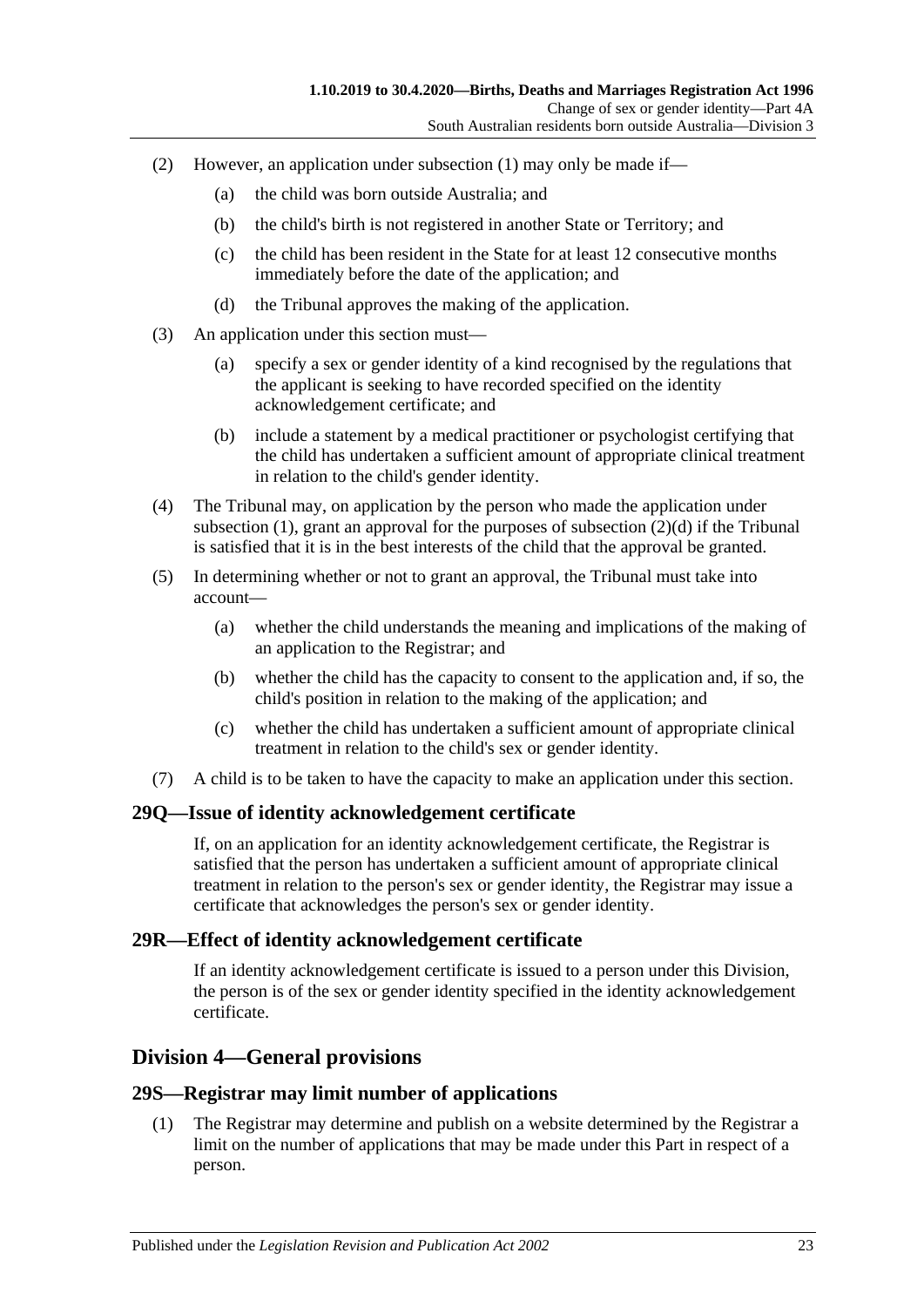#### <span id="page-23-5"></span> $(2)$  If—

- (a) the number of applications that have been made under this Part in respect of a person is equal to or greater than the limit determined by the Registrar; and
- (b) a further application in respect of the person is made,

the Registrar may reject the application.

- (3) A person aggrieved by a decision of the Registrar to reject an application under this section may apply to the Tribunal under section 34 of the *[South Australian Civil and](http://www.legislation.sa.gov.au/index.aspx?action=legref&type=act&legtitle=South%20Australian%20Civil%20and%20Administrative%20Tribunal%20Act%202013)  [Administrative Tribunal Act](http://www.legislation.sa.gov.au/index.aspx?action=legref&type=act&legtitle=South%20Australian%20Civil%20and%20Administrative%20Tribunal%20Act%202013) 2013* for a review of the decision.
- (4) An application for review must be made within 28 days after the person received notice of the decision of the Registrar to reject the application referred to in [subsection](#page-23-5)  $(2)(b)$ .
- (5) On a review, the Tribunal may—
	- (a) confirm the Registrar's decision; or
	- (b) set aside the Registrar's decision and send the matter back to the Registrar with a direction that the application be accepted and dealt with in accordance with this Part.

#### <span id="page-23-0"></span>**29T—Entitlement not affected by change of sex or gender identity**

A person who has an entitlement under a will, trust or other instrument does not lose the entitlement only because of a change in the person's sex or gender identity or the issue of an identity acknowledgement certificate under this Part, unless the will, trust or other instrument provides otherwise.

### <span id="page-23-1"></span>**29U—Change of sex or gender identity—interaction with other laws**

A person who has changed their sex or gender identity or has been issued an identity acknowledgement certificate under this Part will be taken to have satisfied a requirement under another Act or law that the person provide details of their sex if the person provides details of their sex or gender identity as changed.

## <span id="page-23-2"></span>**Part 5—Registration of marriages**

### <span id="page-23-3"></span>**30—Cases in which registration of marriage is required**

If a marriage is solemnised in the State, the marriage must be registered under this Act.

#### <span id="page-23-4"></span>**31—How to have marriage registered**

A person may have a marriage registered by lodging with the Registrar a certificate of the marriage under the *Marriage Act 1961* of the Commonwealth or, if the marriage was solemnised before the commencement of that Act, the evidence of the marriage required by the Registrar<sup>1</sup>.

#### **Note—**

1 Under section 50(4) of the *Marriage Act 1961* of the Commonwealth the authorised celebrant is responsible for lodging the certificate of marriage with the Registrar.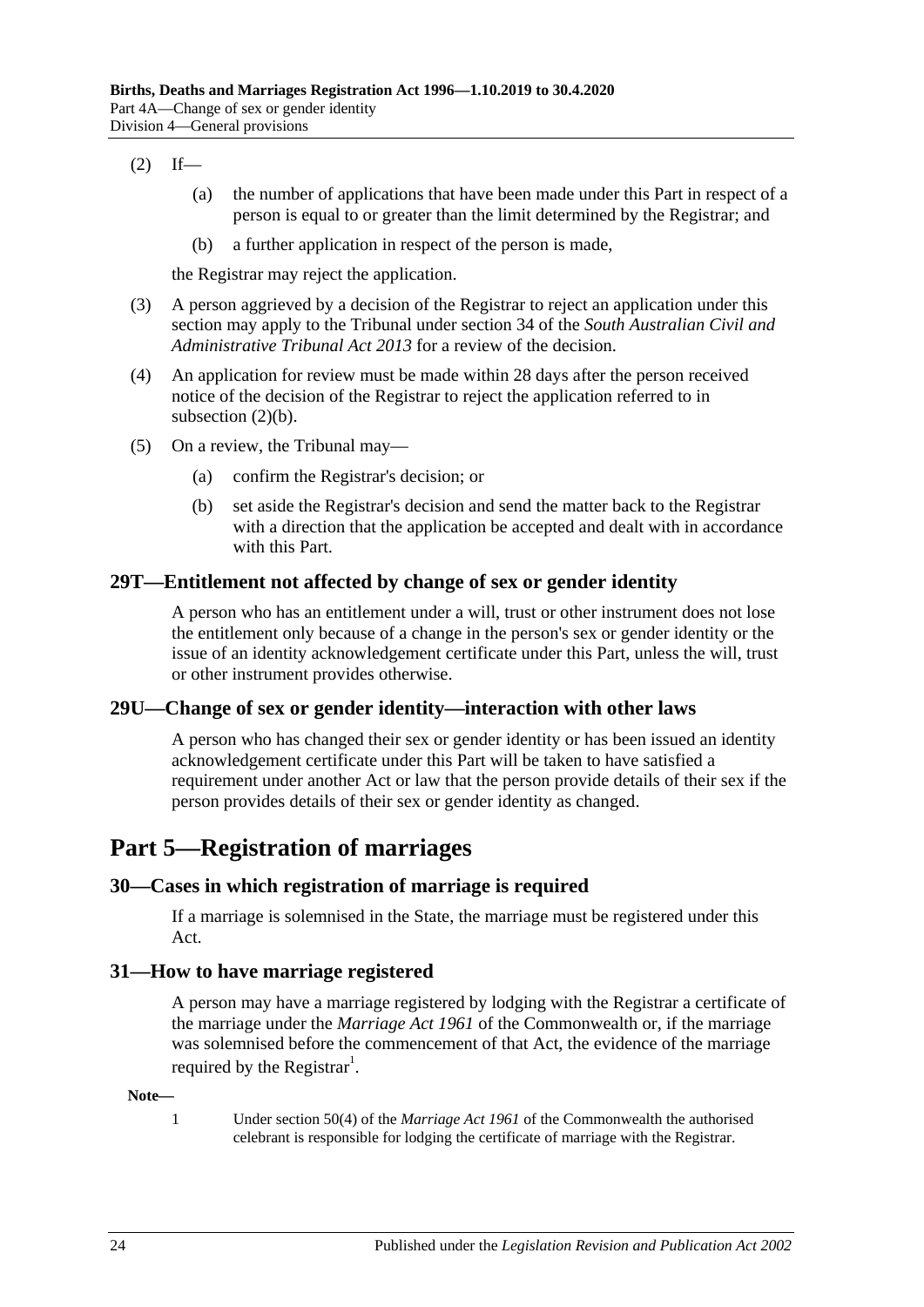### <span id="page-24-0"></span>**32—Registration of marriage**

A marriage may be registered by—

- (a) including the marriage certificate as part of the Register; or
- (b) including particulars of the marriage in the Register.

## <span id="page-24-1"></span>**Part 6—Registration of deaths**

## <span id="page-24-2"></span>**Division 1—Cases where registration of death is required or authorised**

### <span id="page-24-3"></span>**33—Deaths to be registered under this Act**

- (1) If a person dies in the State, the death must be registered under this Act.
- (2) If a court, tribunal or coroner (whether of this or any other State or the Commonwealth) directs the registration of a death, the death must be registered under this Act.
- <span id="page-24-7"></span>(3) If a person dies in an aircraft during a flight or on a vessel during a voyage to a place of disembarkation in the State, the death may be registered under this Act.
- <span id="page-24-8"></span>(4) If a person who is domiciled or ordinarily resident in the State dies outside the Commonwealth, or a person dies outside the Commonwealth leaving property in the State, the death may be registered under this Act.
- (5) However, the Registrar is not obliged to register a death under [subsection](#page-24-7) (3) or [\(4\)](#page-24-8) if the death is registered under a corresponding law.
- (6) If a child is still-born, the child's death<sup>1</sup> is not to be registered under this Part.

**Note—**

1 ie the foetal death. A *child* is defined to include a still-born child.

## <span id="page-24-4"></span>**Division 2—Court or Tribunal orders relating to registration of death**

## <span id="page-24-5"></span>**34—Application to Tribunal**

The Tribunal may, on application by an interested person or on its own initiative, order—

- (a) the registration under this Act of a death that has occurred in the State; or
- (b) the inclusion or correction of registrable information about a death in the Register.

### <span id="page-24-6"></span>**35—Power to direct registration of death etc**

If a court, tribunal or coroner finds—

- (a) that the death of a person is not registered as required under this Act or a corresponding law; or
- (b) that the registrable information contained in an entry about a death in the Register under this Act or a corresponding law is incomplete or incorrect,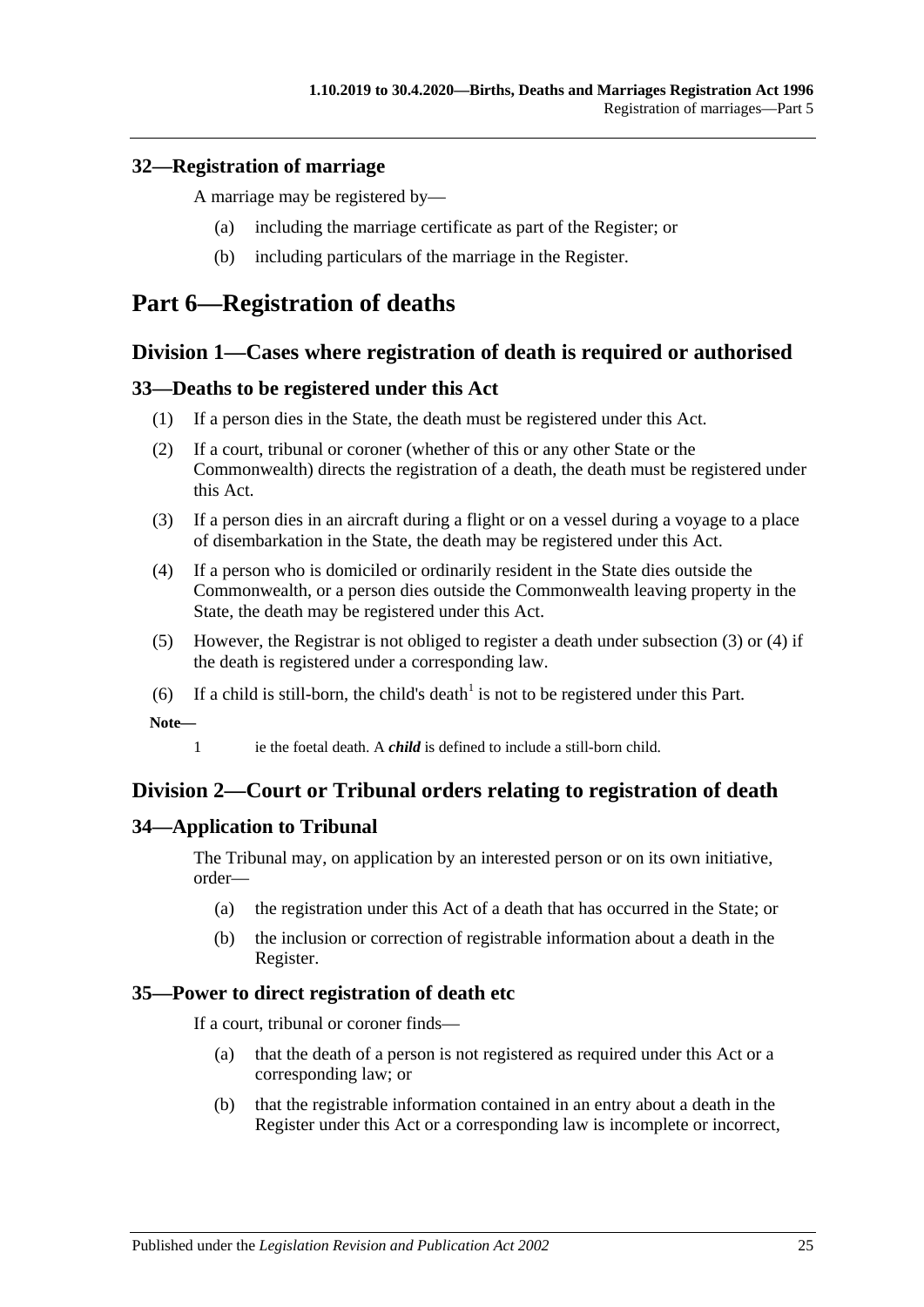the court, tribunal or coroner may direct registration of the death or the inclusion or correction of registrable information in the Register under this Act or the corresponding law (as the case may require).

## <span id="page-25-0"></span>**Division 3—Notification of deaths**

## <span id="page-25-1"></span>**36—Notification of deaths by doctors**

(1) A doctor who was responsible for a person's medical care immediately before death, or who examines the body of a deceased person after death, must, within 48 hours after the death, give written notice of the death to the Registrar, including the particulars required by regulation.

Maximum penalty: \$1 250.

- (2) However, a doctor—
	- (a) need not give a notice under this section if another doctor has given the required notice; and
	- (b) must not give a notice under this section if the State Coroner or a police officer is required to be notified of the death under the *[Coroners Act](http://www.legislation.sa.gov.au/index.aspx?action=legref&type=act&legtitle=Coroners%20Act%202003) 2003*.

Maximum penalty: \$1 250.

- (3) When notice of a death is given, the doctor must also give a certificate in a form approved by the Registrar, certifying the cause of death, to—
	- (a) the Registrar; and
	- (b) the funeral director or other person who will be arranging for the disposal of the human remains.

Maximum penalty: \$1 250.

(4) If a child is still-born, the child's death is not to be notified under this section<sup>1</sup>.

#### **Note—**

1 In the case of a still-birth notice must be given to the Registrar under [section](#page-7-2) 12.

### <span id="page-25-2"></span>**37—Notification by coroner**

- (1) If the State Coroner is notified of a death under the *[Coroners Act](http://www.legislation.sa.gov.au/index.aspx?action=legref&type=act&legtitle=Coroners%20Act%202003) 2003* or is inquiring into the cause of a death, the State Coroner must, as soon as practicable, notify the Registrar of that fact.
- (2) If the State Coroner authorises the disposal of human remains, or makes a finding about the cause of a death, the State Coroner must give a copy of the disposal authorisation or the finding to the Registrar.
- (3) The Registrar may register a death even though the death is subject to an inquest or other coronial inquiry and a finding has not been made about the cause of death.
- (4) A certificate by the Registrar, certifying particulars contained in an entry about a death in the Register, issued before an inquest or other coronial inquiry into the cause of death is completed must be endorsed with the words: "Incomplete registration—Cause of death subject to coronial inquiry".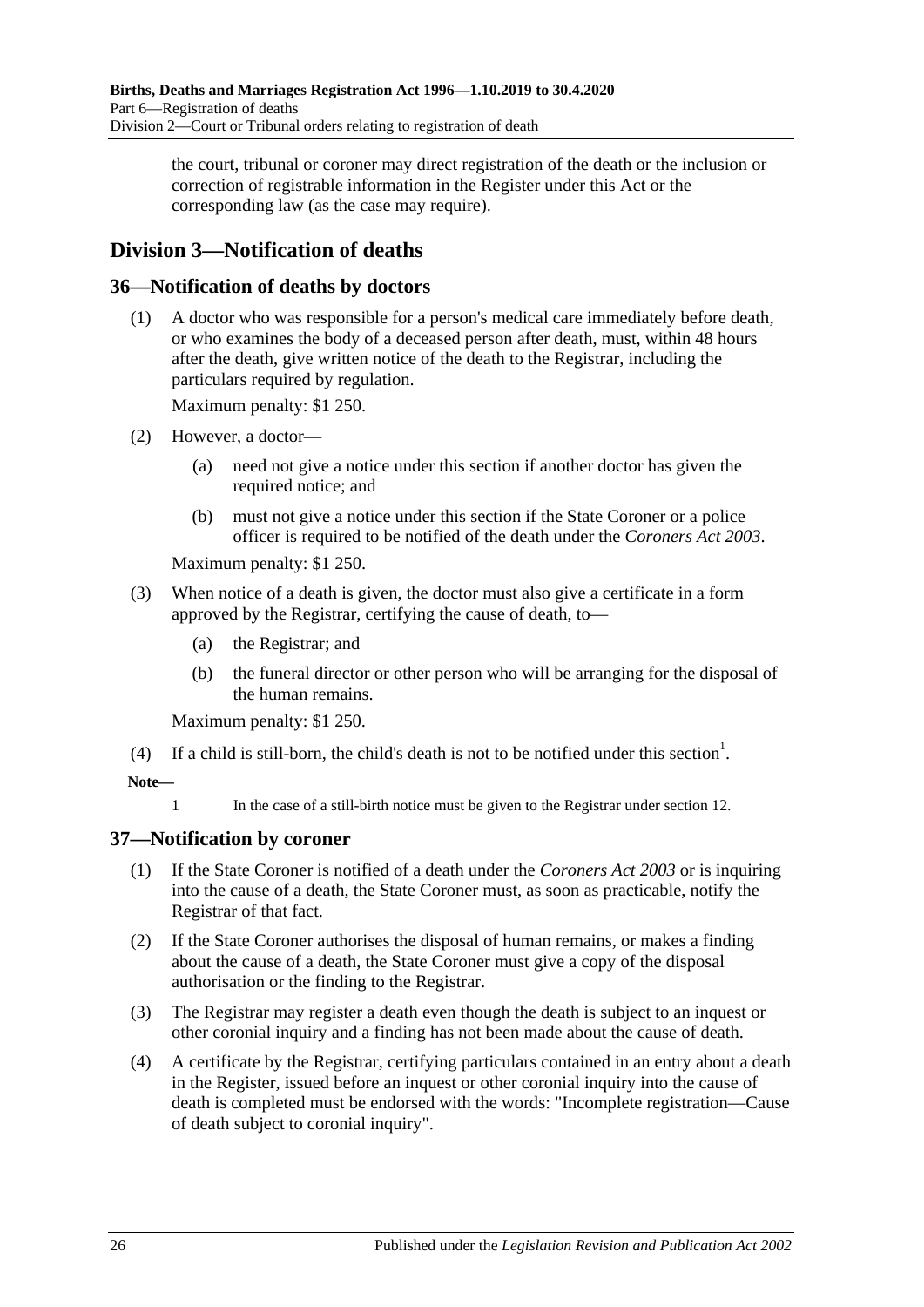### <span id="page-26-0"></span>**38—Notification by funeral director etc**

- (1) A funeral director or other person who arranges for the disposal of human remains must within 7 days after disposal of the remains give the Registrar a written statement of—
	- (a) the name and last residential address of the deceased or, in the case of a still-born child, the name and residential address of the parents of the still-born child; and
	- (b) if the death was reported to a coroner—a statement of that fact; and
	- (c) the place and manner of disposal; and
	- (d) the information required by regulation.

Maximum penalty: \$1 250.

(2) If human remains (other than cremated remains) are removed from the State, the funeral director or other person who arranges for the removal of the remains from the State must, within 28 days after the remains are disposed of outside the State, give the Registrar a written statement of where and how the remains were disposed of, and the other information required by regulation.

Maximum penalty: \$1 250.

- (3) If human remains have not been disposed of within 30 days after the date of death, the funeral director or other person who has custody of the remains must give the Registrar a written statement of—
	- (a) the name and last residential address of the deceased or, in the case of a still-born child, the name and residential address of the parents of the still-born child; and
	- (b) if the death was reported to a coroner—a statement of that fact; and
	- (c) the information required by regulation.

Maximum penalty: \$1 250.

## <span id="page-26-1"></span>**Division 3A—Notification by court appointed guardians**

### <span id="page-26-3"></span><span id="page-26-2"></span>**38A—Notification by court appointed guardians**

- (1) A person may give notice to the Registrar that a person named in the notice was a court appointed guardian (other than a parent) of a person who has died at the time of the death.
- (2) A notice under [subsection](#page-26-3) (1) must—
	- (a) be given as soon as reasonably practicable after the death of the deceased; and
	- (b) be in writing in a form approved by the Registrar; and
	- (c) include a copy of the order of the Youth Court of South Australia placing the child under the guardianship of the person named in the notice; and
	- (d) include the information required by the Registrar.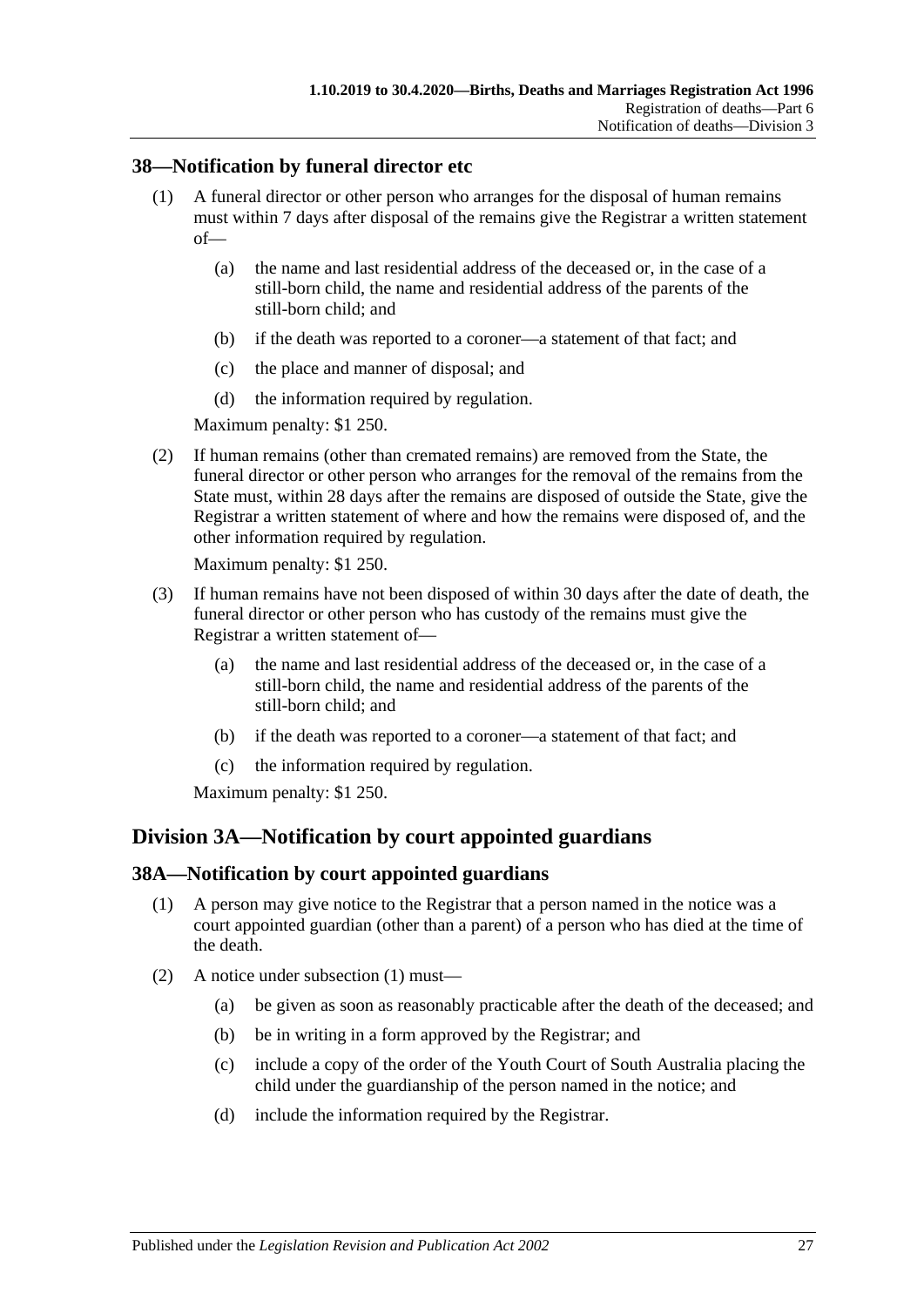- (3) The Registrar may require a person giving notice under [subsection](#page-26-3)  $(1)$ 
	- (a) to provide further specified information or documents within a specified time; and
	- (b) to verify, by statutory declaration, information provided for the purposes of the notice.
- (4) In this section—

*court appointed guardian* means a person (other than the Chief Executive) under the *[Children and Young People \(Safety\) Act](http://www.legislation.sa.gov.au/index.aspx?action=legref&type=act&legtitle=Children%20and%20Young%20People%20(Safety)%20Act%202017) 2017*.

## <span id="page-27-0"></span>**Division 4—Registration of death**

#### <span id="page-27-1"></span>**39—Registration**

- (1) The Registrar registers a death by making an entry about the death in the Register including the particulars required by regulation.
- (2) However, if the particulars available to the Registrar are incomplete the Registrar may register a death on the basis of incomplete particulars.
- (3) If the Registrar has received a notice under [section](#page-26-2) 38A, the Registrar must include the name of the guardian of the deceased named in the notice in the entry of the Register relating to the death of the deceased.

## <span id="page-27-2"></span>**Part 7—The Register**

## <span id="page-27-3"></span>**Division 1—Keeping the Register**

### <span id="page-27-4"></span>**40—The Register**

- (1) The Registrar must maintain a register or registers<sup>1</sup> of registrable events.
- <span id="page-27-5"></span>(2) The Register—
	- (a) must contain the particulars of each registrable event required under this Act, or another law, to be included in the Register; and
	- (b) may contain further information if its inclusion is authorised under the regulations.
- (3) The Register may be wholly or partly in the form of a computer data base, in documentary form, or in another form the Registrar considers appropriate.
- (4) The Registrar must maintain the indexes to the Register that are necessary to make the information contained in the Register reasonably accessible.

**Note—**

1 A reference in this Act to the *Register* extends to all the registers kept under this subsection.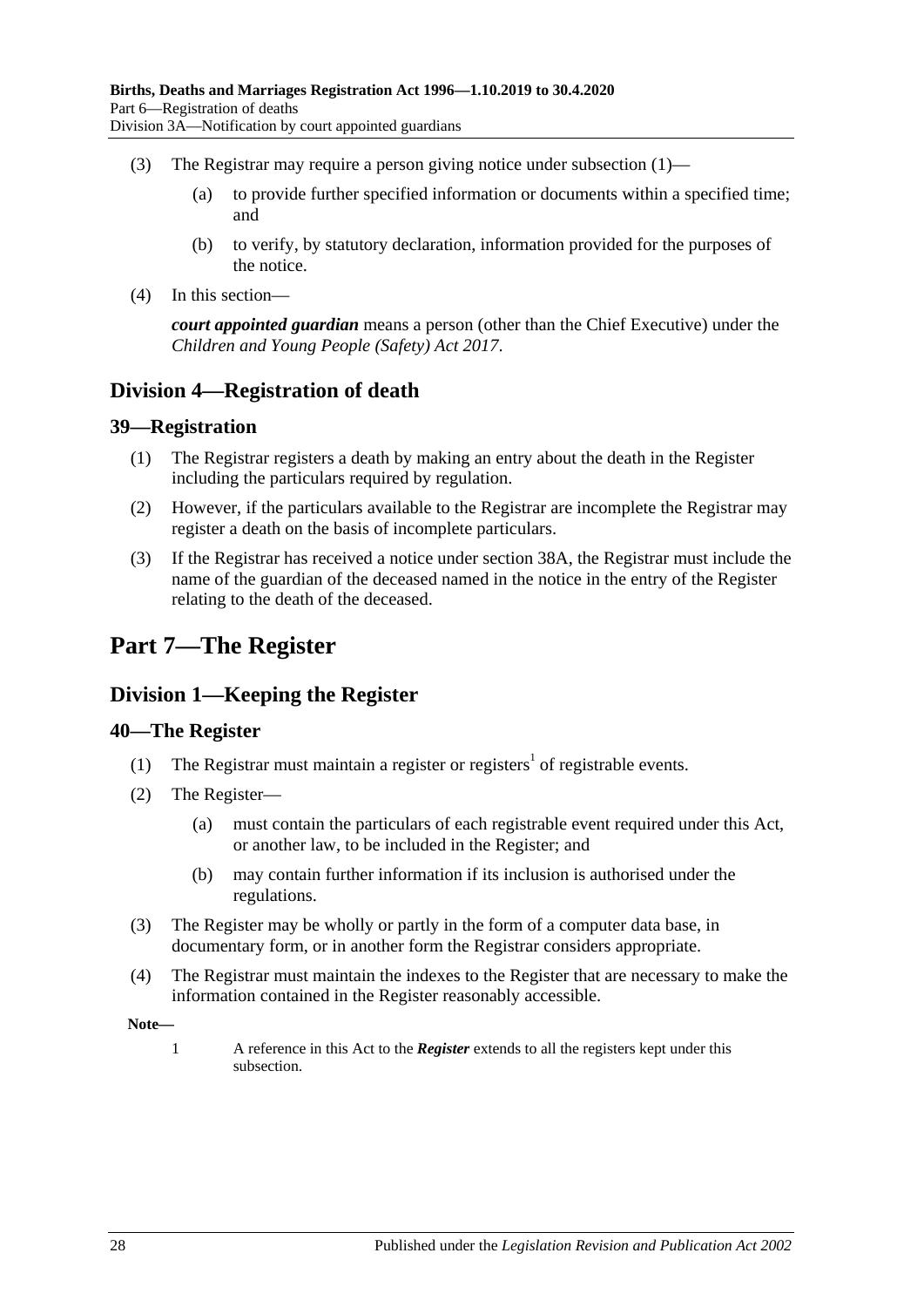## <span id="page-28-0"></span>**Division 2—Registrar's powers of inquiry**

## <span id="page-28-1"></span>**41—Registrar's powers of inquiry**

- (1) The Registrar may conduct an inquiry to find out—
	- (a) whether a registrable event has happened; or
	- (b) particulars of a registrable event; or
	- (c) whether particulars of a particular registrable event have been correctly recorded in the Register.
- <span id="page-28-6"></span>(2) The Registrar may, by notice given to a person who may be able to provide information relevant to an inquiry under this section, require the person to answer specified questions or to provide other information within a time and in a way specified in the notice.
- (3) A person who fails, without reasonable excuse, to comply with a notice under [subsection](#page-28-6) (2) is guilty of an offence.

Maximum penalty: \$1 250.

## <span id="page-28-2"></span>**Division 3—Correction of Register**

### <span id="page-28-3"></span>**42—Registrar's power to correct Register**

- (1) The Registrar may correct the Register—
	- (a) to reflect a finding made on inquiry under [Division 2;](#page-28-0) or
	- (b) to bring the particulars contained in an entry about a registrable event into conformity with the most reliable information available to the Registrar of the registrable event.
- (2) The Registrar corrects the Register by adding or cancelling an entry in the Register or by adding, altering or deleting particulars contained in an entry.
- (3) The Registrar's power to correct the Register under this section is in addition to any other power of the Registrar under this Act.

## <span id="page-28-4"></span>**Division 4—Access to, and certification of, Register entries**

### <span id="page-28-5"></span>**43—Access to Register**

- (1) The Registrar may, on conditions the Registrar considers appropriate—
	- (a) allow a person or organisation that has an adequate reason for wanting access to the Register, access to the Register; or
	- (b) provide a person or organisation that has an adequate reason for wanting information from the Register, with information extracted from the Register.
- (2) In deciding whether an applicant has an adequate reason for wanting access to the Register, or information extracted from the Register, the Registrar must have regard to—
	- (a) the nature of the applicant's interest; and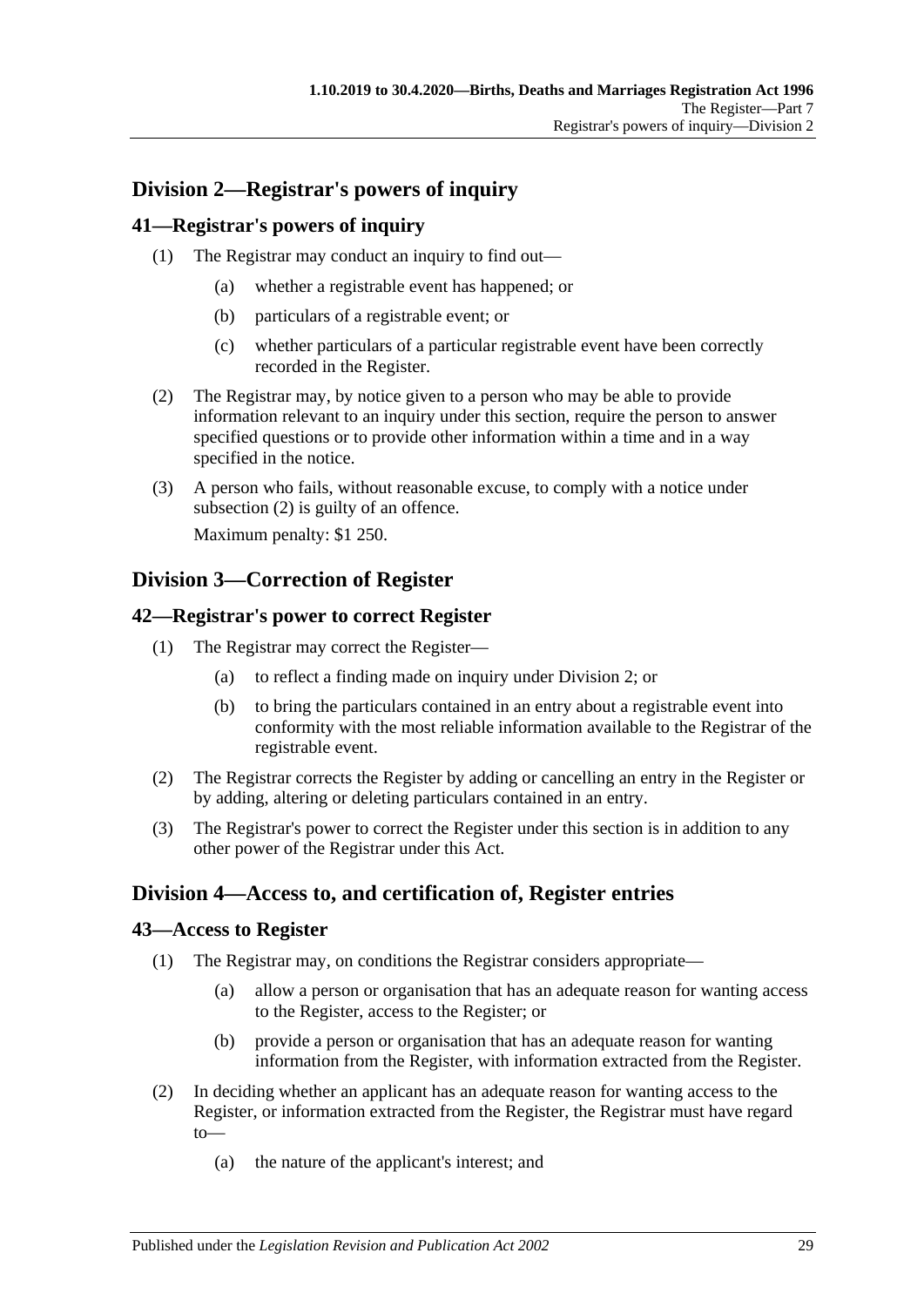- (b) the sensitivity of the information; and
- (c) the use to be made of the information; and
- (d) other relevant factors.
- (3) In deciding the conditions on which access to the Register, or information extracted from the Register, is to be given under this section, the Registrar must, as far as practicable, protect the persons to whom the entries in the Register relate from unjustified intrusion on their privacy.

#### <span id="page-29-0"></span>**44—Search of Register**

- (1) The Registrar may, on application, search the Register for an entry about a particular registrable event.
- (2) The applicant must state the reason for the applicant's interest in the subject-matter of the search.
- (3) The Registrar may reject the application if the applicant does not show an adequate reason for wanting the information to which the application relates.
- (4) In deciding whether an applicant has an adequate reason for wanting information, the Registrar must have regard to—
	- (a) the relationship (if any) between the applicant and the person to whom the information relates; and
	- (b) the age of the entry; and
	- (c) the contents of the entry; and
	- (d) other relevant factors.

#### <span id="page-29-1"></span>**45—Protection of privacy**

In providing information extracted from the Register, the Registrar must, as far as practicable, protect the persons to whom the entries in the Register relate from unjustified intrusion on their privacy.

#### <span id="page-29-2"></span>**46—Issue of certificate**

- <span id="page-29-3"></span>(1) On completing a search of the Register, the Registrar may issue a certificate—
	- (a) certifying particulars contained in an entry; or
	- (b) certifying that no entry was located in the Register about the relevant registrable event.
- <span id="page-29-4"></span>(1a) A certificate under [subsection](#page-29-3) (1)(a) may only include particulars identifying a person as a biological parent of another person with the written consent of that other person or, if that other person is not an adult, of each legal parent or guardian of that person (however, a failure to comply with this subsection does not affect the admissibility or validity of a certificate).
- (1b) [Subsection](#page-29-4) (1a) expires on the day on which the donor conception register is established under section 15 of the *[Assisted Reproductive Treatment Act](http://www.legislation.sa.gov.au/index.aspx?action=legref&type=act&legtitle=Assisted%20Reproductive%20Treatment%20Act%201988) 1988*.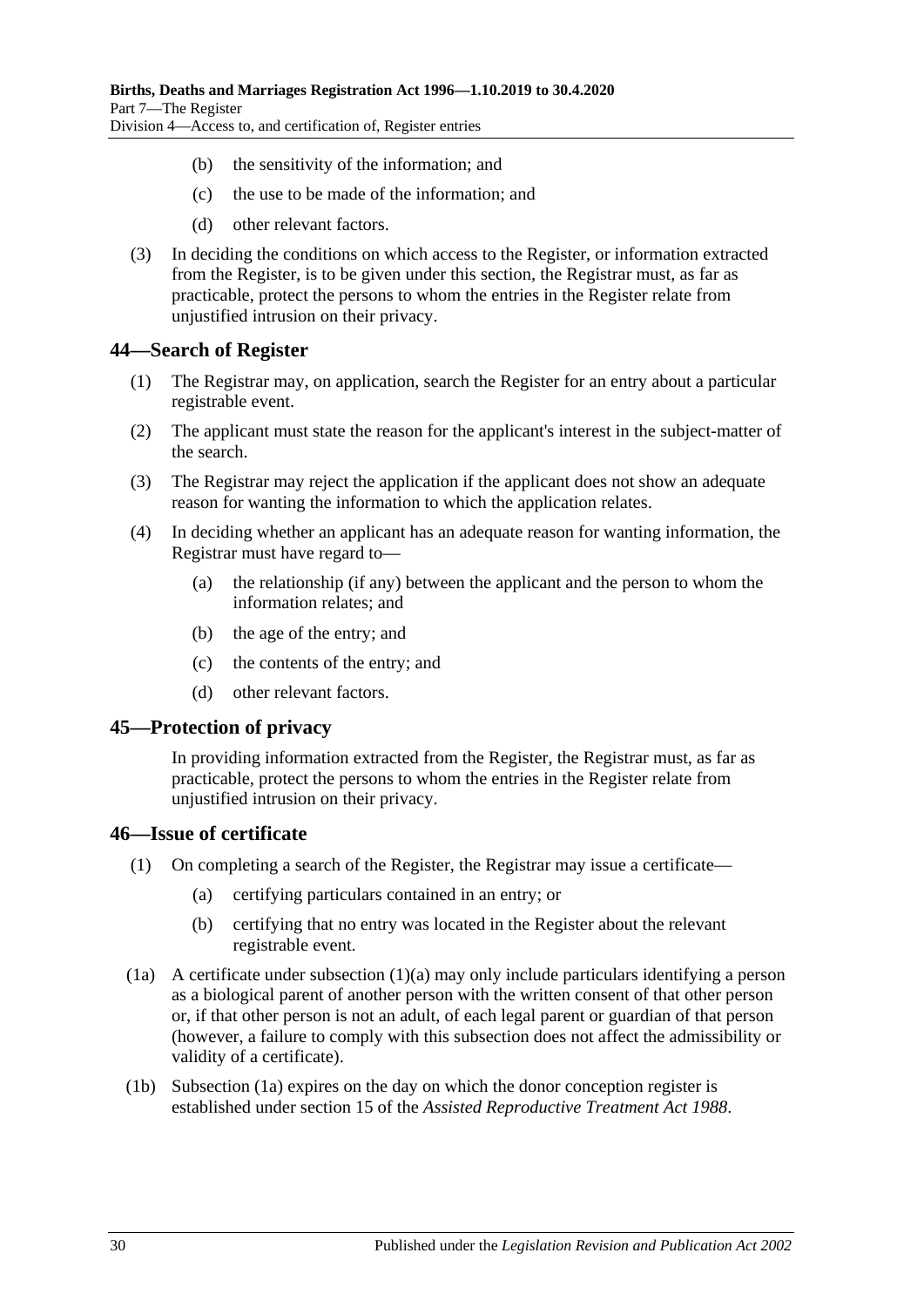- (2) A certificate under [subsection](#page-29-3)  $(1)(a)$  is admissible in legal proceedings as evidence  $of$ —
	- (a) the entry to which the certificate relates; and
	- (b) the facts recorded in the entry.

#### <span id="page-30-0"></span>**47—Access policies**

- (1) The Registrar must maintain a written statement of the policies on which access to information contained in the Register is to be given or denied under this Division.
- (2) The Registrar must give a copy of the statement, on request, to any person.

#### <span id="page-30-1"></span>**48—Fees**

- (1) The regulations may prescribe fees, or a basis for calculating fees, for—
	- (a) access to the Register; or
	- (b) a search of the Register; or
	- (c) the issue of a certificate following a search of the Register; or
	- (d) other services provided by the Registrar.
- (2) The regulations may allow for fees to be fixed by negotiation between the Registrar and the person who asks for the relevant services.

#### <span id="page-30-2"></span>**49—Power to remit fees**

The Registrar may, in appropriate cases, remit the whole or part of a fee under this Act.

#### <span id="page-30-7"></span><span id="page-30-3"></span>**49A—Saving provision—surrogacy arrangements**

- (1) Despite a preceding section of this Part, but subject to [subsection](#page-30-6) (2), the Registrar must restrict access to the Register so as to keep confidential any information that would disclose the making or discharge of a surrogacy order.
- <span id="page-30-6"></span>(2) [Subsection](#page-30-7) (1) does not apply if the person seeking access to a relevant part of the Register is—
	- (a) a party to the surrogacy agreement that gave rise to the surrogacy order; or
	- (b) the person who is the subject of the surrogacy order if he or she has attained the age of 18 years.

## <span id="page-30-4"></span>**Part 8—General power of review**

### <span id="page-30-5"></span>**50—Review**

A person who is dissatisfied with a decision of the Registrar made in the performance or purported performance of functions under this Act may apply to the Tribunal under section 34 of the *[South Australian Civil and Administrative Tribunal Act](http://www.legislation.sa.gov.au/index.aspx?action=legref&type=act&legtitle=South%20Australian%20Civil%20and%20Administrative%20Tribunal%20Act%202013) 2013* for a review of the decision.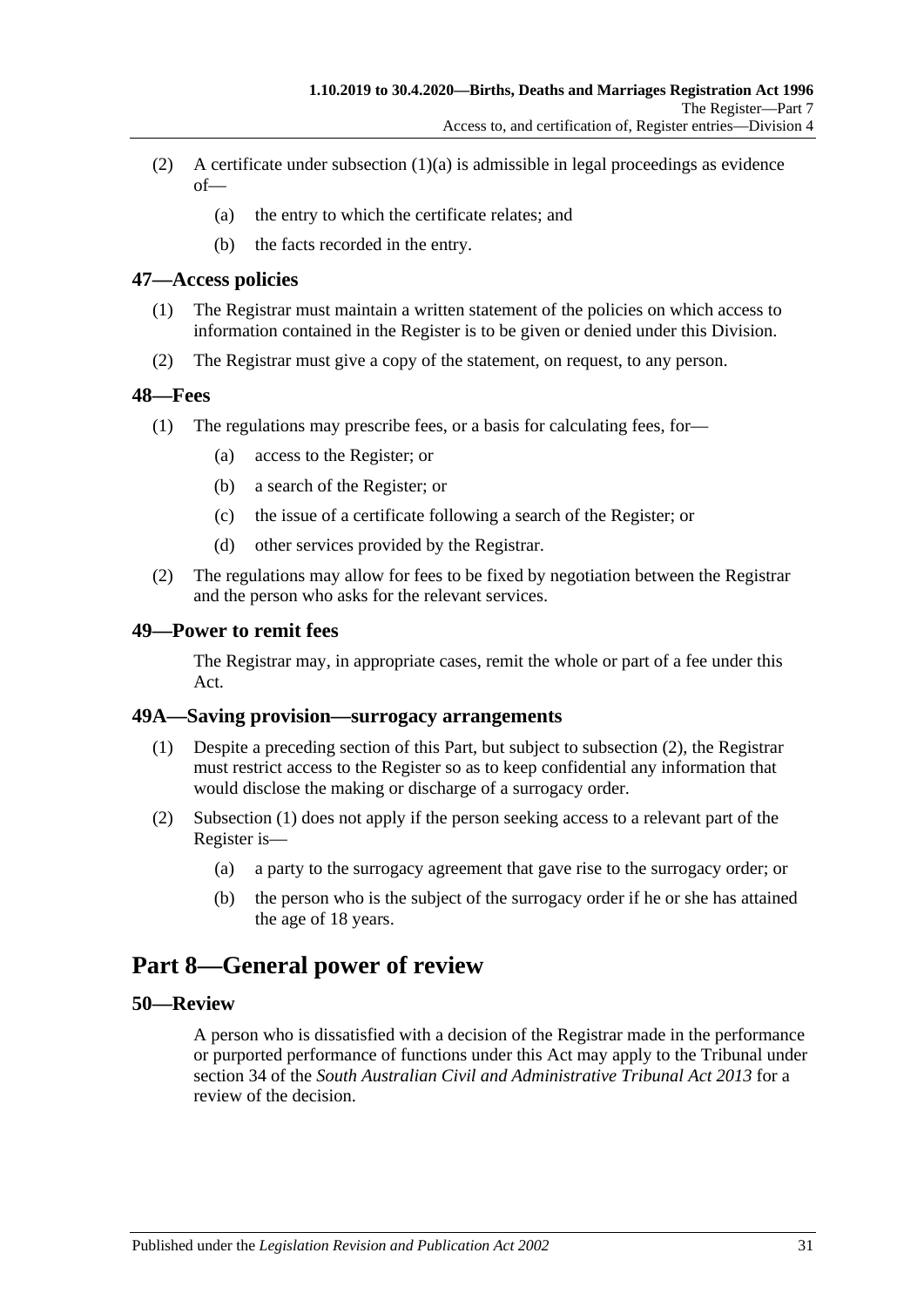## <span id="page-31-0"></span>**Part 9—Miscellaneous**

#### <span id="page-31-1"></span>**51—False representation**

A person who makes a false or misleading representation in an application or document under this Act, knowing it to be false or misleading, is guilty of an offence. Maximum penalty: \$1 250.

## <span id="page-31-2"></span>**52—Unauthorised access to or interference with Register**

A person must not, without the authority of the Registrar or other lawful authority—

- (a) obtain access to the Register or information contained in the Register; or
- (b) make, alter or delete an entry in the Register; or
- (c) interfere with the Register in any other way.

Maximum penalty: \$10 000 or imprisonment for 2 years.

## <span id="page-31-3"></span>**53—Falsification of certificate etc**

- (1) A person must not forge the Registrar's signature or seal. Maximum penalty: \$10 000 or imprisonment for 2 years.
- (2) A person must not forge or falsify a certificate or other document under this Act. Maximum penalty: \$10 000 or imprisonment for 2 years.
- (3) The Registrar may impound—
	- (a) a document which the Registrar has reason to believe bears a forged impression of the Registrar's signature or seal; or
	- (b) a certificate or other document purporting to be a certificate or other document under this Act which the Registrar has reason to believe has been forged or falsified; or
	- (c) a certificate under this Act about a registrable event if the entry in the Register about the event has been cancelled or corrected since the issue of the certificate.

### <span id="page-31-7"></span><span id="page-31-4"></span>**55—Regulations**

- (1) The Governor may make regulations for the purposes of this Act.
- (2) Without limiting the generality of [subsection](#page-31-7) (1), the regulations may—
	- (a) impose a penalty not exceeding a fine of \$1 250 for contravention of a provision of the regulations; and
	- (b) fix fees and provide for the payment, recovery, waiver or refund of fees.

## <span id="page-31-5"></span>**Schedule 1—Transitional**

## <span id="page-31-6"></span>**1—Interpretation**

In this Schedule—

*repealed Act* means the *[Births, Deaths and Marriages Registration Act](http://www.legislation.sa.gov.au/index.aspx?action=legref&type=act&legtitle=Births%20Deaths%20and%20Marriages%20Registration%20Act%201966) 1966*.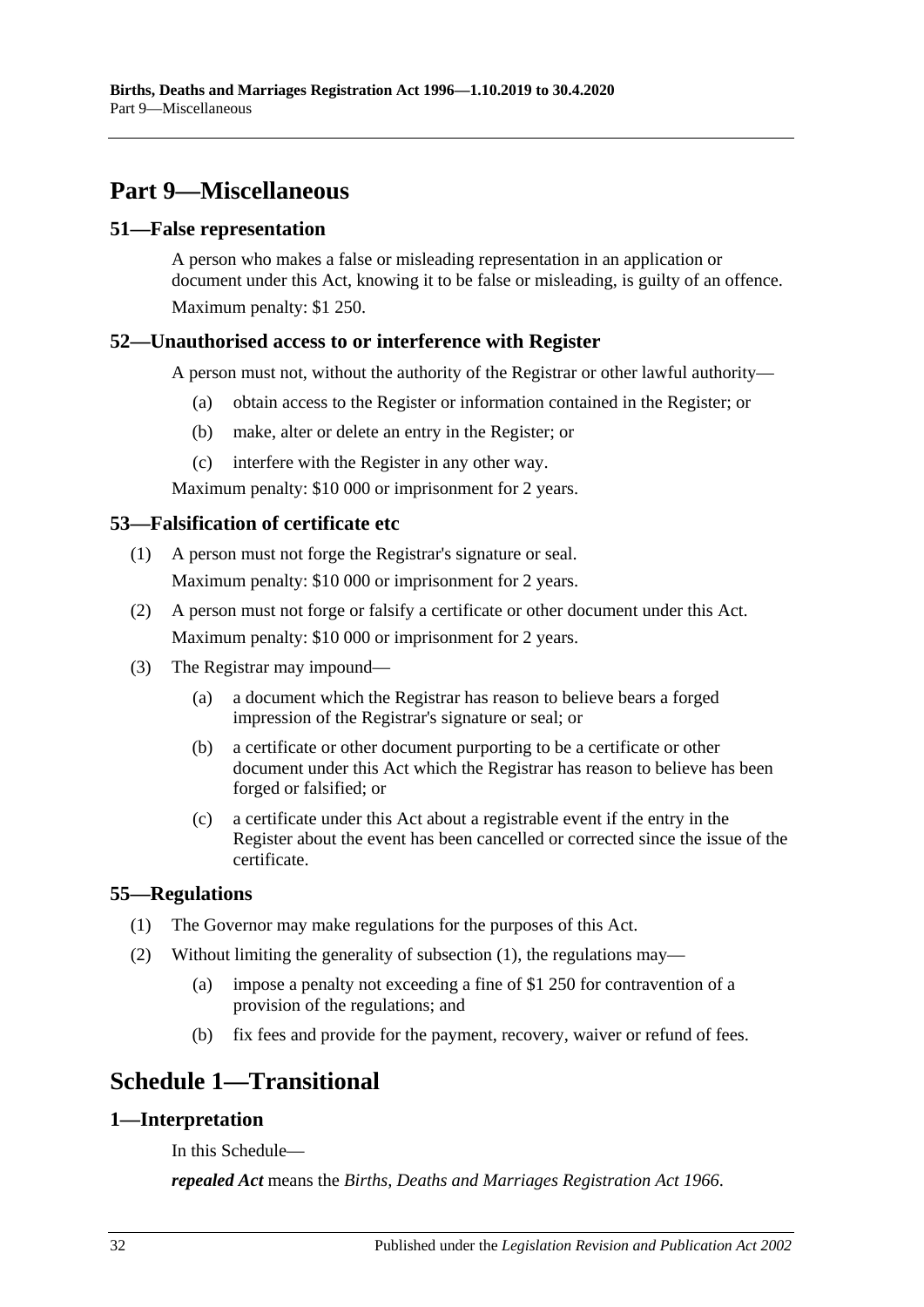## <span id="page-32-0"></span>**3—The Register**

A Register maintained under the repealed Act forms part of the Register under this Act.

## <span id="page-32-1"></span>**4—The Registrar and Deputy Registrars**

- (1) The person holding office as the Principal Registrar of Births, Deaths and Marriages immediately before the commencement of this Act continues as the Registrar, subject to the provisions of this Act.
- (2) The person holding office as the Deputy Registrar immediately before the commencement of this Act continues as a deputy registrar, subject to the provisions of this Act.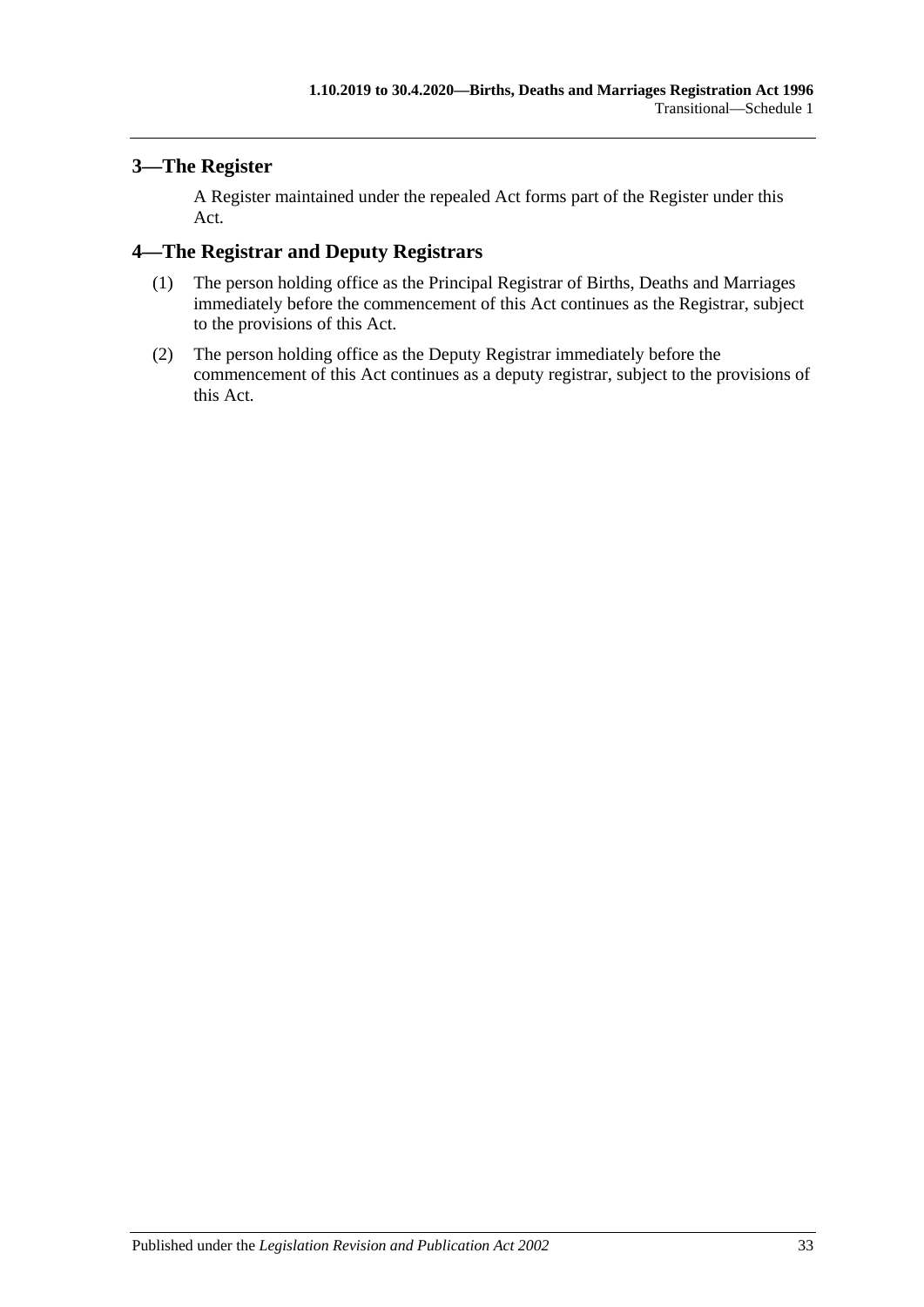# <span id="page-33-0"></span>**Legislative history**

## **Notes**

- Amendments of this version that are uncommenced are not incorporated into the text.
- Please note—References in the legislation to other legislation or instruments or to titles of bodies or offices are not automatically updated as part of the program for the revision and publication of legislation and therefore may be obsolete.
- Earlier versions of this Act (historical versions) are listed at the end of the legislative history.
- For further information relating to the Act and subordinate legislation made under the Act see the Index of South Australian Statutes or www.legislation.sa.gov.au.

## **Legislation repealed by principal Act**

The *Births, Deaths and Marriages Registration Act 1996* repealed the following:

*Births, Deaths and Marriages Registration Act 1966*

## **Legislation amended by principal Act**

The *Births, Deaths and Marriages Registration Act 1996* amended the following:

*Coroners Act 1975 Cremation Act 1891*

## **Principal Act and amendments**

| New entries appear in bold. |  |  |
|-----------------------------|--|--|
|                             |  |  |
|                             |  |  |
|                             |  |  |

| Year   | N <sub>o</sub> | Title                                                                               | Assent     | Commencement                                                       |
|--------|----------------|-------------------------------------------------------------------------------------|------------|--------------------------------------------------------------------|
| 1996   | -6             | Births, Deaths and Marriages<br><b>Registration Act 1996</b>                        | 4.4.1996   | 3.6.1996 (Gazette 23.5.1996 p2534)                                 |
| 2003   | 33             | Coroners Act 2003                                                                   | 31.7.2003  | Sch (cl 5)—1.7.2005 ( <i>Gazette 23.6.2005</i><br>p1899)           |
| 2006   | -10            | Statutes Amendment (Disposal of<br>Human Remains) Act 2006                          | 29.6.2006  | Pt 2 (ss $4 \& 5$ )—24.7.2006 ( <i>Gazette</i><br>20.7.2006 p2335) |
| 2009   | 64             | Statutes Amendment (Surrogacy) Act<br>2009                                          | 26.11.2009 | Pt 3 (ss $15 - 18$ ) - 26.11.2010: s 2                             |
| 2009   | 84             | <b>Statutes Amendment (Public Sector</b><br>Consequential Amendments) Act<br>2009   | 10.12.2009 | Pt 21 (ss $40-42$ )-1.2.2010 ( <i>Gazette</i><br>28.1.2010 p320)   |
| 2010 5 |                | <b>Health Practitioner Regulation</b><br>National Law (South Australia) Act<br>2010 | 1.7.2010   | Sch 1 (cl 3)-1.7.2010 ( <i>Gazette</i><br>$1.7.2010 \text{ p}3338$ |
| 2013   | 20             | <b>Burial and Cremation Act 2013</b>                                                | 14.6.2013  | Sch 1 (cll 5 & 6)-1.2.2014 ( <i>Gazette</i><br>16.1.2014 p120)     |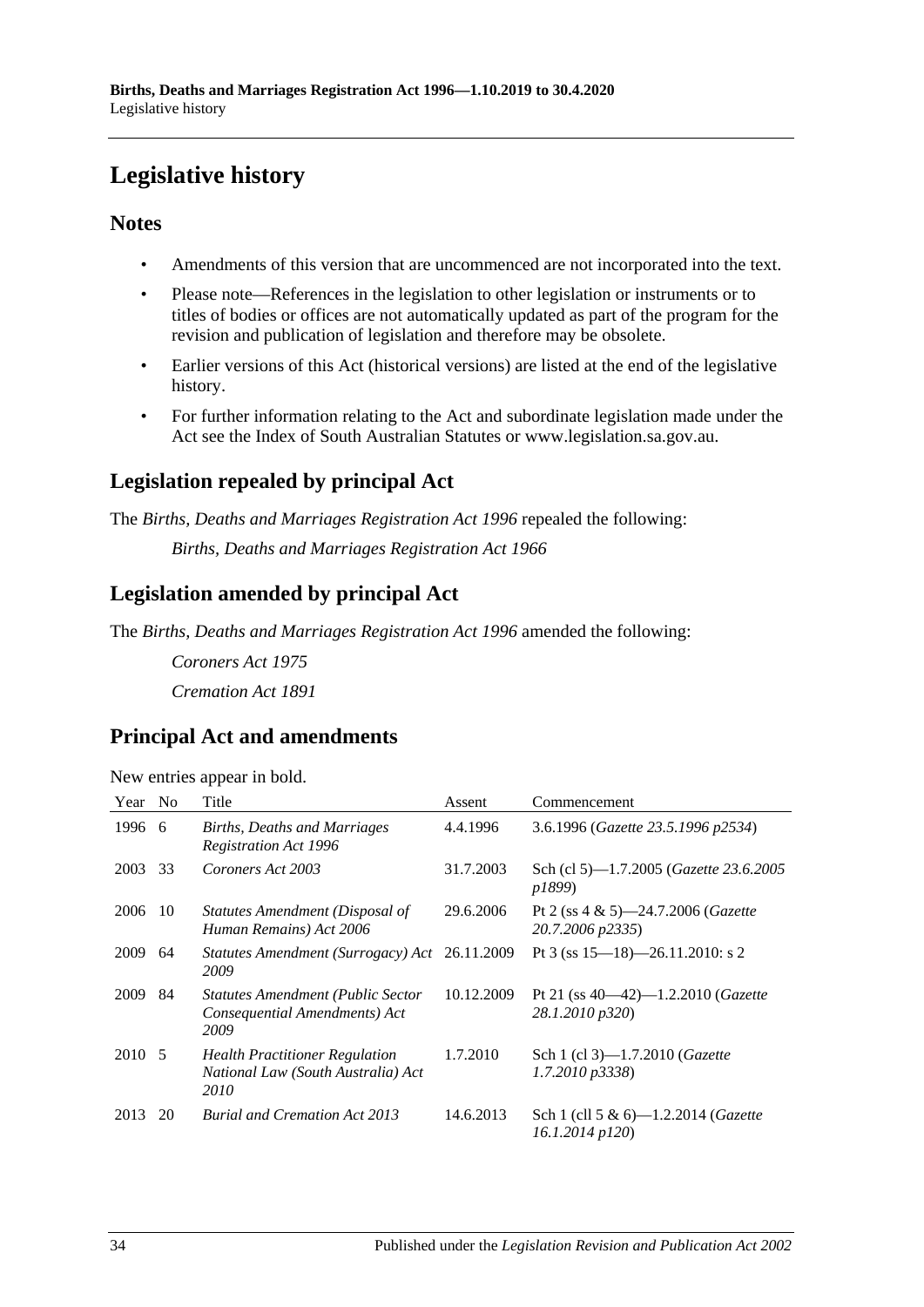| 2015 27 |    | Births, Deaths and Marriages<br>Registration (Change of Name)<br>Amendment Act 2015                       | 22.10.2015 | Pt 2 (ss $4 - 7$ )-1.6.2016 (Gazette<br>21.1.2016 p152)         |
|---------|----|-----------------------------------------------------------------------------------------------------------|------------|-----------------------------------------------------------------|
| 2016 4  |    | <b>Statutes Amendment (Rights of</b><br>Foster Parents, Guardians and<br>Kinship Carers) Act 2016         | 17.3.2016  | Pt 2 (ss 4 & 5)-17.9.2016: s 2                                  |
| 2016 30 |    | <b>Family Relationships (Parentage</b><br>Presumptions) Amendment Act 2016                                | 23.6.2016  | Sch $1$ (cll $1 \& 2$ ) $\&$ Sch $2$<br>$cl$ 1) -23.9.2016: s 2 |
| 2016 65 |    | Births, Deaths and Marriages<br><b>Registration (Gender Identity)</b><br>Amendment Act 2016               | 15.12.2016 | 23.5.2017 (Gazette 23.5.2017 p1724)                             |
| 2016 67 |    | Relationships Register Act 2016                                                                           | 15.12.2016 | Sch 1 (cl 2)-1.8.2017 (Gazette<br>1.8.2017p3038                 |
| 2017 51 |    | Statutes Amendment (SACAT No 2)<br>Act 2017                                                               | 28.11.2017 | Pt 8 (ss 27 to 37)-5.7.2018 (Gazette<br>28.6.2018 p2618)        |
| 2017    | 53 | <b>Statutes Amendment (Sentencing)</b><br>Act 2017                                                        | 28.11.2017 | Pt 3 (s 5)-30.4.2018 (Gazette 6.2.2018<br>p612)                 |
| 2017    | 64 | <b>Children's Protection Law Reform</b><br>(Transitional Arrangements and<br>Related Amendments) Act 2017 | 12.12.2017 | Pt 5 (ss 39 to 41)-22.10.2018 (Gazette<br>19.12.2017 p5119)     |
| 2019 14 |    | <b>Statutes Amendment (SACAT)</b><br>Act 2019                                                             | 11.7.2019  | Pt 4 (ss 31 to 34)-1.10.2019 (Gazette<br>29.8.2019 p3138)       |
| 2019    | 31 | Surrogacy Act 2019                                                                                        | 7.11.2019  | Sch 1 (cll 5 to 7)—uncommenced                                  |
| 2019    | 46 | Statutes Amendment (Legalisation of<br>Same Sex Marriage Consequential<br>Amendments) Act 2019            | 19.12.2019 | Pt 2 (ss $4 \& 5$ )—uncommenced                                 |

## **Provisions amended**

New entries appear in bold.

Entries that relate to provisions that have been deleted appear in italics.

| Provision         | How varied                                                            | Commencement |
|-------------------|-----------------------------------------------------------------------|--------------|
| Pt <sub>1</sub>   |                                                                       |              |
| s2                | omitted under Legislation Revision and<br><b>Publication Act 2002</b> | 1.7.2005     |
| s <sub>3</sub>    | amended by $65/2016$ s 4                                              | 23.5.2017    |
| s <sub>4</sub>    |                                                                       |              |
| cremated remains  | inserted by 20/2013 Sch 1 cl 5                                        | 1.2.2014     |
| doctor            | substituted by 5/2010 Sch 1 cl 3                                      | 1.7.2010     |
| registrable event | amended by $64/2009$ s $15(1)$                                        | 26.11.2010   |
|                   | amended by $65/2016$ s 5                                              | 23.5.2017    |
| surrogacy order   | inserted by $64/2009$ s $15(2)$                                       | 26.11.2010   |
| Tribunal          | inserted by $51/2017$ s 27                                            | 5.7.2018     |
| Pt 2              |                                                                       |              |
| s <sub>5</sub>    |                                                                       |              |
| s 5(1)            | s 5 redesignated as $s$ 5(1) by 84/2009 s 40                          | 1.2.2010     |
| $s\,5(2)$         | inserted by $84/2009$ s 40                                            | 1.2.2010     |
|                   |                                                                       |              |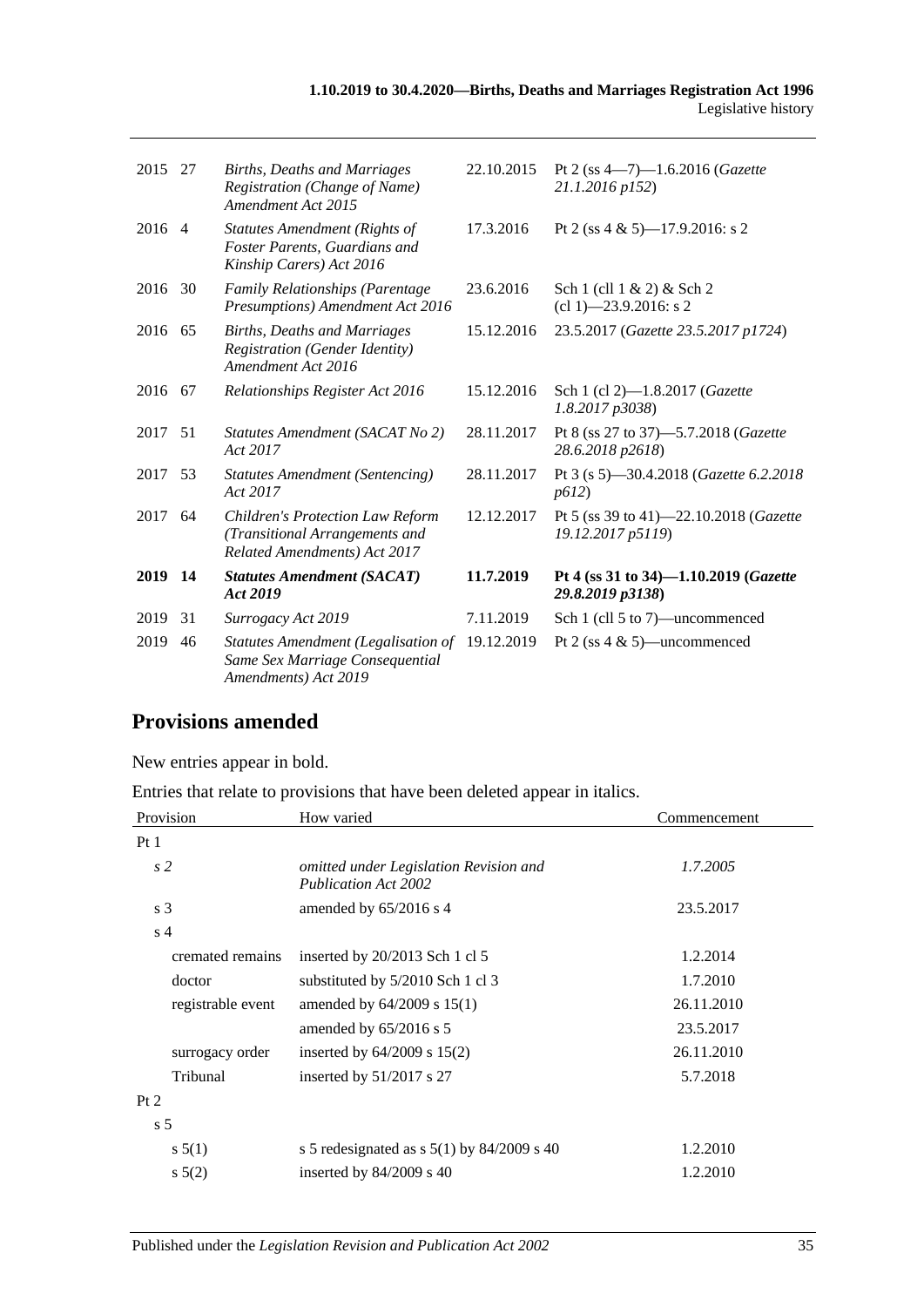#### **Births, Deaths and Marriages Registration Act 1996—1.10.2019 to 30.4.2020** Legislative history

| s <sub>6</sub>    |                                                                                                                                                              |            |
|-------------------|--------------------------------------------------------------------------------------------------------------------------------------------------------------|------------|
| s(6(1))           | s 6 amended and redesignated as $s$ 6(1) by<br>67/2016 Sch 1 cl 2(1), (2)                                                                                    | 1.8.2017   |
| s(6(2)            | inserted by 67/2016 Sch 1 cl 2(2)                                                                                                                            | 1.8.2017   |
| s <sub>7</sub>    |                                                                                                                                                              |            |
| s(7(3))           | inserted by 84/2009 s 41                                                                                                                                     | 1.2.2010   |
| s 10              |                                                                                                                                                              |            |
| 10(2)             | amended by 51/2017 s 28(1), (2)                                                                                                                              | 5.7.2018   |
| $Pt\,3$           |                                                                                                                                                              |            |
| Pt 3 Div 2        |                                                                                                                                                              |            |
| s <sub>14</sub>   |                                                                                                                                                              |            |
| s 14(1)           | s 14 redesignated as $s$ 14(1) by 30/2016 Sch 1<br>cl <sub>1</sub>                                                                                           | 23.9.2016  |
| s $14(2)$ — $(4)$ | inserted by 30/2016 Sch 1 cl 1                                                                                                                               | 23.9.2016  |
|                   | will expire on the day on which the donor<br>conception register is established under s 15 of<br>the Assisted Reproductive Treatment Act 1988:<br>$s\ 14(5)$ |            |
| $s\,14(5)$        | inserted by 30/2016 Sch 1 cl 1                                                                                                                               | 23.9.2016  |
| Pt 3 Div 5        |                                                                                                                                                              |            |
| s <sub>22</sub>   |                                                                                                                                                              |            |
| $s$ 22(1) and (2) | amended by 51/2017 s 29                                                                                                                                      | 5.7.2018   |
| Pt 3 Div 6        | inserted by 64/2009 s 16                                                                                                                                     | 26.11.2010 |
| Pt 4              |                                                                                                                                                              |            |
| Pt 4 Div 1        |                                                                                                                                                              |            |
| heading           | inserted by 27/2015 s 4                                                                                                                                      | 1.6.2016   |
| s <sub>24</sub>   | substituted by 27/2015 s 5                                                                                                                                   | 1.6.2016   |
| s <sub>25</sub>   |                                                                                                                                                              |            |
| $s\,25(1)$        | substituted by 27/2015 s 6                                                                                                                                   | 1.6.2016   |
| $s \, 25(1a)$     | inserted by $27/2015$ s 6                                                                                                                                    | 1.6.2016   |
| s 25(1b)          | inserted by 27/2015 s 6                                                                                                                                      | 1.6.2016   |
|                   | amended by 51/2017 s 30(1)                                                                                                                                   | 5.7.2018   |
| s 25(2)           | amended by 51/2017 s 30(2)                                                                                                                                   | 5.7.2018   |
| $s\,25(3)$        | amended by 51/2017 s 30(3)                                                                                                                                   | 5.7.2018   |
| $s\,25(5)$        | inserted by 64/2017 s 39                                                                                                                                     | 22.10.2018 |
| s 25A             | inserted by 64/2017 s 40                                                                                                                                     | 22.10.2018 |
| s 27              |                                                                                                                                                              |            |
| $s\,27(2)$        | amended by 51/2017 s 31                                                                                                                                      | 5.7.2018   |
| s 29A             | inserted by 64/2009 s 17                                                                                                                                     | 26.11.2010 |
| Pt 4 Div 2        | inserted by 27/2015 s 7                                                                                                                                      | 1.6.2016   |
| s 29B             |                                                                                                                                                              |            |
| restricted person | amended by 53/2017 s 5                                                                                                                                       | 30.4.2018  |
| Pt 4A             | inserted by 65/2016 s 6                                                                                                                                      | 23.5.2017  |
| s 29J             |                                                                                                                                                              |            |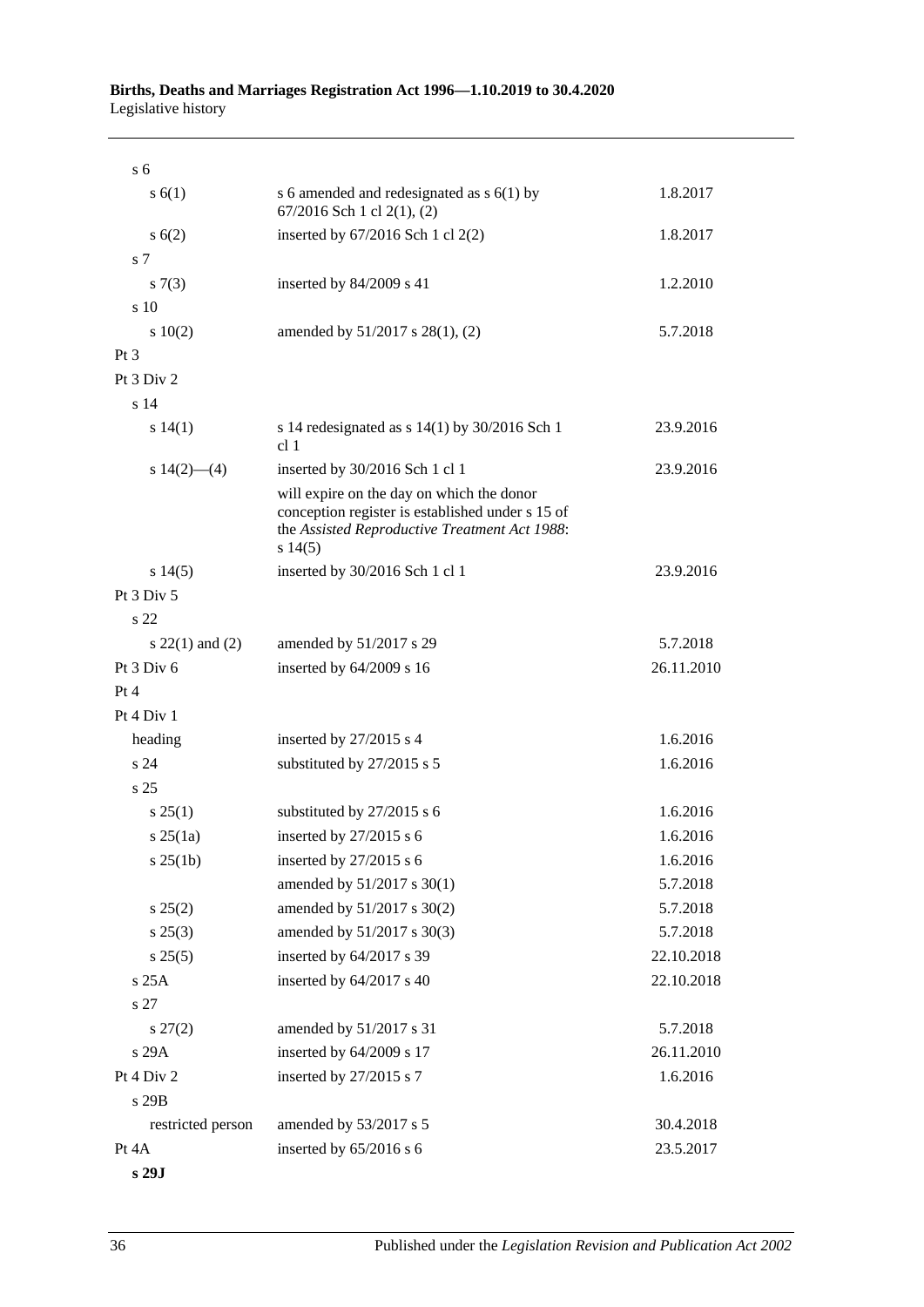| s 29J(2)                    | amended by 14/2019 s 31(1)                                                                                                                                    | 1.10.2019  |
|-----------------------------|---------------------------------------------------------------------------------------------------------------------------------------------------------------|------------|
| s 29J(4)                    | amended by 14/2019 s 31(2)                                                                                                                                    | 1.10.2019  |
| $s$ 29J $(5)$               | amended by 14/2019 s 31(3)                                                                                                                                    | 1.10.2019  |
| $s\,29J(6)$                 | deleted by $14/2019 s 31(4)$                                                                                                                                  | 1.10.2019  |
| s 29P                       |                                                                                                                                                               |            |
| s29P(2)                     | amended by 14/2019 s 32(1)                                                                                                                                    | 1.10.2019  |
| s 29P(4)                    | amended by 14/2019 s 32(2)                                                                                                                                    | 1.10.2019  |
| s29P(5)                     | amended by 14/2019 s 32(3)                                                                                                                                    | 1.10.2019  |
| s29P(6)                     | deleted by $14/2019$ s $32(4)$                                                                                                                                | 1.10.2019  |
| s 29S                       |                                                                                                                                                               |            |
| $s\,29S(3)$                 | amended by 14/2019 s 33(1)                                                                                                                                    | 1.10.2019  |
| s 29S(4)                    | amended by 14/2019 s 33(2), (3)                                                                                                                               | 1.10.2019  |
| $s\,29S(5)$                 | amended by 14/2019 s 33(4), (5)                                                                                                                               | 1.10.2019  |
| Pt $6$                      |                                                                                                                                                               |            |
| Pt 6 Div 1                  |                                                                                                                                                               |            |
| s 33                        |                                                                                                                                                               |            |
| $s \, 33(2)$                | amended by 51/2017 s 32                                                                                                                                       | 5.7.2018   |
| Pt 6 Div 2                  |                                                                                                                                                               |            |
| heading                     | amended by 51/2017 s 33                                                                                                                                       | 5.7.2018   |
| s 34                        | amended by 51/2017 s 34                                                                                                                                       | 5.7.2018   |
| s 35                        | amended by 51/2017 s 35                                                                                                                                       | 5.7.2018   |
| Pt 6 Div 3                  |                                                                                                                                                               |            |
| s 36                        |                                                                                                                                                               |            |
| $s \, 36(2)$                | amended by 33/2003 Sch (cl 2)                                                                                                                                 | 1.7.2005   |
| s 37                        |                                                                                                                                                               |            |
| $s \frac{37(1)}{2}$         | substituted by $33/2003$ Sch (cl 3(1))                                                                                                                        | 1.7.2005   |
| $s \frac{37(2)}{2}$         | amended by 33/2003 Sch (cl 3(2), (3))                                                                                                                         | 1.7.2005   |
| Pt 6 Div 3A                 | inserted by 4/2016 s 4                                                                                                                                        | 17.9.2016  |
| s 38A                       |                                                                                                                                                               |            |
| s $38A(4)$                  |                                                                                                                                                               |            |
| court appointed<br>guardian | amended by 64/2017 s 41                                                                                                                                       | 22.10.2018 |
| Pt 6 Div 4                  |                                                                                                                                                               |            |
| s 39                        |                                                                                                                                                               |            |
| $s \, 39(3)$                | inserted by 4/2016 s 5                                                                                                                                        | 17.9.2016  |
| Pt 7                        |                                                                                                                                                               |            |
| s 46                        |                                                                                                                                                               |            |
| $s\,46(1a)$                 | inserted by 30/2016 Sch 1 cl 2                                                                                                                                | 23.9.2016  |
|                             | will expire on the day on which the donor<br>conception register is established under s 15 of<br>the Assisted Reproductive Treatment Act 1988:<br>$s\,46(1b)$ |            |
| $s\,46(1b)$                 | inserted by 30/2016 Sch 1 cl 2                                                                                                                                | 23.9.2016  |
| s 49A                       | inserted by 64/2009 s 18                                                                                                                                      | 26.11.2010 |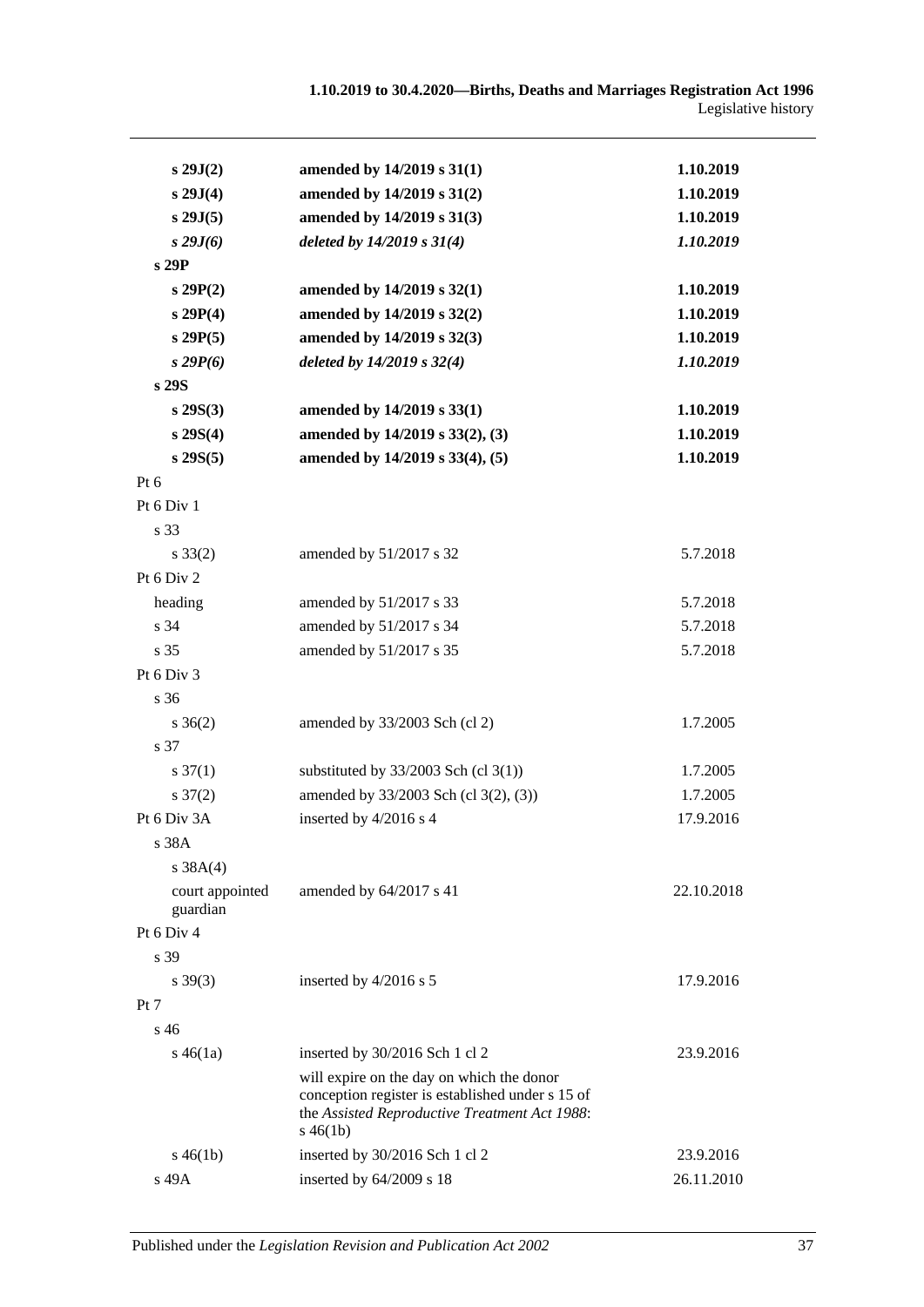| Pt 8               |                                                                       |           |
|--------------------|-----------------------------------------------------------------------|-----------|
| s <sub>50</sub>    | substituted by $51/2017$ s 36                                         | 5.7.2018  |
| Pt9                |                                                                       |           |
| by $20/2013$       | s 50A before deletion inserted by $33/2003$ Sch (cl 4)                | 1.7.2005  |
| $s$ 50A(1)         | amended by 10/2006 s $4(1)$ —(3)                                      | 24.7.2006 |
| s $50A(2)$ — $(4)$ | inserted by $10/2006$ s $4(4)$                                        | 24.7.2006 |
| $s$ 50A(5)         | s 50A(2) redesignated as s 50A(5) by $10/2006$<br>s(4(5))             | 24.7.2006 |
| $s$ 50A            | deleted by $20/2013$ Sch 1 cl 6                                       | 1.2.2014  |
| s 54               | deleted by $84/2009$ s 42                                             | 1.2.2010  |
| s <sub>55</sub>    |                                                                       |           |
| s 55(2)            | substituted by $10/2006$ s 5                                          | 24.7.2006 |
| Sch 1              |                                                                       |           |
| cl 2               | omitted under Legislation Revision and<br><b>Publication Act 2002</b> | 1.7.2005  |
| Schs 2 and 3       | omitted under Legislation Revision and<br><b>Publication Act 2002</b> | 1.7.2005  |

## **Transitional etc provisions associated with Act or amendments**

## *Family Relationships (Parentage Presumptions) Amendment Act 2016, Sch 2—Transitional provision*

### **1—Immunity**

Despite a provision of the *[Births, Deaths and Marriages Registration Act](http://www.legislation.sa.gov.au/index.aspx?action=legref&type=act&legtitle=Births%20Deaths%20and%20Marriages%20Registration%20Act%201996) 1996*, no liability attaches to a person for a failure to provide to the Registrar particulars of the person who is the father or co-parent of a child in the case where—

- (a) the child was born before the commencement of this clause; and
- (b) the person is only taken to be father or co-parent of the child by virtue of Part 2A of the *[Family Relationships Act](http://www.legislation.sa.gov.au/index.aspx?action=legref&type=act&legtitle=Family%20Relationships%20Act%201975) 1975* (as amended by this Act).

## *Births, Deaths and Marriages Registration (Gender Identity) Amendment Act 2016, Sch 1*

## **2—Transitional provision**

Despite the repeal of the *[Sexual Reassignment Act](http://www.legislation.sa.gov.au/index.aspx?action=legref&type=act&legtitle=Sexual%20Reassignment%20Act%201988) 1988*, a recognition certificate issued under that Act in force immediately before the commencement of this clause will continue in force and effect and may be registered under section 9 of that Act as if that section had not been repealed by this Act.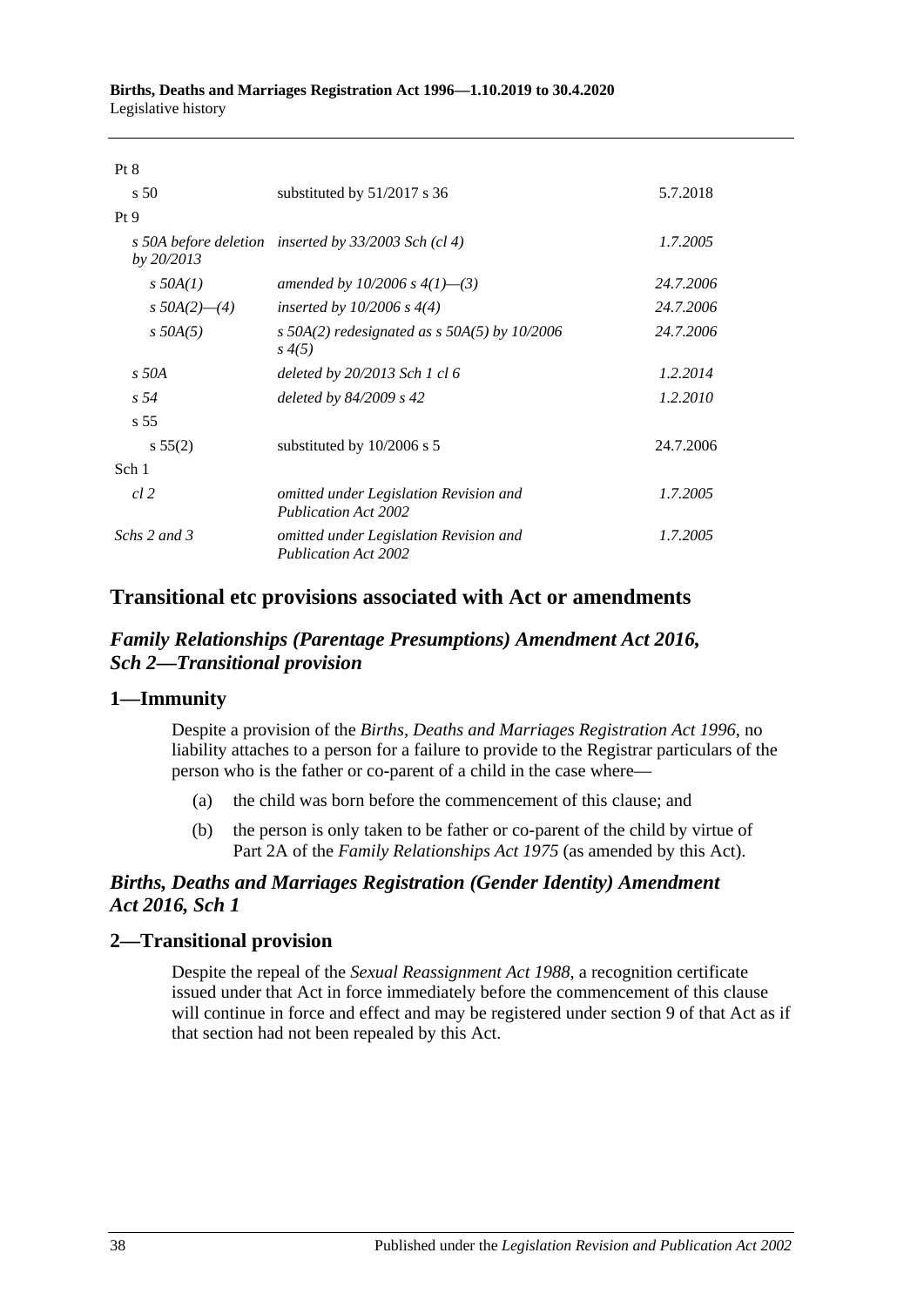## *Statutes Amendment (SACAT No 2) Act 2017, Pt 8*

#### **37—Transitional provisions**

- (1) A right to make an application under section 22, 25 or 34, or seek a review under section 50, of the principal Act in existence (but not yet exercised) before the relevant day, will be exercised as if this Part had been in operation before the right arose, so that the relevant proceedings may be commenced before the Tribunal rather than the Magistrates Court.
- (2) Nothing in this section affects any proceedings before the Magistrates Court commenced before the relevant day.
- (3) In this section—

*principal Act* means the *[Births, Deaths and Marriages Registration Act](http://www.legislation.sa.gov.au/index.aspx?action=legref&type=act&legtitle=Births%20Deaths%20and%20Marriages%20Registration%20Act%201996) 1996*;

*relevant day* means the day on which this Part comes into operation;

*Tribunal* means the South Australian Civil and Administrative Tribunal.

#### *Statutes Amendment (SACAT) Act 2019, Pt 4*

#### **34—Transitional provisions**

- (1) A right to make an application to the Magistrates Court under section 29J or 29P, or appeal to the Magistrates Court under section 29S, of the principal Act in existence before the relevant day (but not exercised before that day) will be exercised as if this Part had been in operation before that right arose, so that the relevant proceedings may be commenced before the Tribunal rather than the Magistrates Court.
- (2) Nothing in this section affects any proceedings before the Magistrates Court commenced before the relevant day.
- (3) In this section—

*principal Act* means the *[Births, Deaths and Marriages Registration Act](http://www.legislation.sa.gov.au/index.aspx?action=legref&type=act&legtitle=Births%20Deaths%20and%20Marriages%20Registration%20Act%201996) 1996*;

*relevant day* means the day on which this Part comes into operation;

*Tribunal* means the South Australian Civil and Administrative Tribunal.

## **Historical versions**

1.7.2005 24.7.2006 1.2.2010 1.7.2010 26.11.2010 1.2.2014 1.6.2016 17.9.2016 (electronic only) 23.9.2016 23.5.2017 1.8.2017 30.4.2018